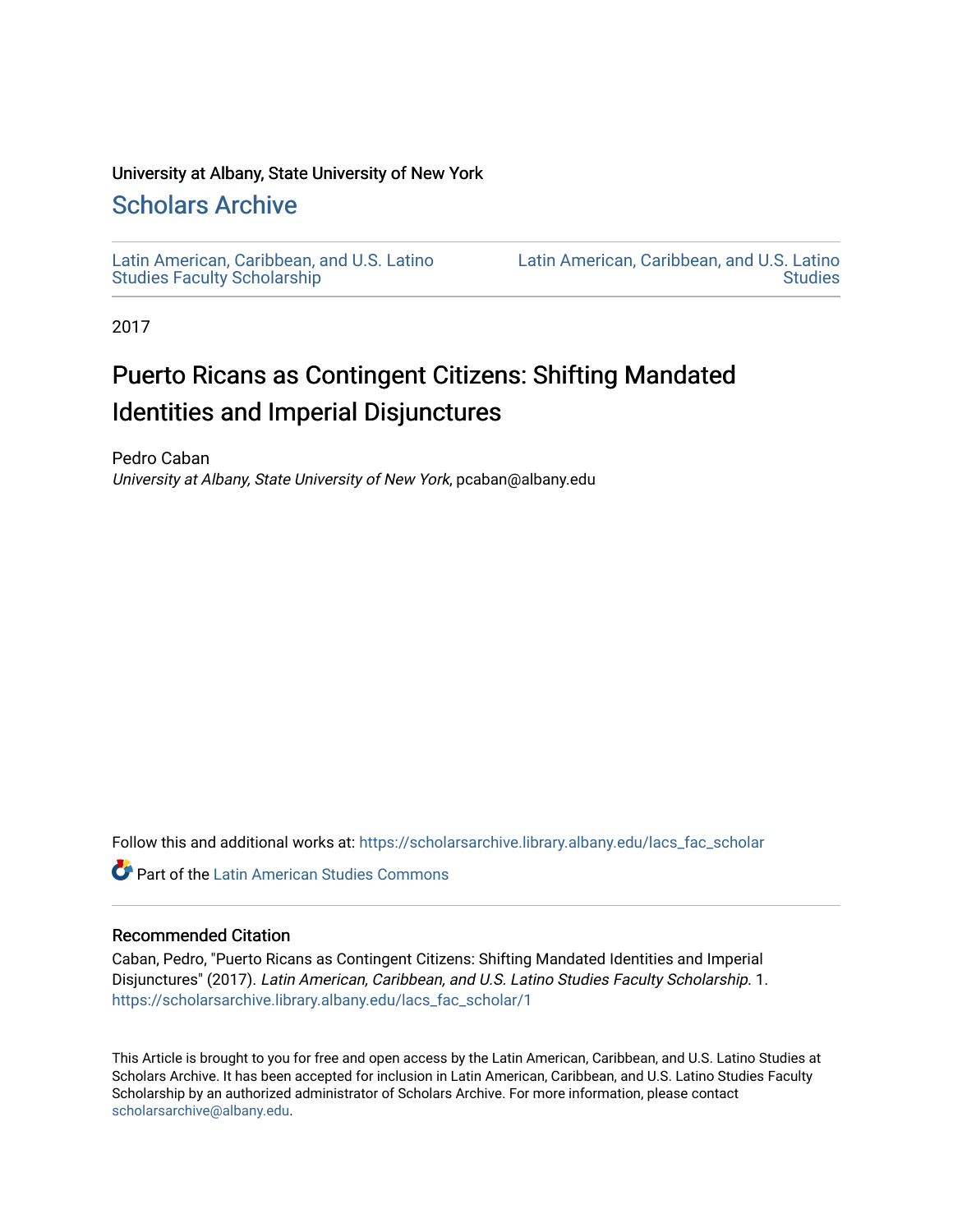VOLUME XXIX • NUMBER I • SPRING 2017

## *Puerto Ricans as Contingent Citizens: Shifting Mandated Identities and Imperial Disjunctures* **PEDRO CABÁN**

#### **ABSTRACT**

In 1917 the United States Congress imposed citizenship on the inhabitants of Puerto Rico. It was a contingent citizenship subject to legal redefinition and tailored to Puerto Rico's colonial status within the U.S. empire. Many scholars have argued that racism was determinative in the decision to consign Puerto Ricans a diminished citizenship. But it is necessary to point out that the U.S. had crafted an adaptive racial narrative that distinguished among racialized people under its sovereignty in terms of their capacities for self-government and ability to comprehend Anglo-Saxon political and legal institutions. Moreover, in addition to racism, strategic considerations and territorial policies and legal precedents figured prominently in the decision to impose an unprecedented citizenship status on Puerto Ricans. [Keywords: citizenship, colonialism, territorial incorporation, statehood, imperialism]

The author (pcaban@albany.edu) is Professor and Chair of Latin American, Caribbean and U.S. Latino Studies at the University of Albany (SUNY). His research is on the political economy of colonialism with a focus on Puerto Rico, U.S. Latina/o political engagement, and public higher education and American political development. He is author of *Constructing a Colonial People, the United States and Puerto Rico* (Westview, 1999).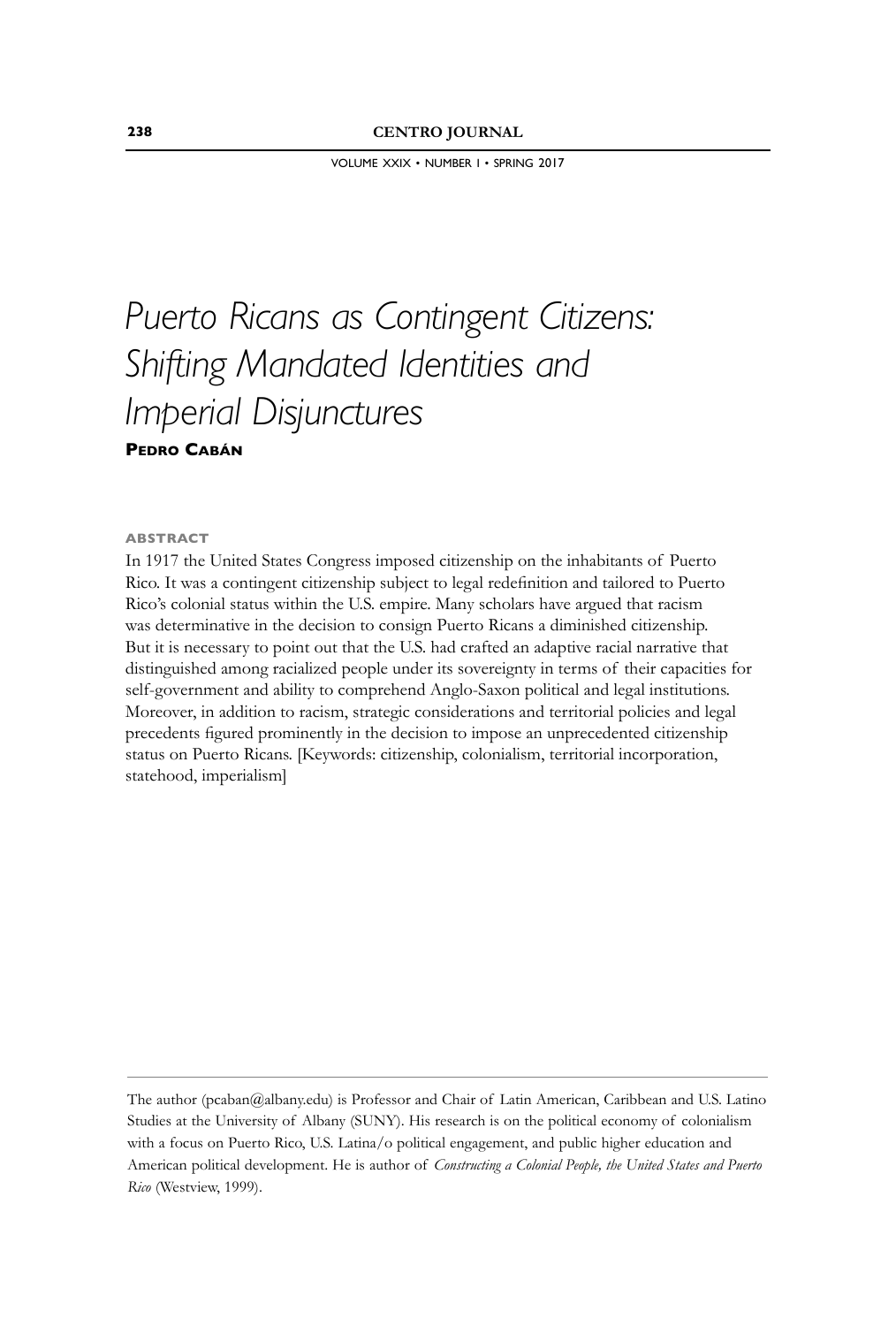*In theory, citizenship denotes intrinsic status, signifying both full membership in the political community and a set of rights that adhere inherently and equally to all citizens. In practice, however, the rights of citizenship are variable and differentiated, and governments often approach citizenship not as a fundamental birthright or basic legal status but rather as a policy tool that is subject to constant adaptation,*   $a$ *lteration, and modification. Wilem Maas*

*U.S. policy on territorial incorporation was well developed before the War of 1898, and influenced the emerging empire's colonial policy in Puerto Rico.* Congress and the courts understood that Constitution mandated that territories acquired by the United States would inevitably be incorporated into the union as states. Moreover, with very rare exceptions the inhabitants of these territories would be collectively naturalized. However, in those cases in which the majority of the inhabitants of territories held by the United States were not white, Congress debated the wisdom of conferring citizenship to these "lesser races." The race, nationality and language of the territorial inhabitants factored into the federal government's decision on the conferral of citizenship and the timing of a territory's admission into the union. While racial considerations were significant in shaping policy toward the territories, they were not decisive in every instance. The decision as to which racialized inhabitants of the territories should be granted collective citizenship was also contingent on the territory's import for the evolving American empire. This paper was motivated in part by the conceptual and interpretive difficulties that arise if racism is used as the primary motivation to explain U.S. policy toward the territories, particularly the collective naturalization of the non-white inhabitants of these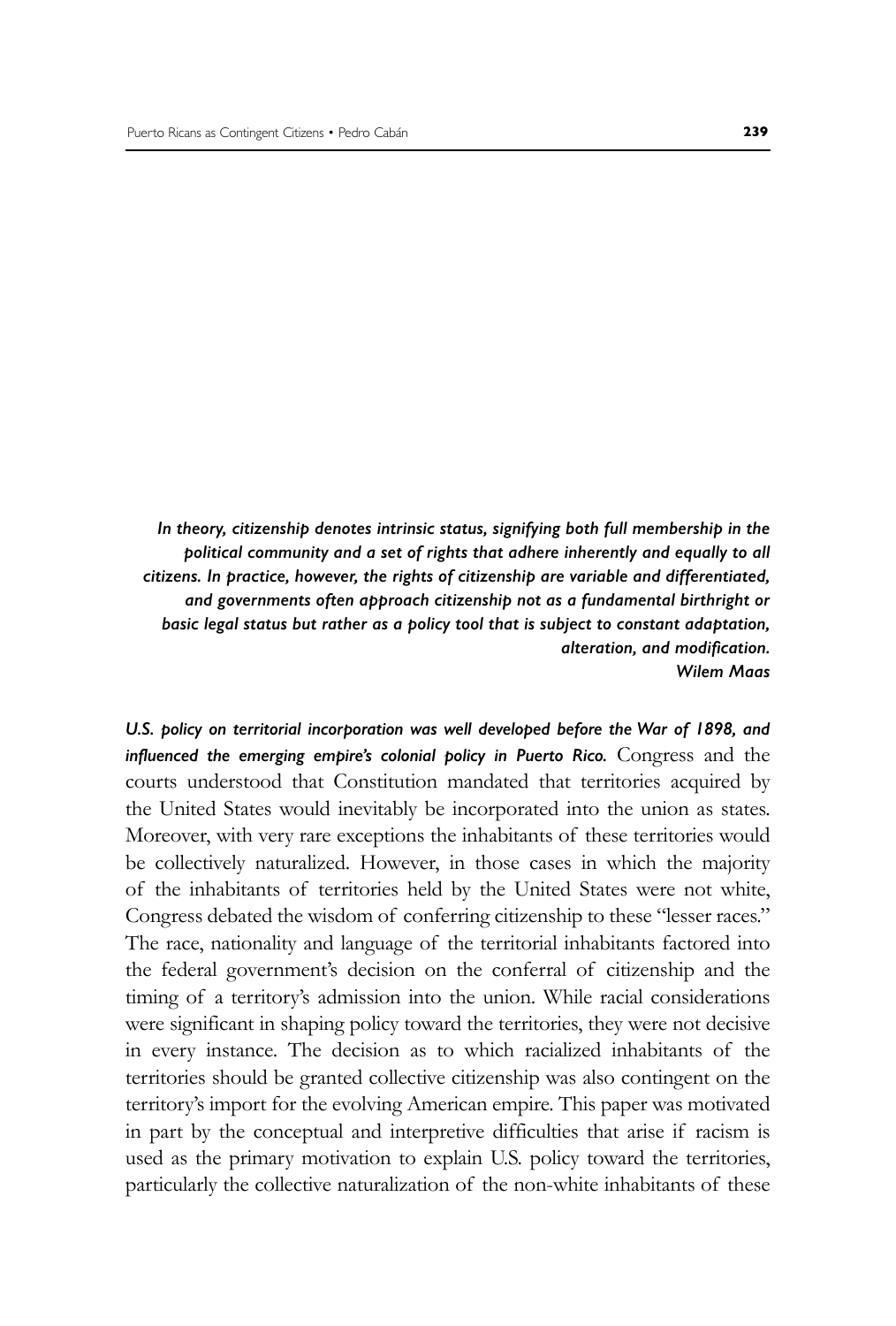territories. Clearly racism was important in framing overall U.S. policy toward the insular possessions acquired in 1898, but it was not decisive in explaining the treatment of Puerto Rico and its people.

The American imperial project (1776 to 1917) was based on a pragmatic stratagem of incorporation and exclusion of different ethnicities and races (as well as the singular denial of equality for women) from the body politic (see Smith 1997). While Manifest Destiny was based on notions of providential inevitability, the treatment of the inhabitants of territories pertaining to the United States was guided by the unquestioned belief in Anglo-Saxon racial superiority. The entire American project was driven by the relegation of non-Caucasians to the political and economic periphery. However, as I will attempt to show in this paper, U.S. empire builders did make distinctions about the innate capacities of the racialized inhabitants of occupied territories, and the functions they would be assigned in the American imperial project.

U.S. expansionist and imperialist narratives glorified Anglo-Saxon supremacy and rationalized the racial subordination of non-white peoples. By the late 19th century belief in the superiority of Anglo-Saxon America was ingrained in the national consciousness, and formed the basis for a robust militaristic nationalism. Naturally, all non-white peoples were considered deficient and lacking the attributes for self-government, let alone the capacity to grasp the genius of Anglo-Saxon institutions. Indeed, until well after the Civil War whiteness itself was socially constructed as the exclusive attribute of Anglo Saxons. After acquiring Spain's colonies, the practices and policies of the U.S. government left no doubt that people who were racialized as non-white would simply not be incorporated into the body political as equal citizens. Indeed, racial exclusion was deeply embedded in the states that comprised the Union. The states acted with impunity in deciding who would be granted full political membership in the polity. Not withstanding the 15<sup>th</sup> amendment, the federal government did not act until two decades after World War II to intercede at the state level to protect the citizenship rights of African Americans. The grant of U.S. citizenship to non-white people did not alter the entrenched and widely held conviction that non-Caucasian people are inherently inferior and consequently not worthy of recognition as political equals.

Racism was constitutive of the uninterrupted extermination, enslavement, displacement and subjugation, and eventual colonization of non-white populations in the evolution of the American empire. An often-violent racism justified the "attendant cruelties" the U.S. inflicted on non-white people as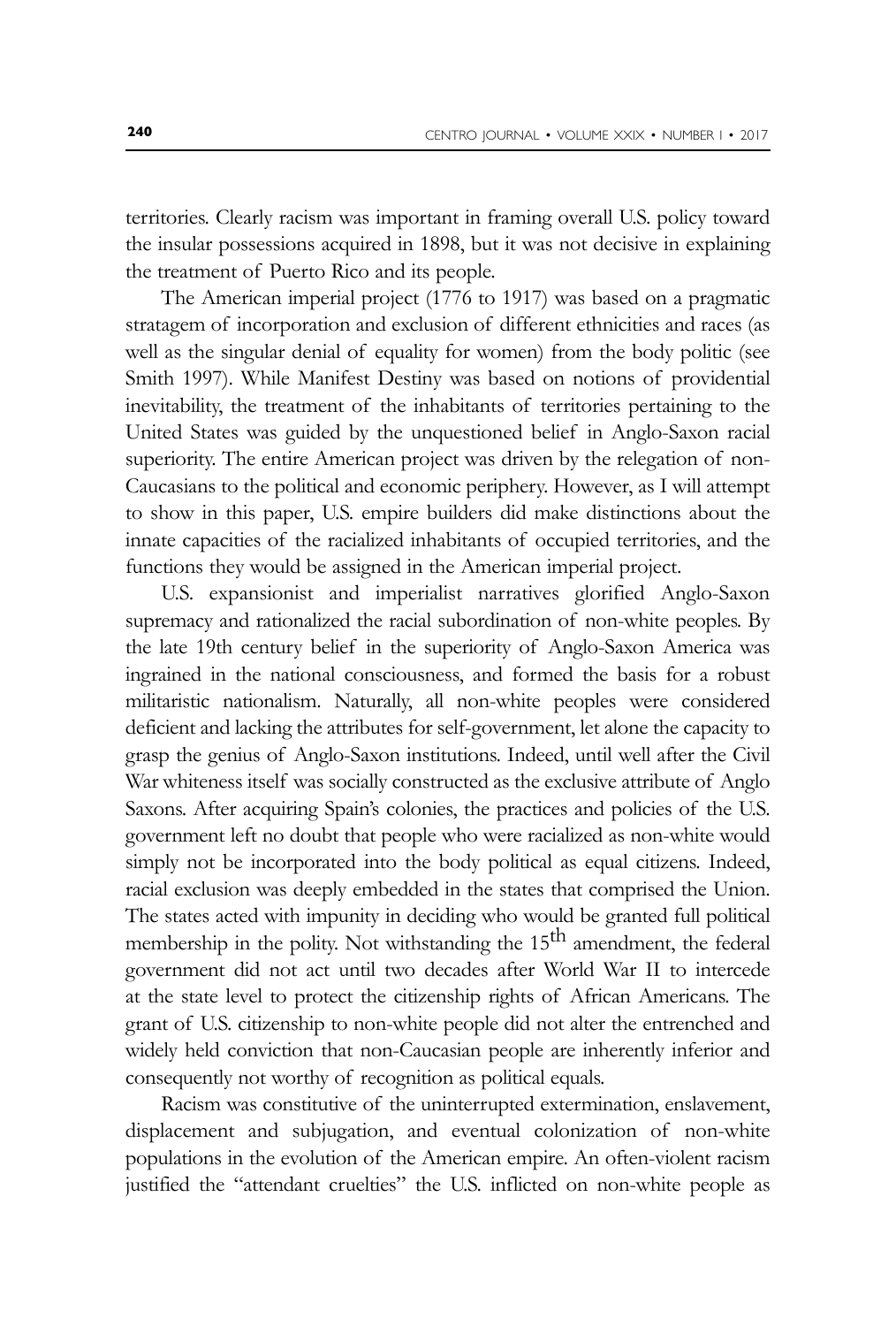the nation prosecuted its quest for global dominance.1 However, how decisive was racism in determining territorial policy during the period of continuous expansion that culminated in the acquisition of the "insular possessions" from Spain? This is one of the questions I explore in the course of reviewing the evolution of U.S. territorial policy leading to the establishment of the colony of Puerto Rico (see Burnett and Marshall 2001; Neuman and Brown-Nagin 2015).

In a seminal article that provoked a reconsideration of the scholarship on racism, sociologist Eduardo Bonilla-Silva argued that racism is "the racial ideology of a racialized social system." Racism is an ideological attribute, or structural property, of the social system and "not an all-powerful ideology that explains all racial phenomena in a society" (Bonilla-Silva 1997, 467). In other words, racism is derivative of the racialized social system. Racism is not reducible simply to ideas. In these social systems actors are placed in racial categories or races by the "race" that has achieved the superordinate position. Bonilla-Silva's conceptual approach enhances our understanding of the evolution of U.S. territorial policy and practice because it overcomes the analytical tendency to portray racism as invariant over time and space.

#### **Racial Ideologies and Exclusion**

Racial ideology informed the imperialists' reasoning on where to position different subject populations in the evolving racial hierarchy of the new empire. Nineteenth-century narratives of U.S. territorial expansion often depict racism as a fixed variable with which to explain the depiction and treatment of all non-white peoples. Yet a review of government documents, scholarly articles of the period, speeches by prominent legislators, treaties, court proceedings and congressional debates suggests that in the elaboration of territorial policy, U.S. policymakers did make racial distinctions among subject peoples. Racial ideology, although a structural attribute of a racialized social system, evolved as a consequence of the imperialists' exposure to and experience with different subject populations. Moreover, as the U.S. empire expanded its global reach, racial ideology appropriated a contingent quality. Simply put, the changing function of a racialized group in the imperial project precipitated a redefinition or refinement on where that racialized group would be positioned in the racial hierarchy.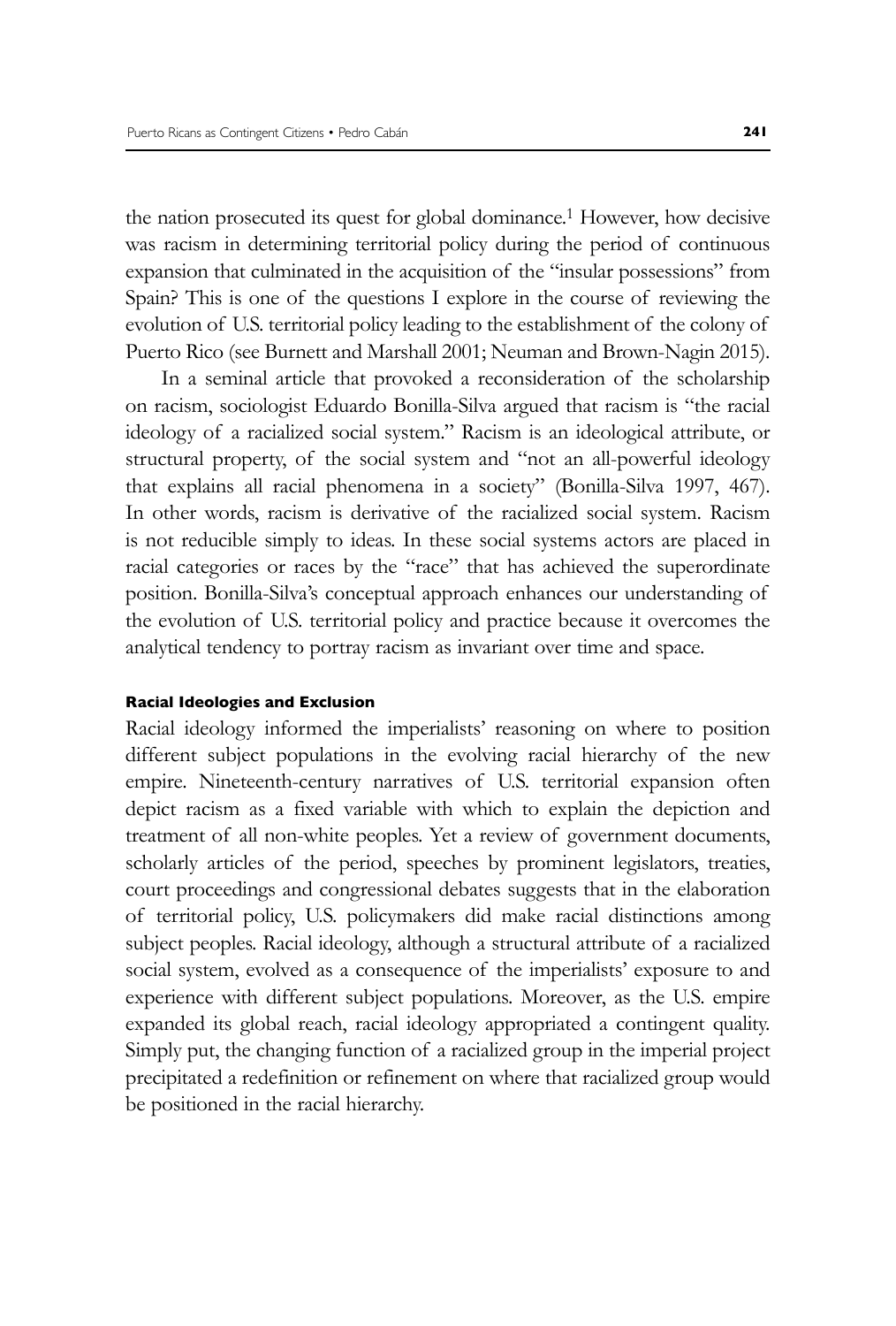## *The literature on U.S. territorial expansion and imperialism provides insights into how subject peoples were differentially positioned during different moments in the evolution of the U.S. empire.*

Portrayals of the same racialized group varied over time as well. In a recent article Charles Venator-Santiago describes the contingent nature of the collective citizenship imposed on Puerto Ricans by postulating a relationship between distinct legal constructions of citizenship for Puerto Ricans and stages of the United States evolution as a global empire (Venator-Santiago 2013, 93–94). The literature on U.S. territorial expansion and imperialism provides insights into how subject peoples were differentially positioned during different moments in the evolution of the U.S. empire. By envisioning racism as a flexible and adaptive racial ideology, we can intimate that empire builders positioned the inhabitants of territories in different racial categories in order to advance particular policy objectives or political goals. Policymakers in Washington and territorial administrators consistently portrayed all the nonwhite inhabitants of annexed territories as racially inferior to Anglo Saxons. However, these elites also debated the wisdom of granting U.S. citizenship to Filipinos, Puerto Ricans, Mexicans, Tejanos, Hawaiians, Native Americans, Chinese, and other non-Anglo American populations because of presumed innate differences among these racialized people.

Returning to the question of racial factors in the making of U.S. colonial policy, Puerto Ricans and Filipinos were initially targets of racial scorn and portrayed as inferior tropical people who threatened the purity and health of the white race. Despite this general characterization, Congress was quick to signal its intention to exclude Filipinos from membership in the United States. The Americans revealed the depth of their antipathy for Filipinos when Congress speedily approved a joint resolution only a week after the Treaty of Paris. The resolution stated the Treaty "was not intended to incorporate the inhabitants of the Philippine Islands into citizenship of the United States… nor to permanently annex said islands as an integral part of the territory of the United States" (Capó-Rodríguez 1919a, 510). In contrast, the initial draft of the 1900 Foraker Act granted collective citizenship to the inhabitants of Puerto Rico. Although this provision was removed in a subsequent version of the bill, it was because of Congressional uncertainty that a precedent could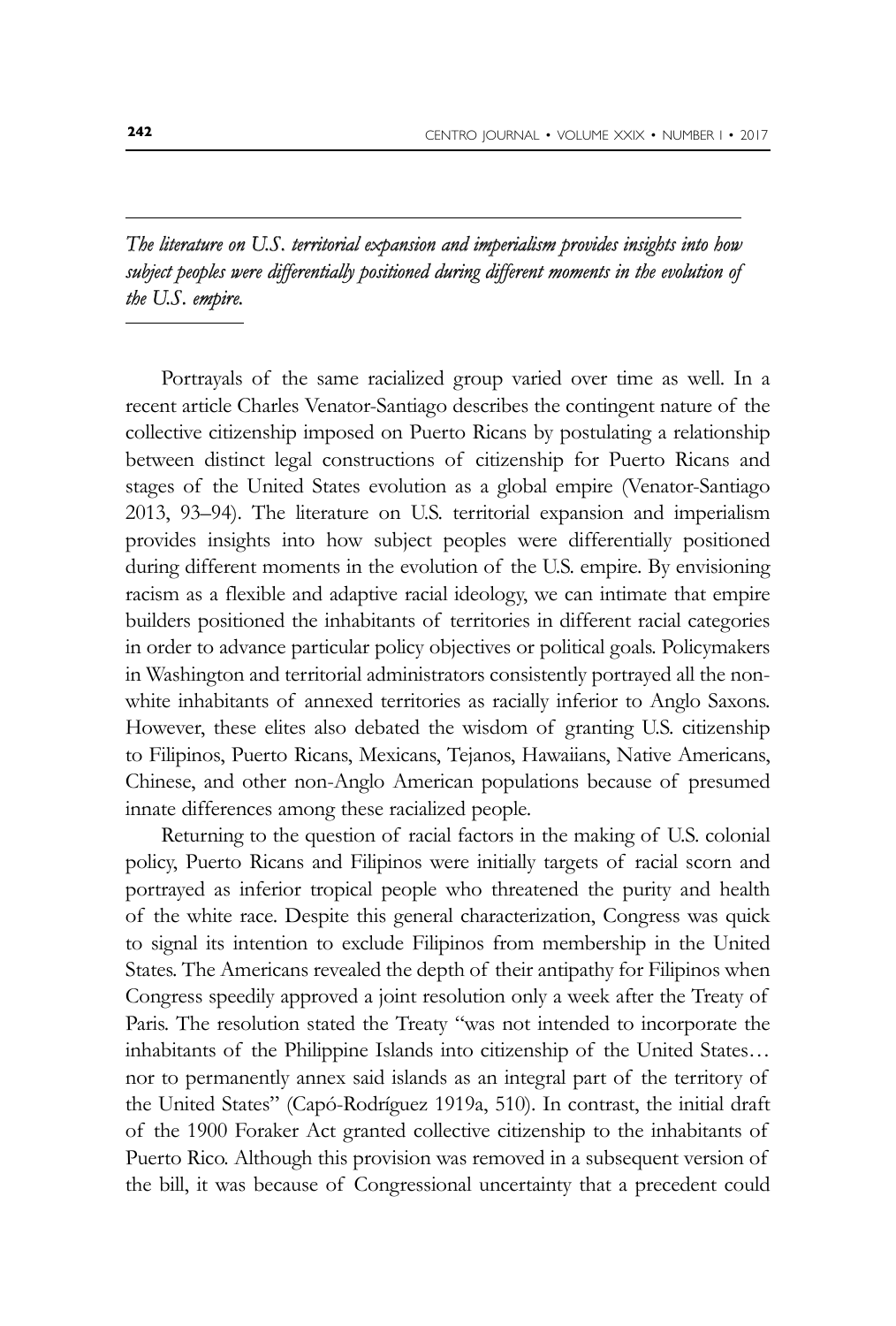be established that would legally compel the United States to grant Filipinos citizenship (Capó-Rodríguez 1919b, 555). Senator Foraker wrote in his memoirs that he lobbied to include the provision for U.S. citizenship for Puerto Ricans in his bill, but stiff resistance in the Senate prompted him to substitute the concept "citizens of Porto Rico and as such entitled to the protection of the United States." Subsequent to the enactment of the 1900 Organic Act, Foraker reported, "he sought several times ... to secure an amendment to the law that would make citizens of the United States." He also noted that by 1908 the Republican Party's "sentiment" for citizenship had "radically changed" when it endorsed in its platform "that the native inhabitants of Porto Rico should be at once made collectively citizens of the United States" (Foraker 1916). In his monumental study of U.S. citizenship, Rogers Smith concluded that Congress had consigned Filipinos to a status comparable to that of Chinese — "too racially distinct, inferior, troublesome to possess any form of U.S. citizenship or nationality." Filipinos were placed in a category of people that should be denied entry to the United States and subject to expulsion (Smith 1997, 429).

Colonial policy toward the insular possessions was influenced by fear that the territorial incorporation Philippines would threaten the American workers and businesses. Representatives Gilbert and Sibley provocatively uttered their racial fear about "10,000,000 Asiatics becoming American citizens and swarming into this country." Sibley declared that "the yellow man of the Orient shall not come here, clothed with the full power of citizenship" (quoted in Cabán 1999, 88). These were not isolated outbursts of anti-Asian xenophobia, but expressive of widespread sentiment in a nation assured of its racial superiority. Yet a nation alarmed about the pollution of its racial purity if the inferior stock of humanity that populated the possessions were to be incorporated into the union. Senator Foraker emphasized that the Philippine tariff issue had to be resolved so that the people of the United States know "that the labor and the industry of this country shall be protected from what has been charged as the unjust completion of the Malay in the Philippines and the products of Malay cheap labor" (Foraker 1900). The 1900 Democratic Party convention condemned the imperialist policies of the McKinley administration, and reaffirmed the Democrat's disaggregated racial views about the inhabitants of U.S. territories. The Democratic platform warned that "Filipinos cannot be citizens without endangering our civilization; they cannot be subjects without imperiling our form of government" (Democratic National Convention 1900, 115). Democratic presidential candidate William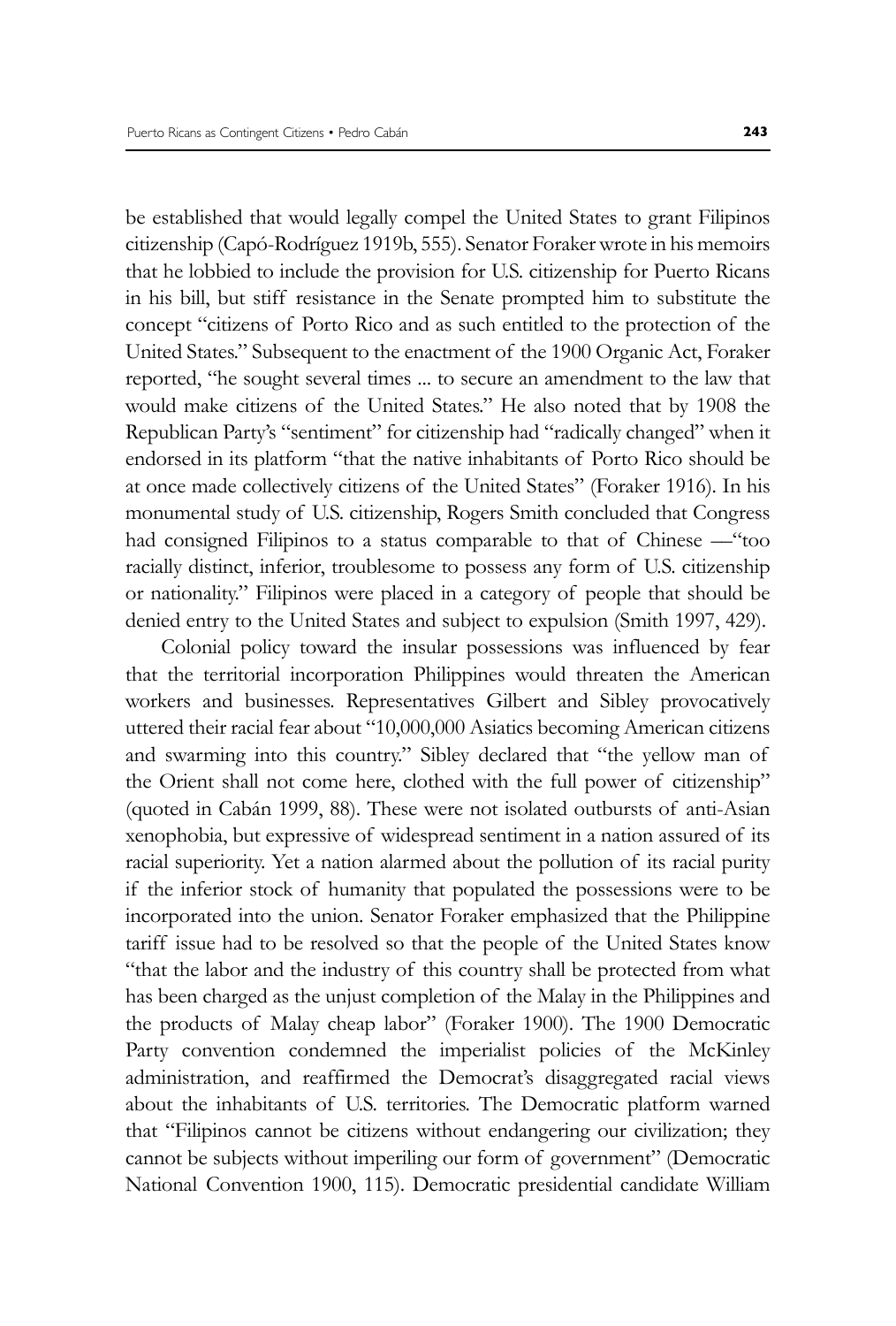Jennings Bryan questioned whether the Republican controlled Congress intended to "bring into the body politic eight or ten million Asiatics, so different from us in race and history that amalgamation is impossible?" (Democratic National Convention 1900, 213). In contrast, the Democratic Party expressed its support for "home rule and a territorial form of government for Alaska and Porto Rico." They denounced the "Porto Rican Law" (the Foraker Act) enacted by the Republican controlled Congress because it "dooms to poverty and distress a people whose helplessness appeals with peculiar force to our justice and magnanimity" (Democratic National Platform 1900, 114, 250).

Attributing undue influence to racism in the formulation of colonial policy overlooks important economic and political considerations that interacted with race and shaped the national discourse on the possessions and their people. For example, intense debates between economic protectionists and proponents of free trade occupied Congress's deliberations on the possessions, and bore directly on the issue of whether the uniformity clause of the Constitution applied to Puerto Rico and the Philippines. The resolution of tariff debate was contingent on whether the courts ruled that the possessions were either incorporated or non-incorporated territories. The impact of free trade and unrestricted migration was interpreted both as a racial issue and a profoundly important economic matter. In the protectionist mindset of the time, American manufacturers feared competition with cheap tropical products and produce if allowed duty-free entry into the U.S. market. American labor unions feared that unrestricted migration of cheap labor from the possessions would further threaten the already precarious condition of U.S. workers. Legislators intensely debated the morality of holding the inhabitants of the possessions in colonial servitude. In the case of Puerto Rico, U.S. strategic considerations factored into the deliberations that ultimately let to imposing collective citizenship on Puerto Ricans on the eve of U.S. entry into World War I.

## Puerto Rican racial classification and biological proximity to norms of whiteness *were ambiguous and hotly debated in Congress. Congress.*

This is not to argue that Puerto Ricans were not racialized as inferior to Anglo Saxons. Admittedly, both Puerto Ricans and Filipinos were victims of an idea that they were alien people and should be excluded from full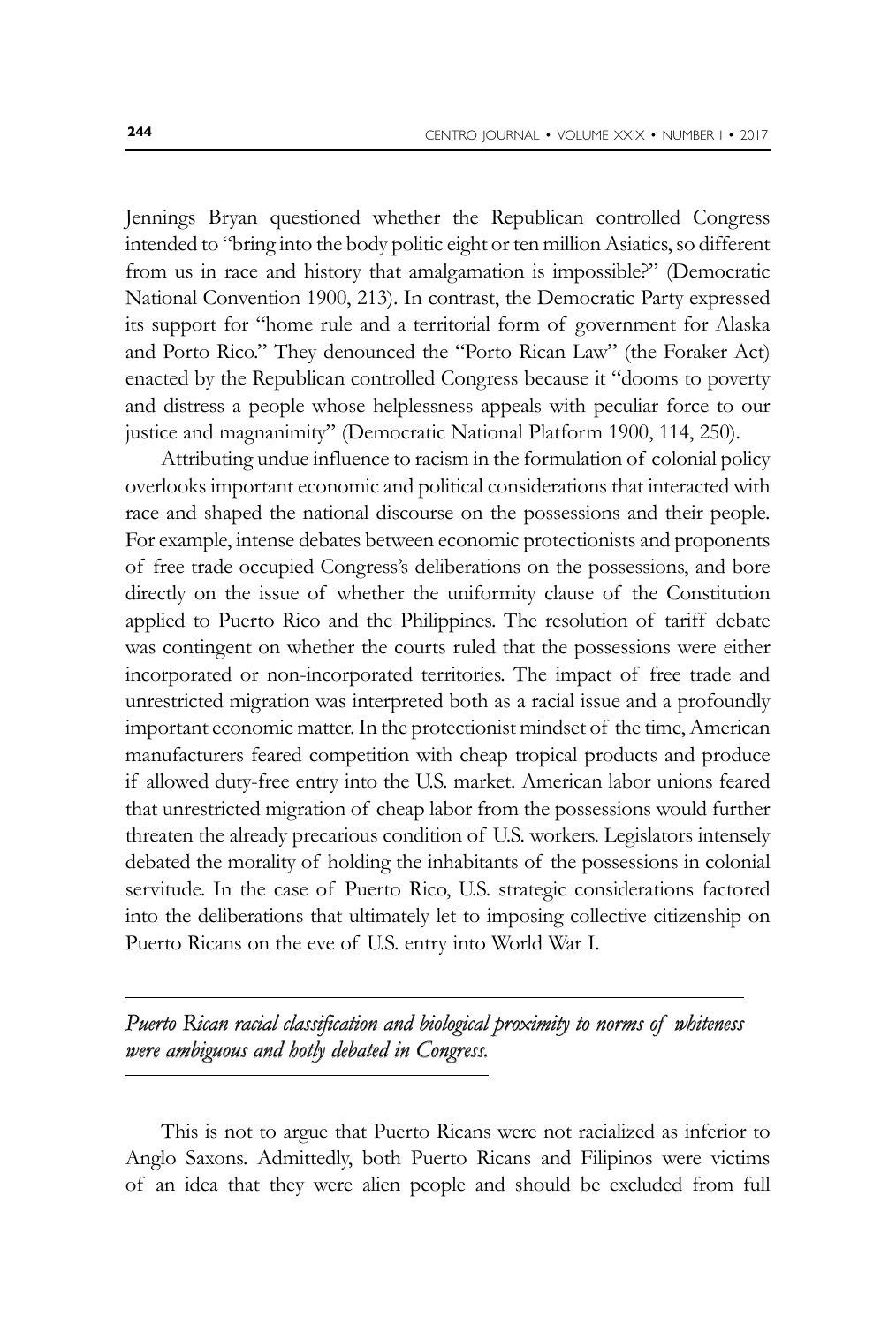membership in the Union (Meléndez 2013, 108). However, the degree of exclusion and perceptions of the extent to which Puerto Ricans and Filipinos were alien to United States differed. Puerto Rican racial classification and biological proximity to norms of whiteness were ambiguous and hotly debated in Congress. Interpreting racism as a racial ideology and not as a fixed belief system that stands apart from the social structure is a fruitful step in disaggregating the racial narratives that were deployed by imperialists to rationalize their treatment of non-white people in the insular possessions and other acquired territories. Rethinking racism as ideology also helps decipher the contingent properties of collective naturalization.

Lanny Thompson has written a thorough analysis of the popular and academic literature on the evolution of U.S. policy for the insular possessions, published in the years preceding the Insular Cases. Thompson notes that, with the acquisition of Spain's insular possessions, the "United States had surpassed the limits of its settler expansion," and now faced an imperial problem. Citing the work of Fredrick Coudert, Jr., Thompson agrees that the critical issues facing empire builders was "How were the new possessions to be ruled, and what would be the political status of their inhabitants?" He observes that the historical scholarship has not adequately addressed the issue of the "differences *among* and *within* the new possessions" (Thompson 2002, 538). Coudert did not believe there were "adequate or guiding precedents in our former territorial acquisitions" to guide insular policy. Moreover, he argued that the racial and cultural characteristics of the inhabitants of the possessions were so different as "to make the application of any uniform system difficult if not impracticable." Unlike the Mexican and French territories, the insular possessions brought the United States "face to face with the real imperial problem, i.e. the domination over men of one order or kind of civilization by men of a different and higher civilization" (Coudert Jr. 1903, 13). Yale law Professor Simeon E. Baldwin expressed a seemingly common notion that the inhabitants of the insular possessions were incapable of appreciating the superiority of American institutions. He confidently asserted that, "Our Constitution was made by a civilized and educated people. It provides guaranties of personal security which seem ill adapted to the conditions of society that prevail in many parts of our new possessions." Baldwin wrote that the half-civilized Moros of the Philippines, or the ignorant and lawless brigands that infest Puerto Rico," were incapable of benefitting from the extension of the Constitution (Baldwin 1899, 415).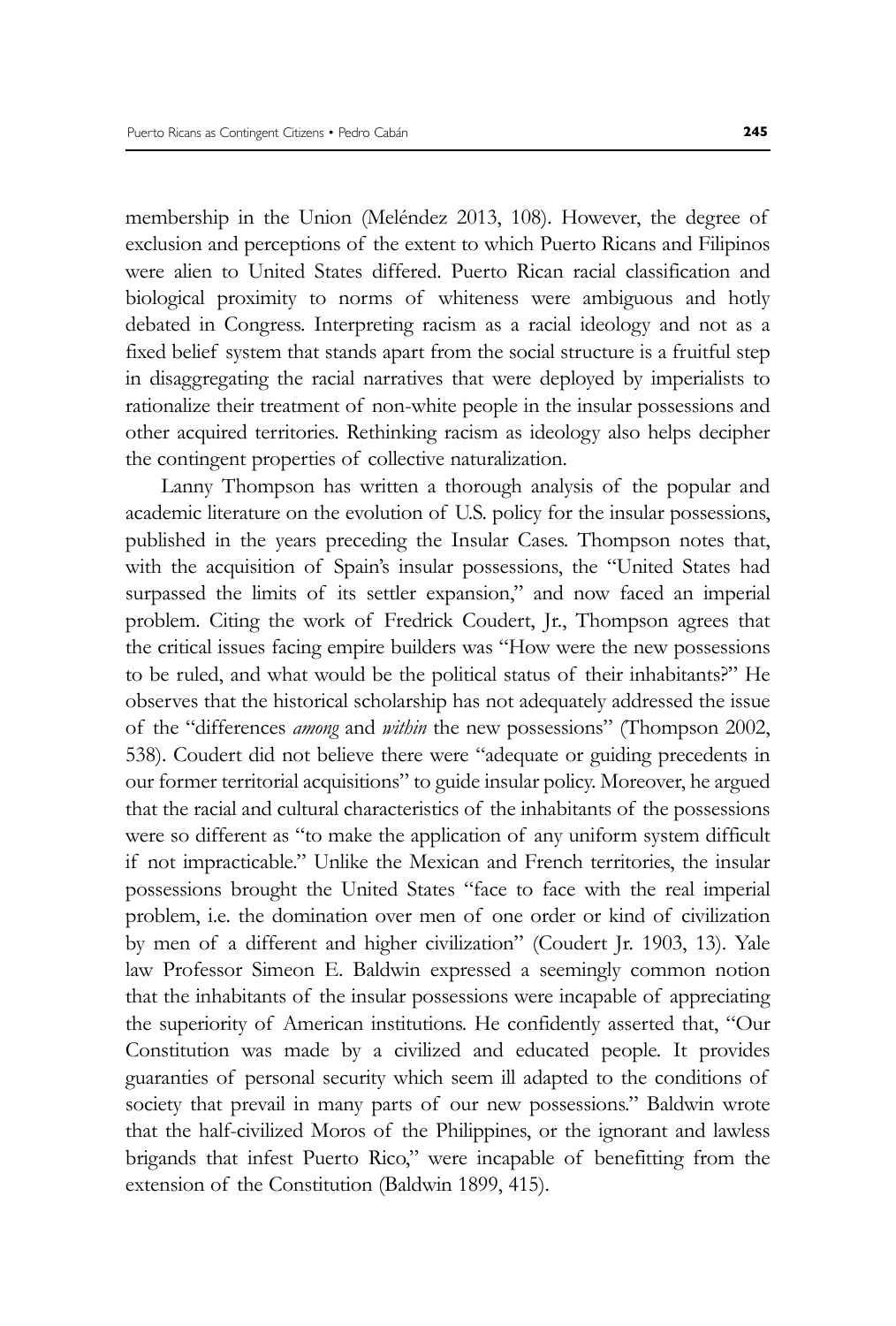Thompson's seminal article faults scholars who uncritically rely on the history of U.S. treatment of racialized populations in the continent to explain the racial underpinnings of U.S. insular territorial policy. More pointedly, and relevant to this analysis, Thompson questions Efrén Rivera's thesis that the "otherness" of the people of Hawaii, Puerto Rico and the Philippines explains why the United States treated each of the territories so differently. The notion of "otherness" as the primary factor for the Supreme Court's creation of the doctrine of incorporation, "while illuminating, is too general to explain the particular manifestations of imperial rule in the different sites" (Thompson 2002, 538)

Congress and the War Department regularly received reports from their emissaries and military officers that described the cultural, racial, and social characteristics of the inhabitants of the insular possessions. While government officials acknowledged that these differences would result in divergent treatment for each of the insular possessions, of greater consequence for them was how these possessions affected the strategic, commercial and domestic political interests of the United States. In other words, while policy toward the possession was invariably racially justified, the actual content of policy was guided by a wide array of factors, including the capacity of the colonized to resist and alter colonial rule. Studies that emphasize racism as the dominant factor for denying Puerto Ricans territorial incorporation and its people full citizenship suggest that the federal government lacks the capacity to strategically recast racial identities in order to advance specific geopolitical or economic objectives. But in fact, it was precisely the contrived racial distinctions and capacities between Puerto Ricans and Filipinos that were used to rationalize the imposition of profoundly different colonial policies for these insular possessions. Legislators accepting the manufactured racial narratives that diminished Filipinos and Puerto Ricans, but in the final analysis it was the overarching framework of imperial ambitions, economic consequences and domestic political considerations that determined the distinctive treatment of the people of these possessions as racialized subjects. How racism was deployed by U.S. officials was contingent on the role colonial subjects were assigned in the evolving U.S. global empire.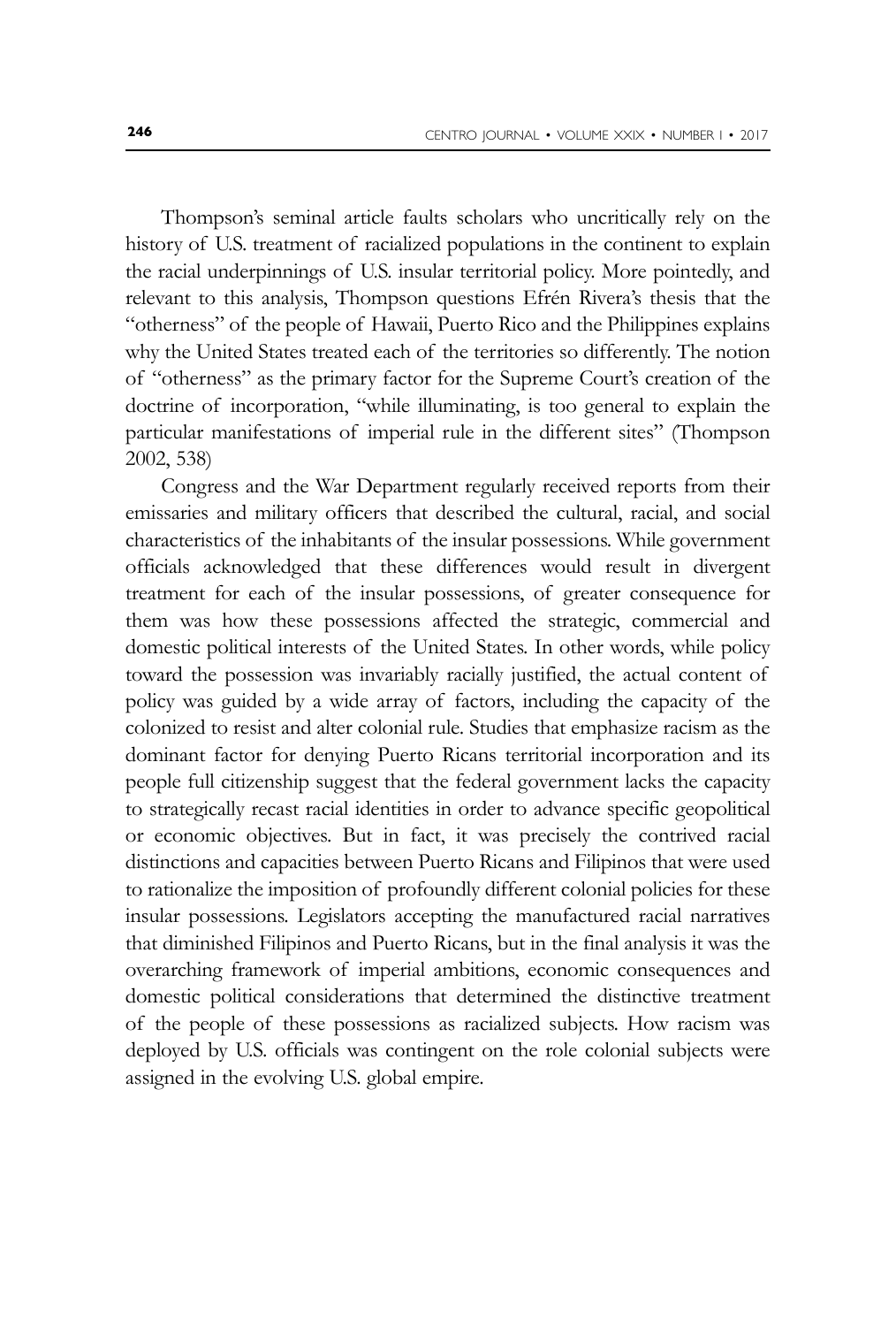#### **Exclusionary Territorial Policy for the Insular Possessions**

Prior to the 1898 Treaty of Paris, United States territorial policy adhered to the Constitution's territorial clause granting Congress the "power to dispose and make all meaningful rules and regulations" respecting the nation's territorial possessions. Since the Constitution did not explicitly grant Congress authority to administer territories in perpetuity, the standing doctrine held that all territories would eventually be admitted into the union as states and its inhabitants would be granted citizenship. This all changed with the acquisition of Puerto Rico and the Philippines. Luella Gettys, in *"The Law of Citizenship in the United States,"* noted that the "political status of the Philippine Islands and of Puerto Rico has presented perplexing questions ever since the transfer of these territories to the United States (Gettys 1934, 146–47). According to Gettys, "naturalization by treaty is a common method of effective collective naturalization." Prior to the 1898 Treaty of Paris, every treaty that ceded territory to the Untied States "contained some provision to admit to United States citizenship of some or all of the inhabitants" (Gettys 1934, 144).

In a speech before the Senate, Senator Foraker acknowledged that the insular possessions were being treated differently from the treatment of former territories. He said that "ordinarily in the acquisition of territory heretofore by treaty there has been an express stipulation that that territory and the inhabitants should be incorporated into the Union. In this case there is no such stipulation" (Foraker 1900). Foraker sought to minimize the significance of refusing to incorporate the newly acquired insular possessions. He claimed that the 1803 Treaty for the purchase of Louisiana set the standard "as to what the power of Congress is to legislate for acquired territory and this act certainly ought to be a standard by which we have a right to measure the provisions we are now proposing for Puerto Rico." According to Foraker, the same legislation was enacted for Florida and Hawaii (Foraker 1900). Perry Belmont, a New York Congressman and Minister to Spain, questioned Foraker's reasoning. He argued that "the treatment of the native inhabitants of our new islands… is quite unlike the treatment of the native inhabitants stipulated in the treaties of cession concluded with France, Spain, Mexico and Russia" (Belmont 1900, 10).

By 1898 the federal government had established a century-old history of territorial incorporation under which Congress held plenary powers over the administration of these territories. A long experience with the non-white inhabitants of the territories influenced Congressional treatment of the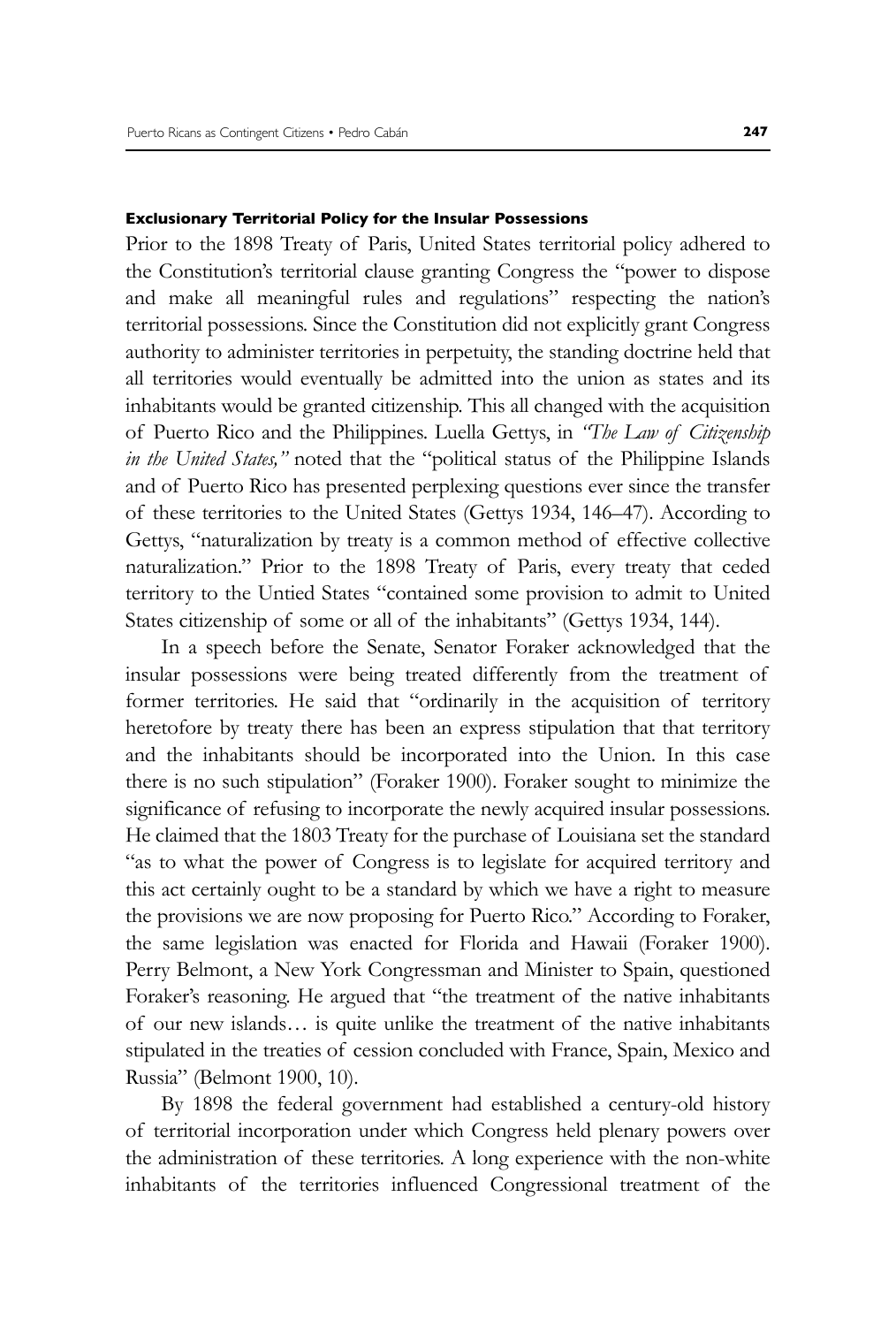inhabitants of Puerto Rico and the Philippines. It is useful at this point to review key elements of U.S. territorial policy prior to the acquisition of Puerto Rico and the Philippines. The Constitution was decidedly vague about the content of territorial policy, leaving it up to Congress to interpret how this founding document should be used to administer the territories and determine the political status of their inhabitants.

The policies and practices that Congress commonly employed included; the denial of full political equality to inhabitants racialized as non-white and the framing of citizenship policy as it applied to them, promoting the migration of white settlers into territories with the aim of displacing the original inhabitants of the territories, and delaying the admission of territories into the union until the majority of the inhabitants were Caucasian. Displacement entailed the virtual eradication of the economic and political power of non-white elites in the acquired territories, and their effective removal as impediments to the realization of America's manifest destiny. Congress exhibited a cautious inclination to grant collective naturalization to non-white inhabitants of incorporated territories, but denied admitting these territories into union if the inhabitants posed a challenge to the establishment of a white supremacist order. As I will argue below, the foremost obstacle to a territory's admission into the union was existence of a majority non-white population that had acquired citizenship through collective naturalization.

To justify its exclusionary and politically authoritarian policies, the United States government espoused racially based depictions of non-Caucasians as lacking the necessary attributes for self-government. For example, Congress refused to admit New Mexico and Arizona to the union on the grounds that the majority Mexican population was incapable of self-government because of their Spanish heritage. By the early 1880s the United States had a well-defined, clearly xenophobic opposition to Chinese immigration, and these anti-Asian predispositions were readily extended to the inhabitants of the Philippines. Filipinos were also portrayed as absolutely incapable of comprehending Anglo Saxon institutions. Reverend Charles Pierce, claimed that the "duplicity, falsehood and theft" which abounded in the Philippines was "probably due to the fact that the Spanish colonial government… was constantly exhibiting the same vices (American Academy of Political and Social Science 1901, 35). Lawrence Lowell, a prominent legal scholar and President of Harvard University, whose writing influenced the federal government policy toward the insular possessions, stridently argued that Filipinos were incapable of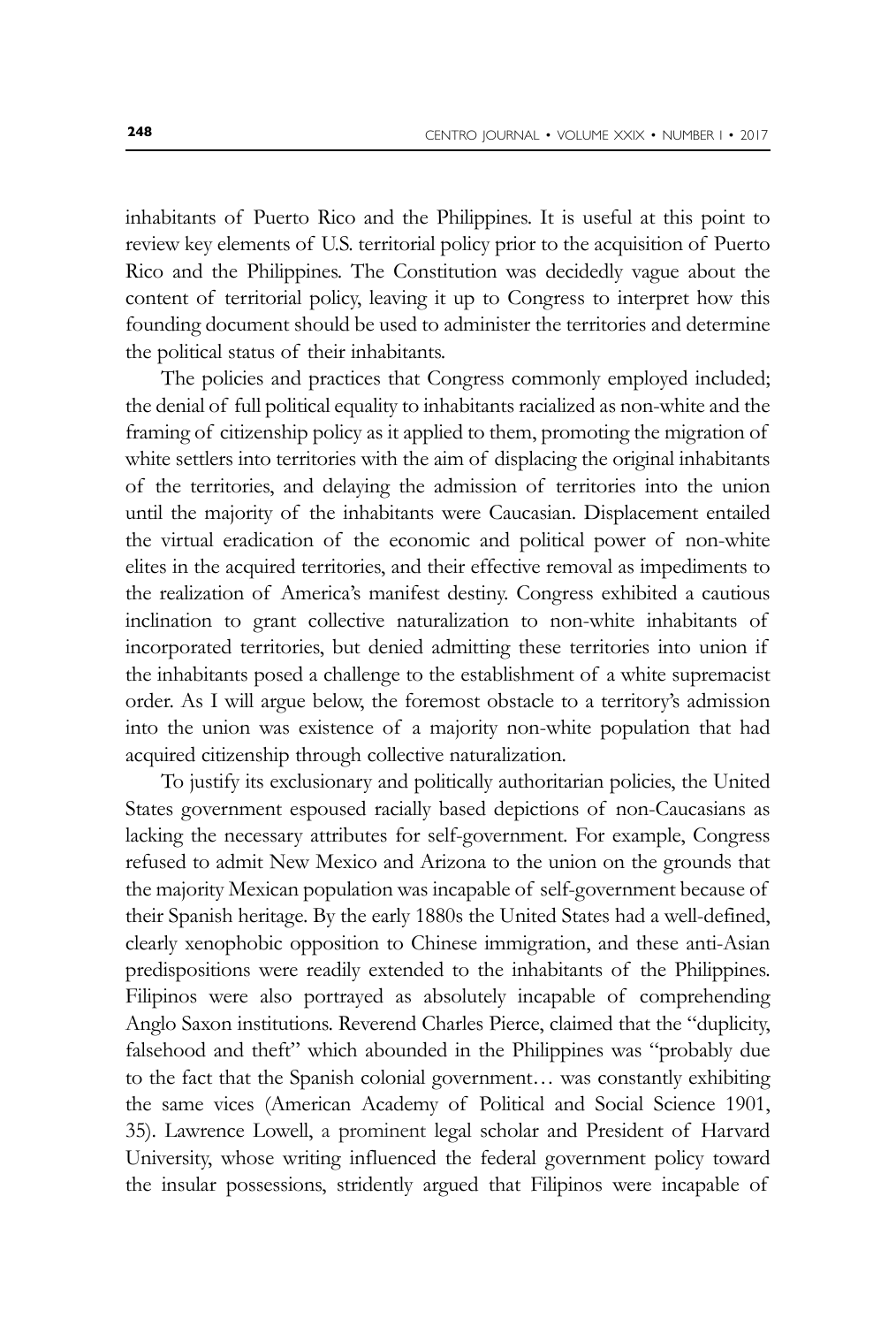self-rule (see Lowell 1899a, 1899b). Indigenous populations of the insular territories that were often branded as "wild, savage tribes," were never to be conferred collective naturalization. The Philippine Commission reported that a "multiplicity of tribes" inhabited the archipelago, characterized by "multifarious phases of civilization—ranging all the way from the highest to the lowest." The Commission warned that the Philippines would be engulfed in anarchy if the United States were to withdraw. "Only through American occupation… is the idea of a free self-governing Philippine commonwealth at all conceivable" (United States. Philippine Commission 1899, 14, 15). Longstanding derogatory portrayals of non-white subject populations formed a racial context for the Anglo-American political leadership to depict Puerto Ricans as incapable of comprehending republican institutions and devoid of the capacity for self-government.

## *Much of the academic literature on the question of citizenship for Puerto Rico emphasized the absence of a historical precedent for incorporating the insular territories.*

Congressional debates pursuant to the enactment of the Foraker Act show that legislators were highly motivated to disavow those territorial precedents and constitutional stipulations that appeared to mandate the incorporation of the insular possessions and the conferral of collective citizenship. Much of the academic literature on the question of citizenship for Puerto Rico emphasized the absence of a historical precedent for incorporating the insular territories. Coudert's essay captured this tendency. The insular territories were 'inhabited by a settled population differing from us in race and civilization." According to Coudert, the inhabitants of the Philippines and Puerto Rico differed "from us in race and civilization to such an extent that assimilation seems impossible." He also noted that Puerto Ricans and Filipinos were so different "in race, development and culture to so great a degree as to make the application of any uniform political system difficult if not impossible (Coudert Jr. 1903, 13).

Ultimately, Congress decided to treat the insular territories acquired from Spain very differently than it had treated territories acquired before 1898. While Congress considered Filipinos and Puerto Ricans as being incapable of self-government, the former colonial subjects were essentially portrayed as irredeemable. The intensity of legislators' racial enmity for the inhabitants of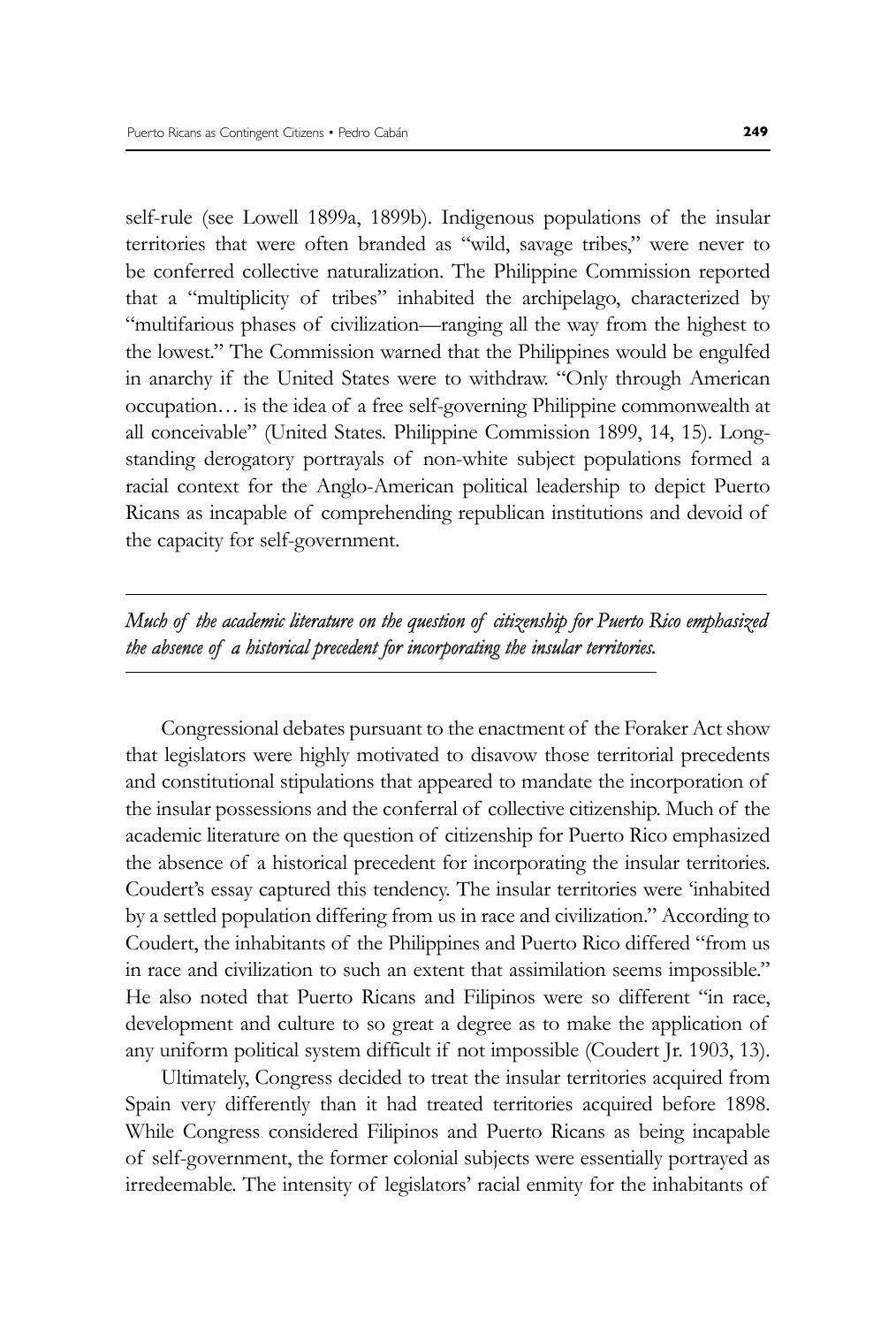new possessions acquired in 1898 was cynically manipulated and adjusted to meet the policy objectives of the political and economic forces represented in Congress. While overt racial antipathy was rampant in Congress, it is doubtful that legislators necessarily had a well-formulated and -nuanced appreciation of the distinctive racial attributes of Puerto Ricans and Filipinos. A more likely explanation rests with the need to create racial narratives that align with the empire's different geopolitical and economic designs for the colonial possessions. Puerto Ricans happened to be more "white" than the Filipinos could ever be, and consequently were potentially redeemable. Foraker's skill in devising and guiding the organic bills through Congress without diminishing the structure of privileged white rule was widely recognized and applauded. The congratulatory note from Nicholas Murray Butler, President of Columbia University and a recipient of the Nobel Peace Prize, was characteristic of the accolades Foraker garnered: "You have contributed ... to the expansion of our institutions without exposing them to the danger of disintegration through the operation of strange and alien forces" (Foraker 1916).

When the Jones Act was signed into law in 1917, Puerto Ricans were portrayed as incapable of effectively administering the institutions established by the superior Anglo-Saxon race. Although Puerto Ricans were perceived as a racially diverse but predominately white population, they were considered unsuited for self-government and citizenship because of centuries of deficient Spanish colonial rule. The notion of citizenship and self-government were not linked in colonial legislation. Initial draft legislation for the Foraker provided for U.S. citizenship for the inhabitants of Puerto Rico, but imposed a colonial state that deprived Puerto Ricans of any genuine role in their self-government. The Jones Act defined Puerto Ricans as U.S. citizens, who owed allegiance and loyalty to the United States, but only superficially loosened the reigns of colonial rule. The granting of collective citizenship did not mean that Congress had finally acknowledged that Puerto Ricans had proven themselves capable of self-government, not withstanding its banal declarations that the Jones Act increased the autonomy of Puerto Ricans to manage their affairs.

*Downes v Bidwell* (1901) perverted legally accepted principles of territorial incorporation to create a novel territorial category in order to deny the inhabitants of the insular possessions collective naturalization. Once the anomaly of unincorporated territory was sanctioned in law, Puerto Ricans and Filipinos could be denied the privileges and responsibilities accorded by the Constitution to inhabitants of incorporated territories. Congressional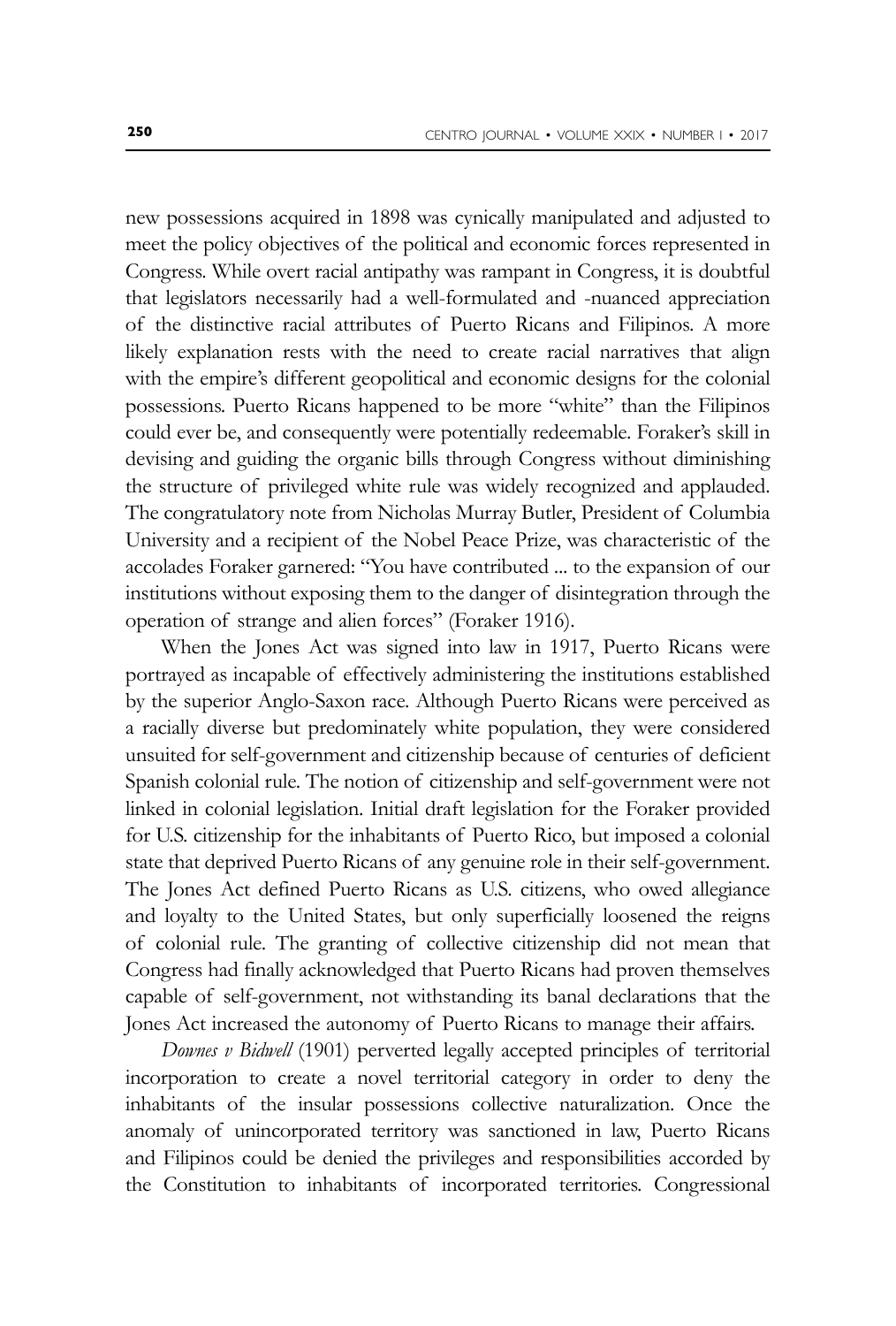power to rule over the territories was essentially unrestricted. Territorial nonincorporation made the provision of collective naturalization optional, and Congress was under no obligation to extend U.S. citizenship to Puerto Ricans. But if Congress chose to confer U.S. citizenship, this citizenship need notenable "both full membership in the political community and a set of rights that adhere inherently and equally to all citizens." Edgardo Melendez has identified the statutory collective naturalization Congress enacted as resulting in the creation of "colonial citizenship," a citizenship that was specific to the inhabitants of a territorial possession subject to the plenary powers of Congress.

Despite his efforts to portray colonial policy toward Puerto Rico as benevolent and liberal, Foraker did make it clear that the insular possessions were "mere dependencies of the United States, and that Congress has not only an inherent, but constitutional, power to legislate, and … to govern these particular acquisitions as Congress may see fit (Foraker 1900). John K. Richards, Solicitor General of the United States in 1901, argued before the Supreme Court as it deliberated the case of *Downes v Bidwell*, "that a careful examination of the Constitution leads but to one conclusion, that the power of Congress over the Territories is plenary and absolute." He emphasized that the territorial clause permitted Congress to administer territories "unhampered by those limitations and restrictions which were intended to apply only to States in the Union" (Howe 1901, 703). The Supreme Court unreservedly agreed.

**The Constitution has undoubtedly conferred on Congress the right to create such municipal organizations as it may deem best for all the territories of the United States, whether they have been incorporated or not, …to deprive such territory of representative government if it is considered just to do so, and to change such local governments at its discretion.**

The Insular Cases displayed how the Supreme Court shrewdly interpreted the Constitution to advance the American empire. The singular legacy of the insular cases was the reaffirmation that the territorial clause of the Constitution endowed Congress with virtually unrestricted plenary powers to administer Puerto Rico and the Philippines, and that this body is solely responsible for determining the political status of the people of Puerto Rico and the Philippines. Collective naturalization in 1917 for Puerto Ricans, the inhabitants of the unincorporated territory, came with severely restricted political rights, and was unprecedented in the history of U.S. territorial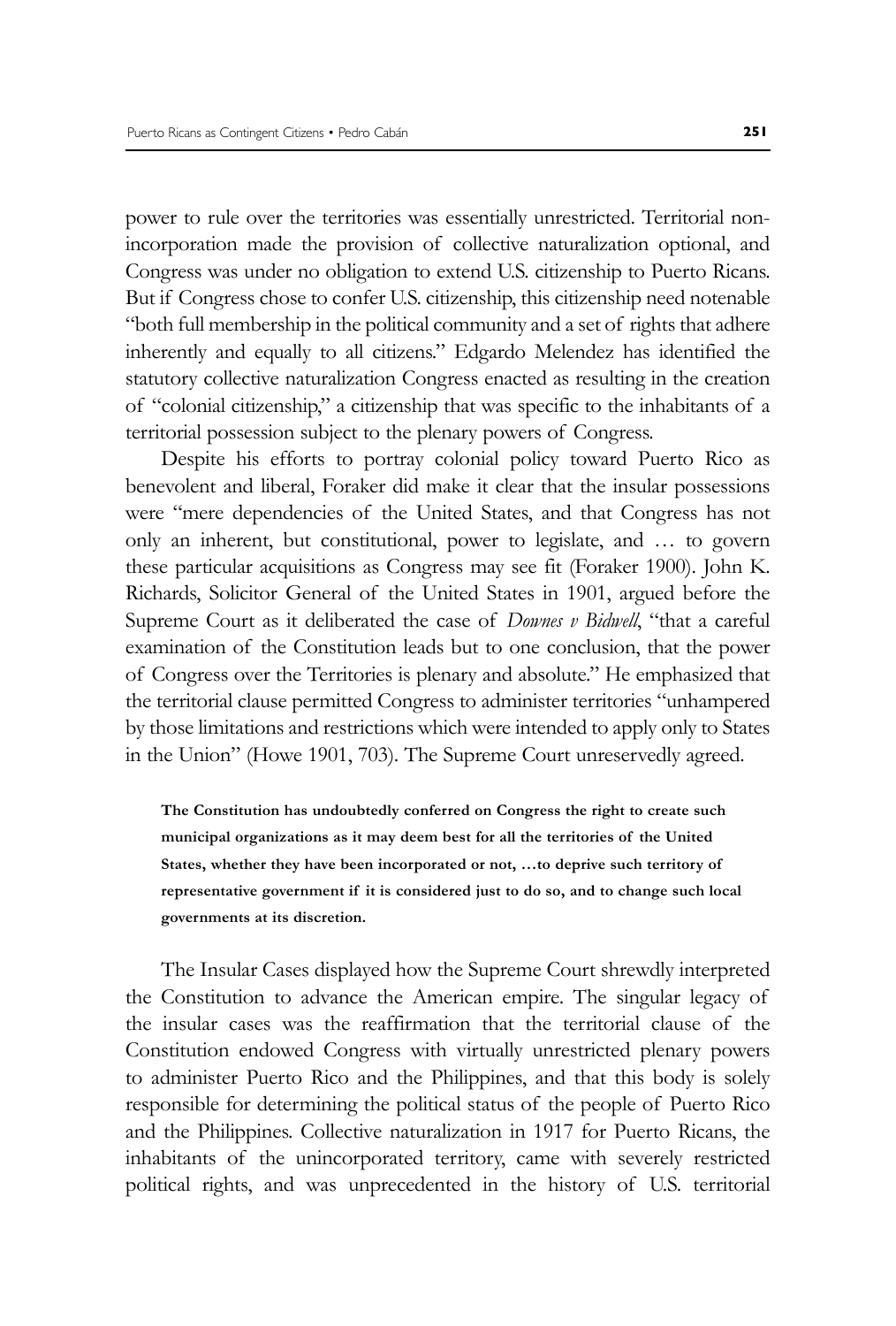expansion. It was a geographically specific citizenship for inhabitants of Puerto Rico—in other words, a citizenship that had no meaning once the colonial subject migrated and established residence in the United States. Legal scholar Efrén Rivera Ramos neatly observes that "citizenship did not deface colonialism." Collective naturalization did not diminish the plenary powers Congress to continue to hold the new "American citizens" in conditions of legal and political subordination. Significantly, Rivera Ramos notes that *Balzac v Puerto Rico* reaffirmed that the U.S. could disassociate citizenship from territory. Congress possessed the legal authority to confer citizenship to the inhabitants of territories under the sovereignty of the United States without an obligation to incorporate those territories into the Union (Rivera Ramos 2001, 47–54).

### *When the Jones Act conferred collective citizenship to Puerto Ricans, Congress effectively eradicated the basis for Puerto Ricans to make the legal claim of a distinctive Puerto Rican nationality that would be recognized by the courts.*

Moreover, in theory and in practice Congress effectively claimed the extraordinary authority to redefine Puerto Rican nationality. When the Jones Act conferred collective citizenship to Puerto Ricans, Congress effectively eradicated the basis for Puerto Ricans to make the legal claim of a distinctive Puerto Rican nationality that would be recognized by the courts. Under the provision of collective citizenship, anyone establishing a residence in Puerto Rico was considered an inhabitant of the possession and subject to the same treatment as indigenous Puerto Ricans. The insular government was obligated to treat all the inhabitants of Puerto Rico as equals before the law. Rivera Ramos astutely commented that "locality and not the status of the people became the determinative criterion" regarding the applicability of constitutional provisions (Rivera Ramos 2001, 98). The Puerto Rican jurist Pedro Capó-Rodríguez similarly observed that "Puerto Rican citizenship is a purely local status depending on all local citizenship in the United States, upon residence in the place. When a Puerto Rican acquired residence in another place, he ceases for all legal purposes to be a citizen of Puerto Rico (1919a, 510).The imposition of U.S. citizenship whose intrinsic status was contingent on locality trivialized Puerto Rican nationality and diminished the citizenship status they enjoyed under Article 1 of the 1897 Charter of Autonomy. This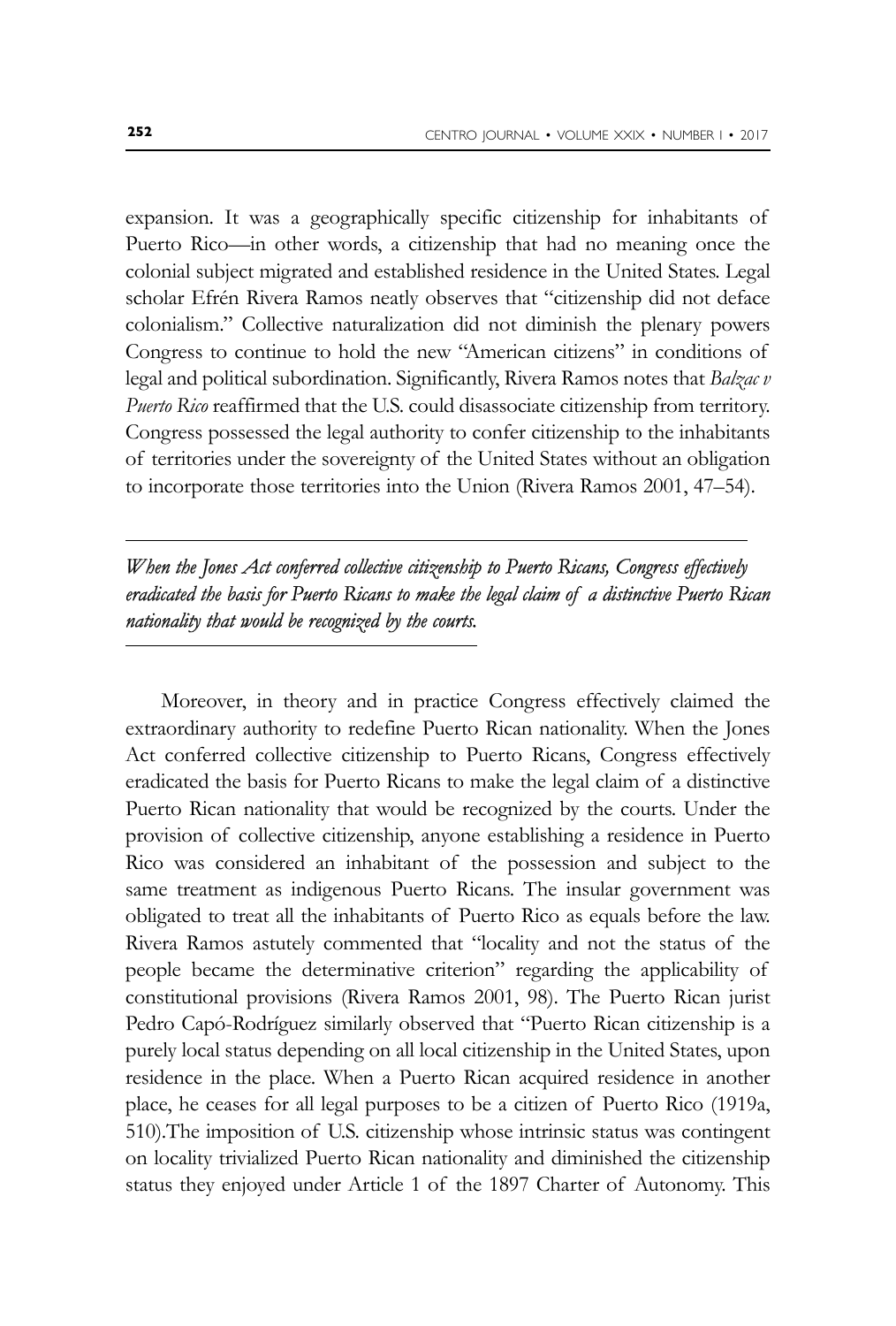provision granted full Spanish citizenship status to the native-born inhabitants of Puerto Rico (see Malavet 2008, 33–34). The Supreme Court and Congress legally created a new political subject and justified their rationale for doing so on contradictory grounds. Puerto Ricans were an alien and foreign people that could not be incorporated in the Union, but by migrating to the U.S. they would acquire the same legal rights as native-born or naturalized citizens. It was a perverse logic. It was precisely because of their distinctive cultural attributes that Puerto Ricans were deemed "alien" and "foreign," and that was the basis for the Supreme Court's decision to deny Puerto Rico incorporated territorial status. Congress delayed the collective naturalization of Puerto Rico's people for seventeen years, until national security compelled it to rethink Puerto Rican's political status within an expanding empire.

#### **Congressional Power and the Administration of the Territories**

The proposition that inhabitants of U.S. territories were subject to the plenary powers of Congress and had no rights, save fundamental rights and those conferred by Congress, was debated when the Louisiana and Florida territories were acquired. In the 1873 Supreme Court case, *Snow v United States*, the justices decided that Congress had plenary powers to rule the territories.

**The government of the territories of the United States belongs primarily to Congress and secondarily to such agencies as Congress may establish for that purpose. During the term of their pupilage as territories, they are mere dependencies of the United States. Their people do not constitute a sovereign power. All political authority exercised therein is derived from the general government.**

In 1885 the Supreme Court reaffirmed that Congress had virtually unlimited power to administer the territories, and that the inhabitants of the territory had no constitutional right to vote, and thus select their political leadership. The court decided in *Murphy v Ramsey* that "the people of the United States, as sovereign owners of the national territories, have supreme power over them and their inhabitants." The court noted "their political rights are franchises which they hold as privileges in the legislative discretion of the Congress of the United States." The authority of Congress was "subject only to such restrictions as are expressed in the Constitution."

However, the Constitution did not provide for territorial incorporation into the union (see Thompson 2002). Congress could conceivably draw on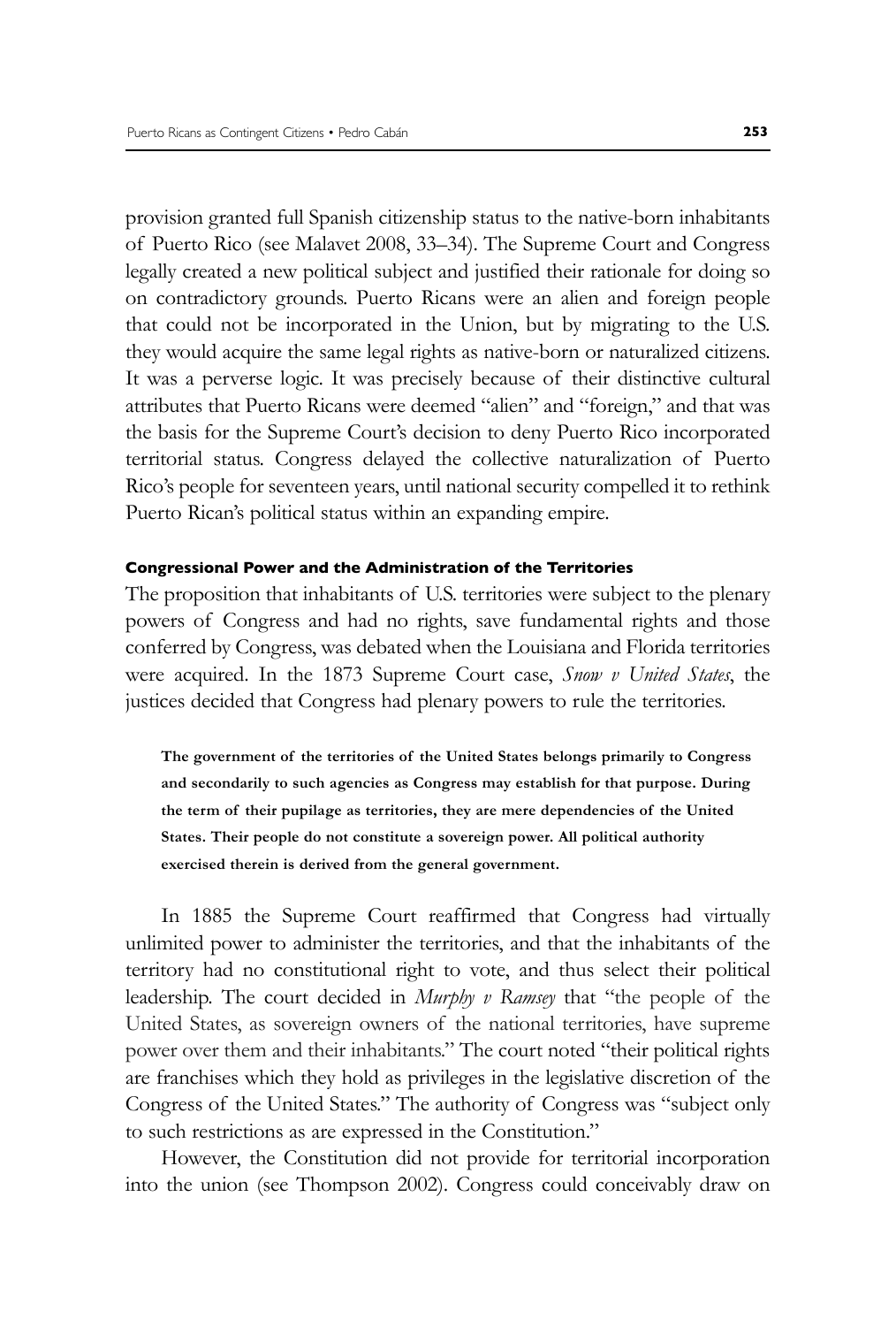the precedent of the Northwest Ordinance of 1787 to guide its territorial policy. Article 5 provided for the establishment of up to five states in the Ohio territory acquired from Great Britain in the 1783 Treaty of Paris. Once the organized territory had attained a population of "sixty thousand free inhabitants," it could petition for admission into the Continental Congress on an equal basis as the original thirteen colonies. Admission into the union would by definition collectively naturalize the inhabitants of the new state. Congress could rely on the sole criterion of a territory's total population for admission into the union for future decisions on incorporation into the union. But since the Constitution did not contain any standard by which Congress was obligated to admit a territory into the Union, Congress was unrestrained on how it chose to treat the territories. Ultimately, it was not the Constitution nor legal precedent, but a combination of factors, with race being prominent, that influenced Congress's decision as to a territory's readiness for admission into the union. These factors were also decisive in deciding the citizenship status of territorial inhabitants.

Racial considerations factored significantly in Congress's decision as to when a territory was deemed ready for admission into the union. In effect, Congress decided to employ the population provisions of Article 5 selectively. To be sure, neither territorial incorporation nor collective naturalization guaranteed the timely admission of the organized territory into the union. It is one of the ironies of U.S. nineteenth-century imperialism, that although Congress uniformly espoused a militant Anglo-Saxon supremacist ideology, it also approved incorporation and conferred collective naturalization on the non-white inhabitants of territories ceded to the United States. Congress collectively naturalized most of the non-white inhabitants of the former territory of Mexico (1848), the Republic of Texas (admitted to the union in 1845), and Hawaii (annexed in 1898). That was not the case for Alaska.

 Alaska was purchased in 1867, but almost 50 years transpired before Congress passed the Organic Act of 1912 that established it as organized incorporated territory. Prior to its annexation as a territory, Senator Foraker informed his colleagues in the Senate: "It is in power of Congress to do as it may like as to Alaska. Where the Constitution has not been extended and made the rule of action, it is within the power of Congress to state what shall be the regulation without regard to the constraints of the Constitution" (1900, 30). This was claimed as precedent for the treatment of Puerto Rico and its people. The treaty with Russia provided that "if the inhabitants of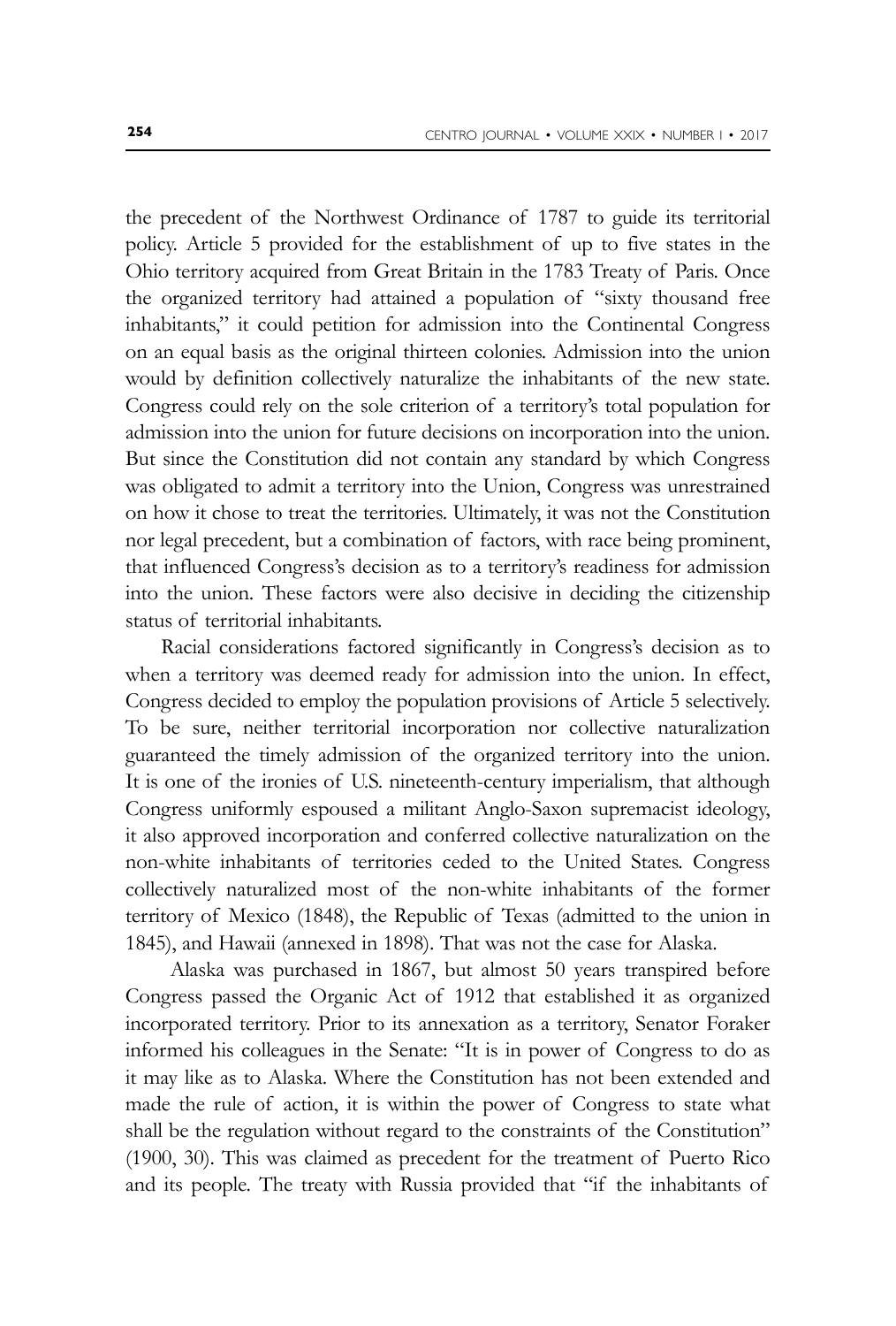the territory should prefer to remain in the ceded territory, they, with the exception of uncivilized native tribes, shall be admitted to the enjoyment of all the rights, advantages and immunities of citizens of the United States" (Gettys 1934, 146–47). The "uncivilized native tribes" were subject to a different set of laws and regulations. According to a survey taken in 1870, the population of Alaska numbered about 29,100, with "natives" accounting for about 26,800. About 1,300 of the total population were described as "the actually civilized population" (Dall 1870, 537). As late as 1900 the population of Alaska numbered less that 64,000, with a white population of 30,500 (Governor Alaska 1900, 12–13). The vast majority of Alaska's population was not collectively naturalized.

U.S. annexation of Hawaii became a strategic imperative with the outbreak of war with Spain since the islands served as a vital coaling station for U.S. warships steaming to the Philippines. At the urging of President McKinley, Congress enacted a joint resolution to annex Hawaii. The treaty of annexation prohibited Chinese immigration to the Hawaiian Islands, and "no Chinese… shall be allowed to enter the United States from the Hawaiian Islands." In 1900 McKinley signed the Hawaii Organic Act into law and incorporated the Hawaiian territory into the Union. Abbott Lawrence Lowell promoted the territorial annexation of Hawaii. He argued that the Anglo Saxon population was small, "but is today, and apparently destined to remain, the ruling class in the island." For this reason, "it is not improbable…that our institutions can be immediately applied… without modification" (Lowell 1899c, 11).

The citizenship provisions of the Hawaiian Organic Act were straightforward: "All persons who were citizens of the Republic of Hawaii on August twelfth, eighteen hundred and ninety-eight, are hereby declared to be citizens of the United States and citizens of the Territory of Hawaii." In 1900 Hawaii had a population of 154,000; the majority were Japanese and Chinese workers (87,877). Hawaiians and mixed heritage Hawaiians numbered about 38,000 and other foreigners, including Puerto Ricans totaled 3,237. The census recorded 26,562 whites. As both U.S. and Hawaiian citizens, the inhabitants of Hawaii could travel freely to the United States. Granting Chinese inhabitants of Hawaii U.S. citizenship and unrestricted migration within the United States and its territories represented a significant departure from how Chinese had been treated before the 1898 treaty of annexation. The collective naturalization provision of the Organic Act was also surprising given the highly restrictive Chinese Exclusion Act of 1882 that prohibited immigration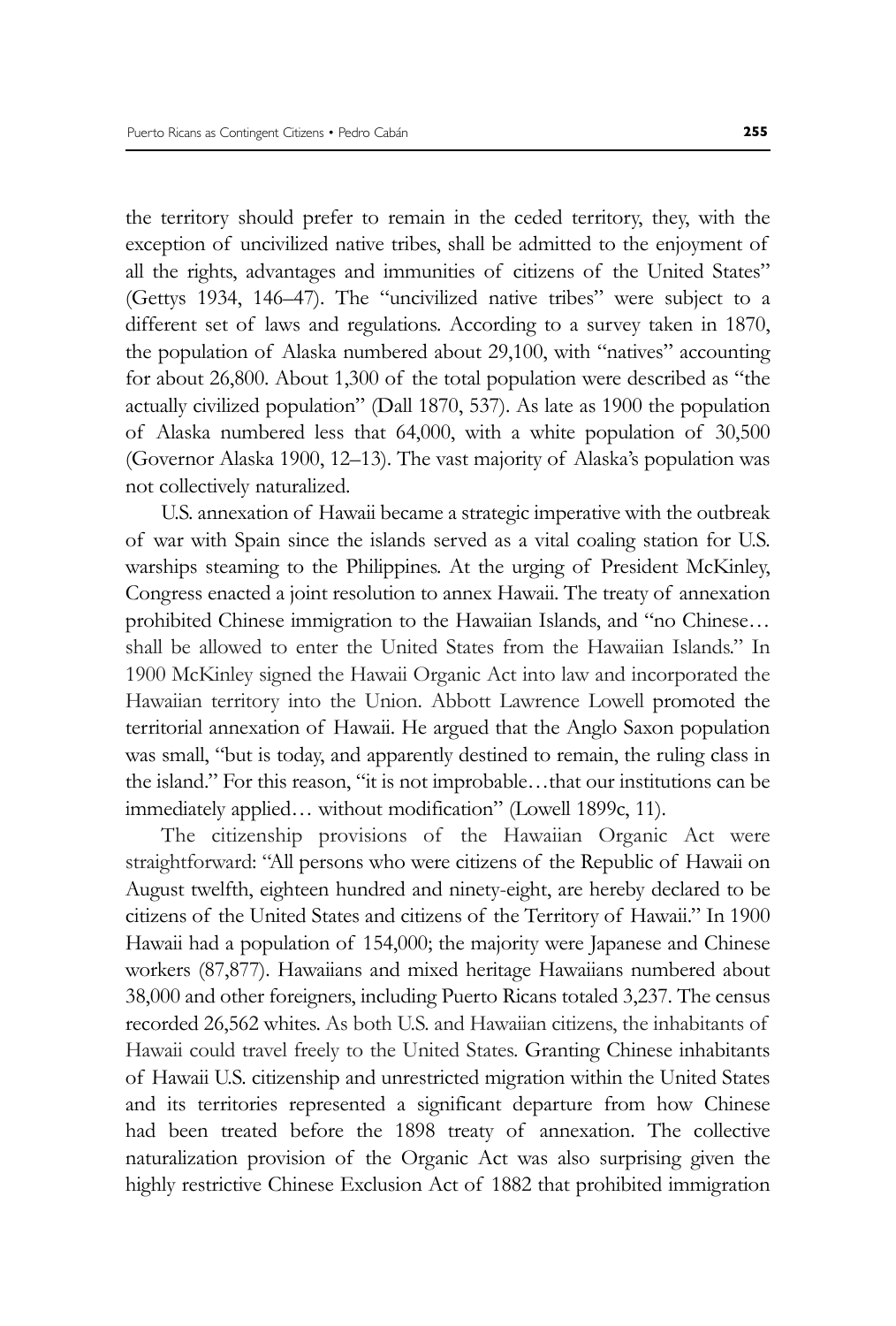of Chinese laborers to the U.S. It would appear that by 1898 Congress was unable to parse the doctrine of territorial incorporation to selectively deny U.S. citizenship to Chinese inhabitants of Hawaii. The long-standing prohibition against immigration of Chinese who were not U.S. citizens was not rescinded. The 1882 Chinese Exclusion act was extended to Hawaii once the territory was annexed. Granting collective citizenship to the population of Hawaii, in which whites comprised less than 20 percent, is comprehensible only because of the expectations that the minority white elite would retain political and economic power. Congress acted quickly to annex Hawaii because of its strategic significance, and to accelerate U.S. corporate investments in the sugar industry.

## *Granting collective citizenship to the population of Hawaii, in which whites comprised less than 20 percent, is comprehensible only because of the expectations that the minority white elite would retain political and economic power.*

The Treaty of Guadalupe Hidalgo collectively naturalized Mexicans living in the territories Mexico was forced to relinquish to the U.S. Article VIII specifies that Mexicans who chose not to remain citizens of the Mexican Republic "shall be incorporated into the Union of the United States, and be admitted at the proper time (to be judged by the Congress of the United States) to the enjoyment of all the rights of citizens of the United Sates, according to the principles of the Constitution."2 The indeterminate timing for granting citizenship to Mexicans deviated from the citizenship provisions of the Louisiana Purchase that provided for admitting the inhabitants "as soon as possible according to the principle of the federal constitution."

Approximately 100,000 inhabitants in the former territory of Mexico were eligible for collective citizenship. Griswald de Castillo points out that the "Hispanos of New Mexico [which included the territory of Arizona until 1863] did not obtain full political rights of U.S. citizens until the territory was admitted into the union in 1912. Until that time, "essentially these citizensin-waiting had their rights guaranteed by treaty," and not the Constitution (Griswald del Castillo 1990, 71). The treaty and the guarantee to provide Mexicans with U.S. citizenship did not prevent legal and extralegal action by territorial governments to deprive Mexican's of their political rights.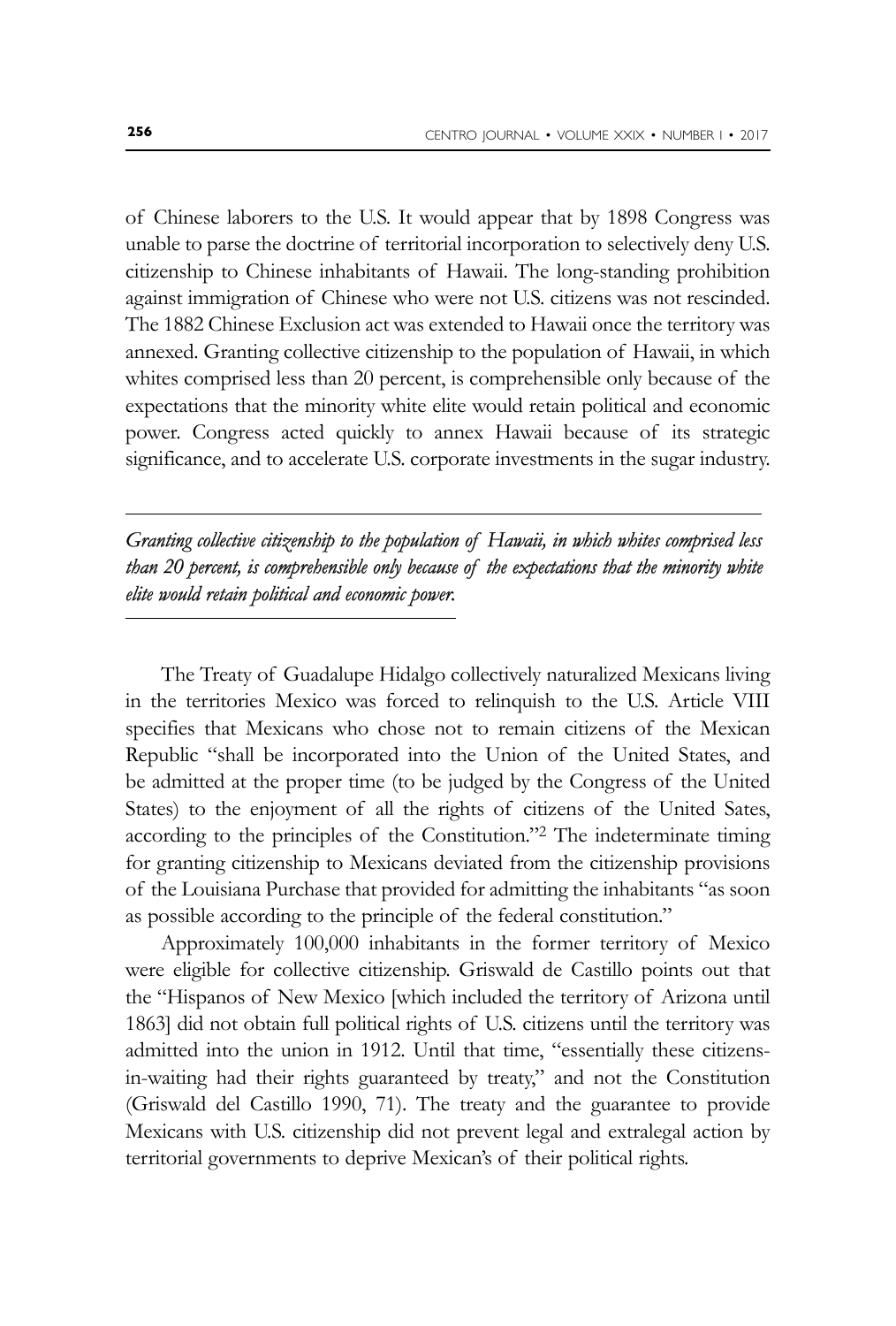The Treaty of Guadalupe Hidalgo also granted certain Indian tribes collective U.S. citizenship. The U.S. Department of Interior confirmed that the Puebla Indians of New Mexico and Arizona became citizens of the United States by virtue of Article VIII of the Treaty of Guadalupe (United States Senate 1884, 116). While the "mission" Indians of California were also considered U.S. citizens, the government reported "they have never voted, neither do they act as citizens, though that privilege was granted them by the treaty of Guadalupe Hidalgo" (United States. Department of the Interior 1894, 212). The Department of Interior informed Congress that instead of being accorded all the privileges and immunities of U.S. citizenship, "They have not received as much consideration as the wild tribes found in occupation in other parts of the country." (United States Senate 1884, 116). Congress drew a legal distinction between the collectively naturalized Hispanicized Indians and the "wild tribes," but the territorial governments in California, New Mexico and Arizona flagrantly ignored this distinction. The federal government did not seek to protect the citizenship rights of Hispanicized Indians. The collective naturalization of Mexicans and Hispanicized Indians did not protect them from the wanton violence and systematic campaign of terror by white settlers to deprive them of their property and human and civil rights. By the time the territories were admitted into the union, Mexicans and Indians had been effectively disenfranchised, politically marginalized and economically diminished.

Under the Treaty of Texas Annexation, "the citizens of the Republic of Texas" were "incorporated into the Union of the United States"; this would happen "as soon as may be consistent with the principle of the federal constitution to the enjoyment of all the rights, privileges and immunities of the citizens of the United States." The citizens of the Republic were "all persons who were residing in Texas on the day of the Declaration of Independence." Tejanos were citizens of Texas and thus were collectively naturalized. Blacks, and descendants of Blacks and Indians, were not citizens of the Republic, and consequently were not granted U.S. citizenship according to this provision of the treaty. Six months after its annexation on December 29, 1845, Texas, which had a sizeable white population, was admitted as a slave state into the Union. California, another territory Mexico was forced to relinquish to the United States, was admitted into the union in 1850, without having been designated an incorporated territory. The discovery of gold in 1850 and the subsequent migration of white fortune seekers, who outnumbered Mexicans and other non-whites, helped California meet the minimum population requirement of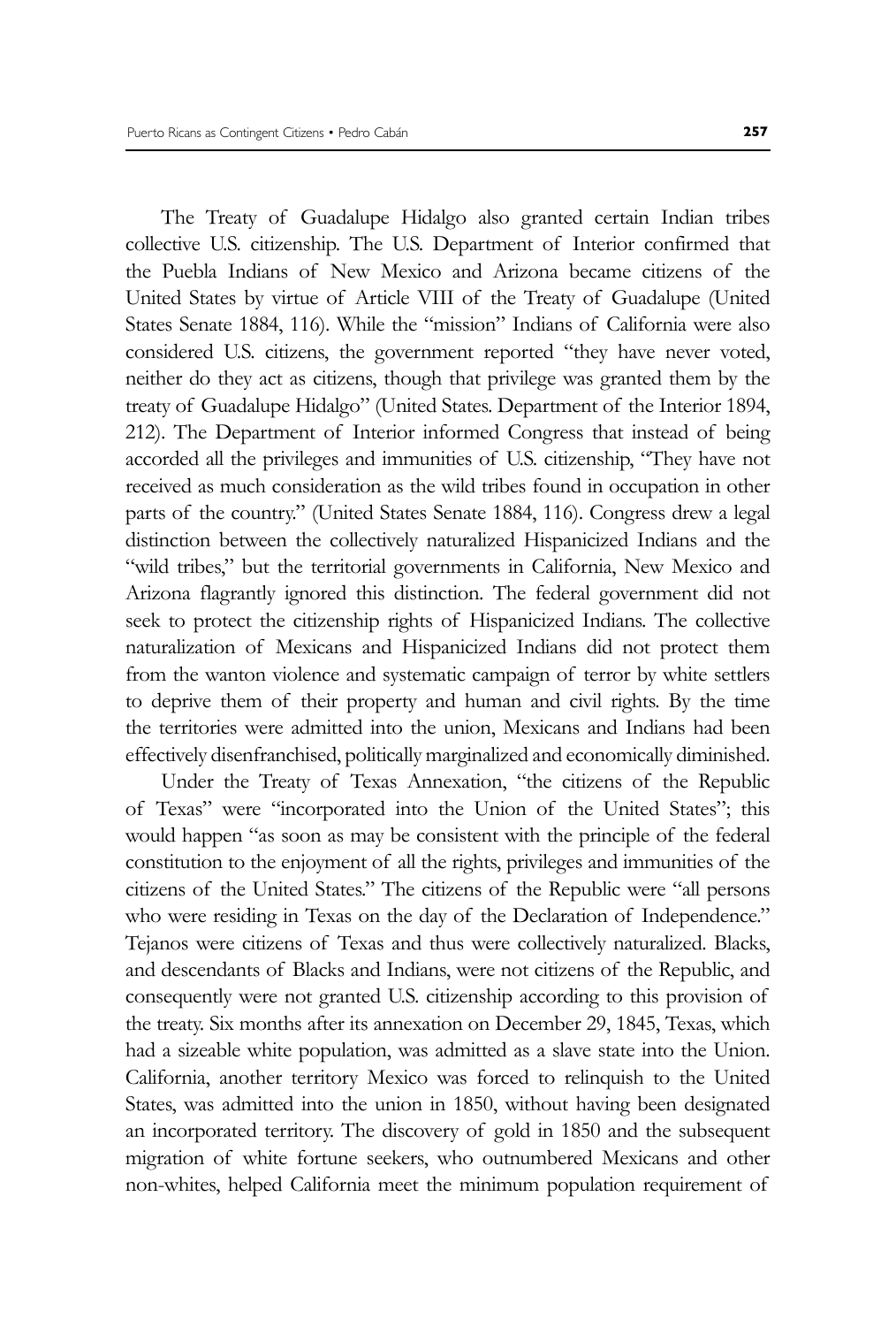60,000 free inhabitants. California also met the implicit congressional stipulation that territories ceded by Mexico would not be admitted to the union until whites constituted the majority of the population. As was the case in Texas, the Mexican and Indian populations were victims of state-sanctioned terror and outrageous legal actions to eradicate them as economic and political actors.

The organized incorporated territories of Arizona and New Mexico, which were carved out of the territory Mexico, as well as some additional land purchased by the U.S. in 1873 (the Gadsden Purchase), were not granted statehood for decades, even though the inhabitants of these territories were collectively naturalized.3 Lawrence Lowell commented that "New Mexico remains under territorial government, although her population is already larger than is usually required for statehood, a large part of the inhabitants being of Spanish race, and not sufficiently trained in habits of self-government" (Lowell 1899a, 152). New Mexico joined the union in 1912, six decades after the territory was ceded by Mexico. Simeon E. Baldwin, Yale Professor and Governor of Connecticut, expressed his reservations about incorporating certain territories into the Union. He wrote:

**No fixed limit of time can be assigned for the duration of such a regime. We have held New Mexico, under different forms of administration, for nearly fifty years, and the character and traditions and laws of a Latin race are still so deeply stamped upon her people and her institutions' that no demand of party exigency has been strong enough to secure her admission to the privilege of statehood. (Baldwin 1899, 406)**

In 1870 Arizona's population was composed of 61 percent Mexicans and 39 percent white. After whites became the majority population, the territory of Arizona was admitted into the Union in 1912. In 1870 only 30 percent of Colorado's population was Mexican, but after attaining a population that was majority white, the territory was admitted into the Union in 1876. Apparently, once the whites comprised the majority of the population, Congress judged that the territory's inhabitants were "sufficiently trained in the habits of selfgovernment." It took over three decades for the demographic transition to take place in Arizona and New Mexico, resulting in a majority white population enabling these organized, incorporated territories to be admitted into the union. Significantly less time was needed for Texas, California and Colorado. In short, whiteness was equated with competence, while the racialized inhabitants were devoid of the requisite behavioral traits to govern themselves.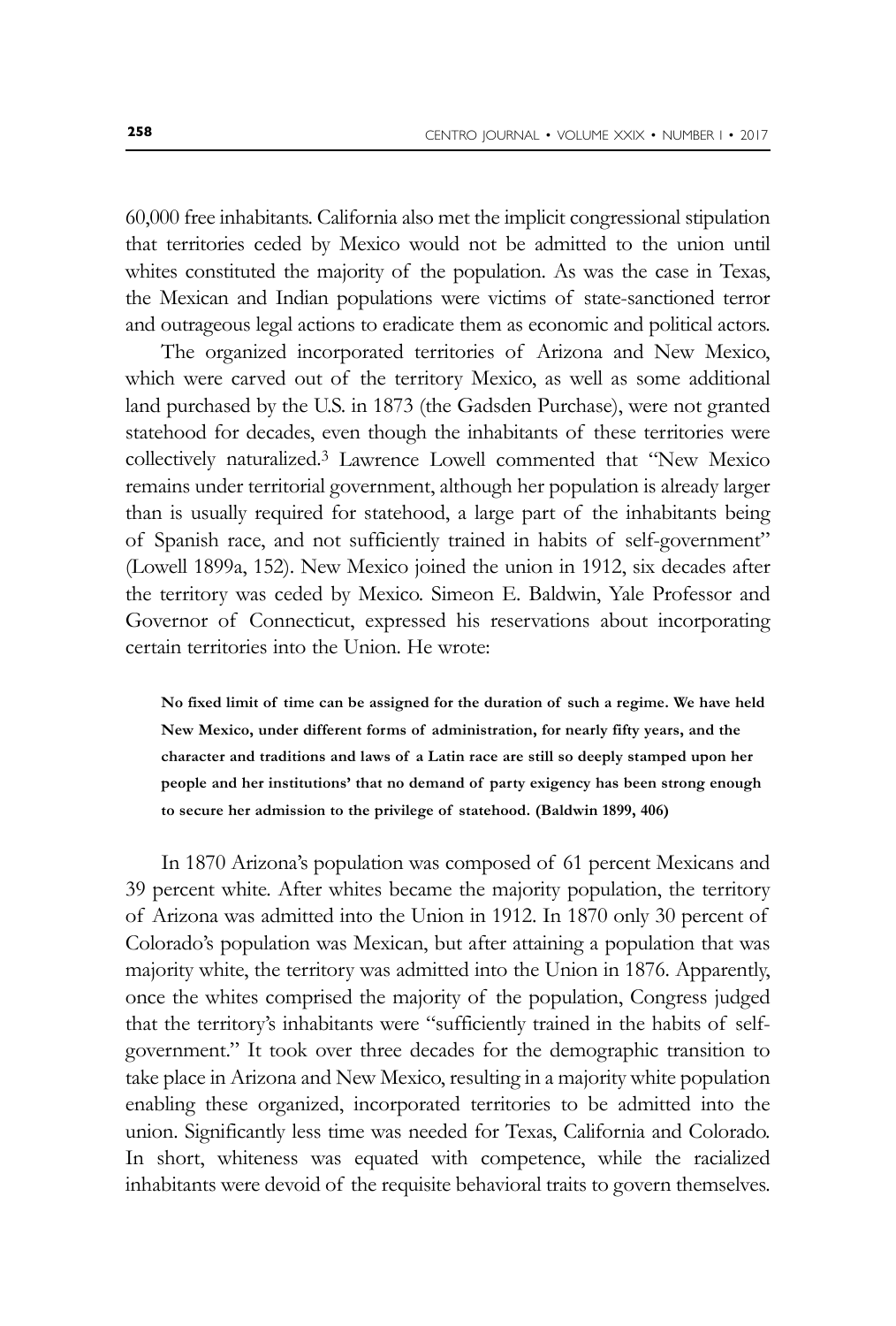While non-white peoples of the territories were considered inherently, if irredeemably, inferior to Anglo Americans, nonetheless some were collectively naturalized. Clearly some "races" were portrayed as a particularly deficient racial stock that posed a greater threat to the preservation of the nation's pristine white racial homogeneity than other races. Territorial policy was devised in the context of rapidly expanding nation that had eradicated indigenous populations, or in the legal parlance of the times, "uncivilized or savage tribes." They were regarded as hopeless relics of inferior civilizations and as troublesome impediments to modernity. Although non-white people inhabited organized incorporated territories, Congress enacted policies that economically rewarded white settlers for migrating to these territories. The U.S. population was growing rapidly as millions of Europeans immigrated to the young nation. Between 1850, two years after the Treaty of Guadalupe Hidalgo, and 1912, when New Mexico and Arizona were admitted to the union, the population of the United States increased four-fold, from 23,192,000 to 95, 331,000. Migration from the crowded Atlantic coast to the new frontier was inevitable given the unprecedented expansion of the white population. It was simply a matter of time before these immigrants would numerically overwhelm the original inhabitants of the territories.

Although Supreme Court reaffirmed that Congress could not deny inhabitants of the territories' so-called fundamental rights, Congress had wide latitude to decide the timing and conditions for territories to be admitted to the union. A Division of Insular Affairs report published before the first of the Insular Cases made a conveniently persuasive case that Constitution did not apply *ex proprio vigore* to a territory acquired by conquest and noted the distinction between "political privileges and personal rights." Political privileges are created by law, and personal rights are "those inherent to man." The DIA cited a Supreme Court ruling that "it is the spirit of the constitution, the character of our institutions, and the laws of humanity and civilization that impose restraints" (Magoon 1902, 87). The Court's decision to legally distinguish between laws and rights gave Congress wide birth to decide how it would choose to treat the inhabitants of different territories. Citizenship and admission to the union were political rights that Congress could choose to withhold or grant to the people of the territories. The racial composition of the territory emerged as a determining factor in deciding when a territory was admitted into the union. However, Congress was willing to exempt Hawaii, since the *haole* held unquestioned political and economic control.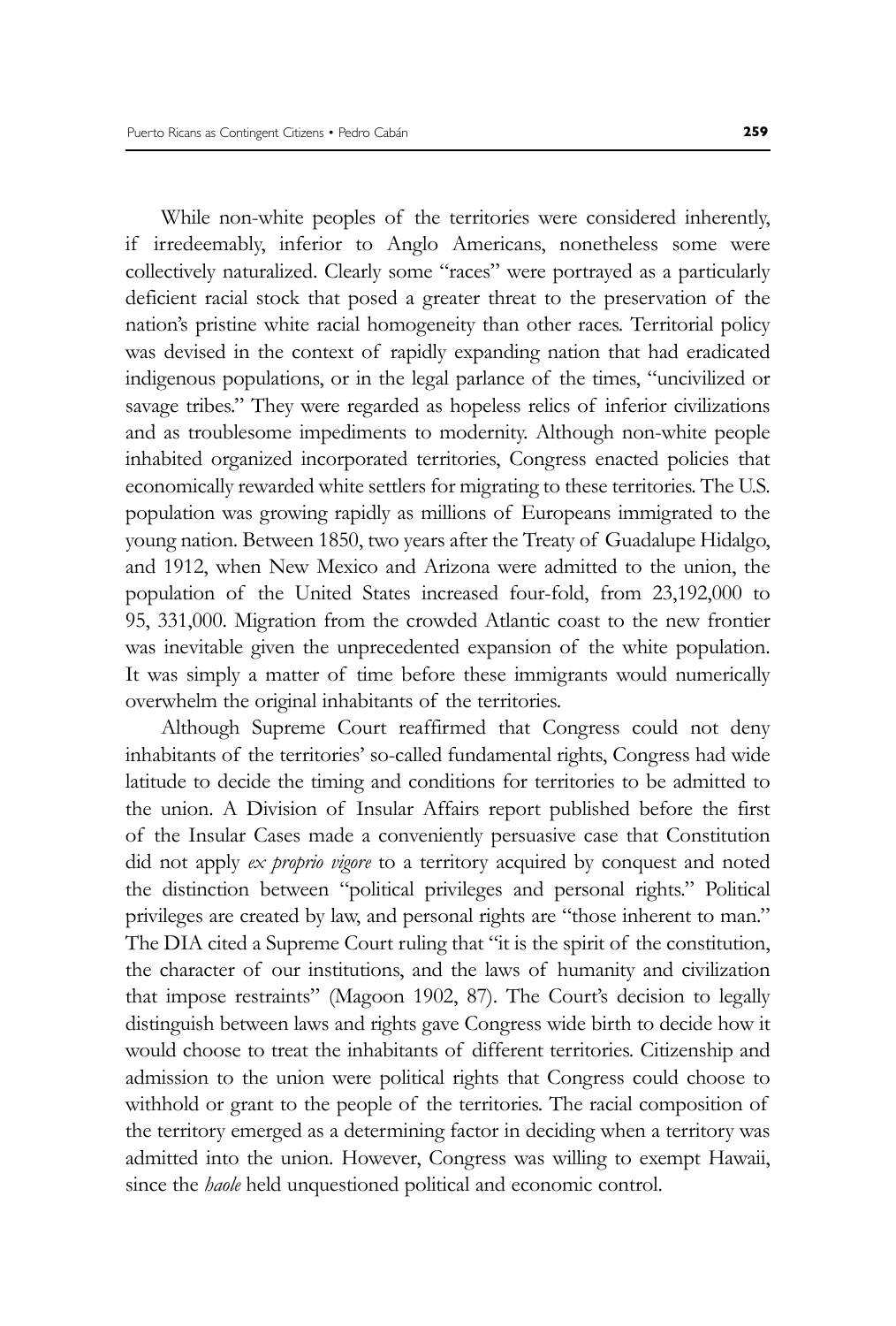Of course, Congress did not officially deny a territory admission to the Union because its population was not majority white. Rather, as the case of the former Mexican territories show, Congress did not admit them into the union until their inhabitants were judged prepared for self-government. When would this benchmark be achieved? Actually the presumed capacity of a population for self-government was deduced from the racial composition of the inhabitants of the territory. The notion that non-Anglo Saxons were incapable of exercising self-government without supervision and training justified enslavement, dispossession and subjugation. Kenneth Warren commented that in order to discourage and undermine Black political leadership, Southern elites orchestrated "an intellectual campaign… to demonstrate the incapacity of blacks for self-government and the corruption that would ensue when the unlettered and inexperienced held the reins of power" (2015, 93). For the non-slave holding territories, the whiter the territory's population became, the closer the territory was to achieving territorial status and eventual statehood.

#### **Puerto Rico and the Philippines: Exceptional Territories**

The Supreme Court's decision to conjure up the category of unincorporated territory marked a sharp disjuncture in the evolution of U.S. territorial policy. Indeed, it was unprecedented for the federal government to abandon an unwritten Constitutional principle that U.S. territorial possessions were assured incorporation into the Union. The Supreme Court rulings in the *Insular Cases* effectively empowered Congress to establish and administer overseas colonies. The *Insular Cases* confirmed Congress's constitutional authority to assert U.S. sovereignty over territories ceded by a foreign power without an explicit commitment to grant collective naturalization to their inhabitants.

The notion that the United States could conquer territory through acts of war and exercise absolute sovereignty in perpetuity over its inhabitants, and also preclude their admission into the union as full citizens, was anathema to sizeable minorities in Congress and the Supreme Court. Ohio Senator Augustus Octavius Bacon was one of a number of senators who questioned the constitutionality of the proposed Foraker Act. "The avowal is that Puerto Rico is not a part of the United States … but as an entirely separate and independent country held by us as a chattel, to be done with by us as we please. There has never been any such contention so far as our past history has been concerned" (Bacon in Foraker 1900, 34). The influential anti-imperialist lawyer Edwin Burnett Smith protested President McKinley's policy claiming that it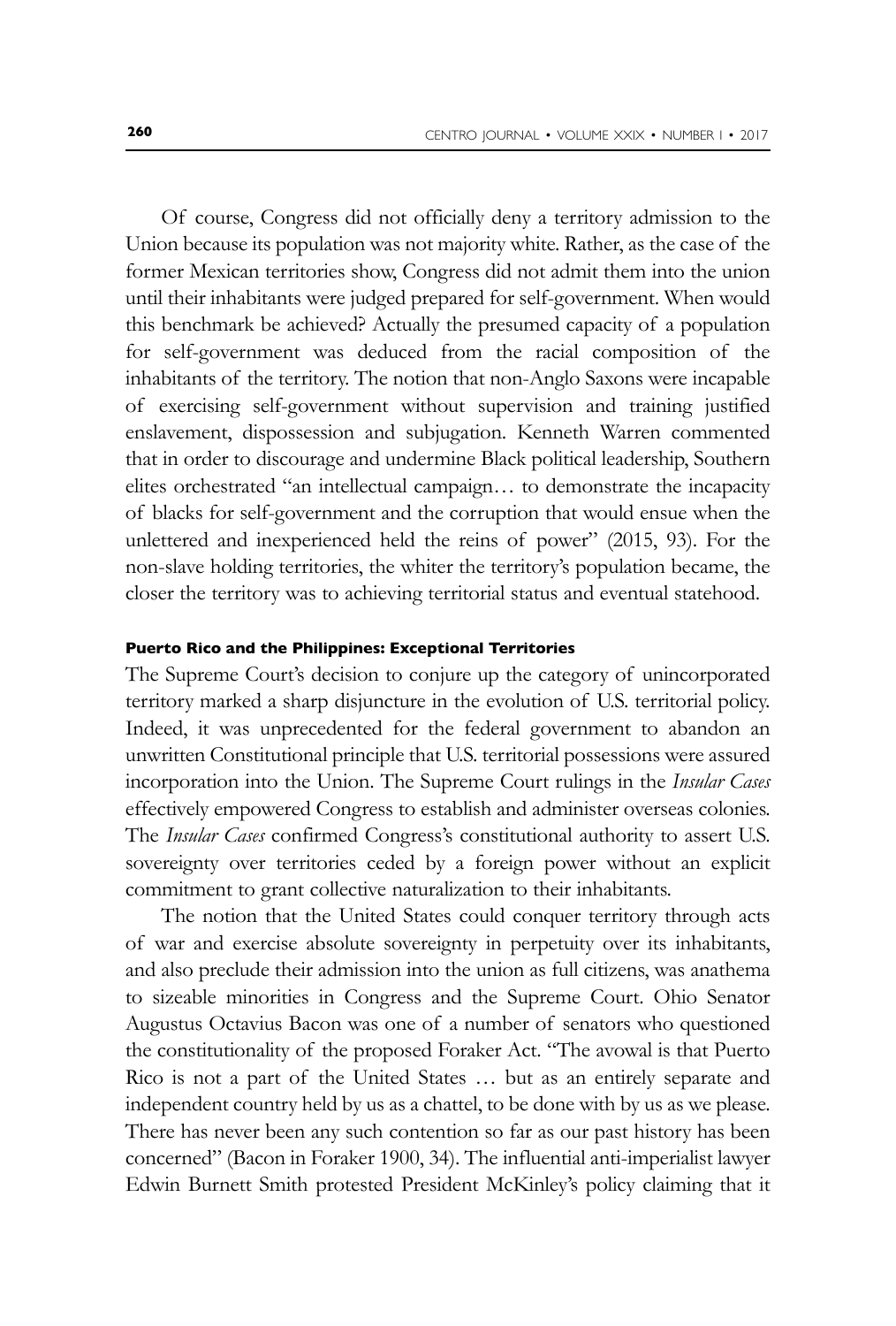offered Puerto Ricans "no hope of independence, no prospect of American citizenship, no constitutional protection, no representation in the congress which taxes" the people of the possession. He objected that the Foraker Act was "the government of men by arbitrary power without their consent; this is imperialism!" (Smith 1900, 30). Yet, unprecedented as the demands for holding territories as colonies may have been, a history of Congressional territorial legislation and policies, executive decrees and court rulings, and cold political calculations set the context for the federal government's treatment of Puerto Rico and the Philippines.

The treaties of annexation that preceded the Treaty of Paris extended collective naturalization to certain categories of racialized inhabitants of incorporated territories. However, in the cases of the newly acquired insular possessions (Puerto Rico, the Philippines and Guam), the Treaty of Paris did not include citizenship provisions. The Treaty simply noted, "The civil rights and political status of the native inhabitants of the territories hereby ceded to the United States shall be determined by the Congress." According to Senator Foraker, "This provision was insisted upon … because we had then too little knowledge of the people of the Philippines and not enough of those in Porto Rico to know whether it would be wise or desirable to incorporate them into out body politic and extend to the privileges and immunities of American citizenship" (Foraker 1900, 8).

## *Congress could not decide whether the Constitution applied equally to Puerto Rico and the Philippines.*

In this detailed assessment of congressional debates pursuant to the Foraker Act, José Cabranes noted that "the race of the Puerto Ricans was the subject of some concern, especially to those members of Congress with antiimperialist sympathies, but it was not as overtly significant a factor as in the case of the Filipinos" (Cabranes 1978, 444). Congress could not decide whether the Constitution applied equally to Puerto Rico and the Philippines. Senator Foraker reported that Congress faced a "singular situation." Consequently, the original bill was amended to specify that Puerto Ricans were "citizens of Porto Rico," rather than of the United States, "because legislating for Porto Rico before we legislated for the Philippines" could establish a "precedent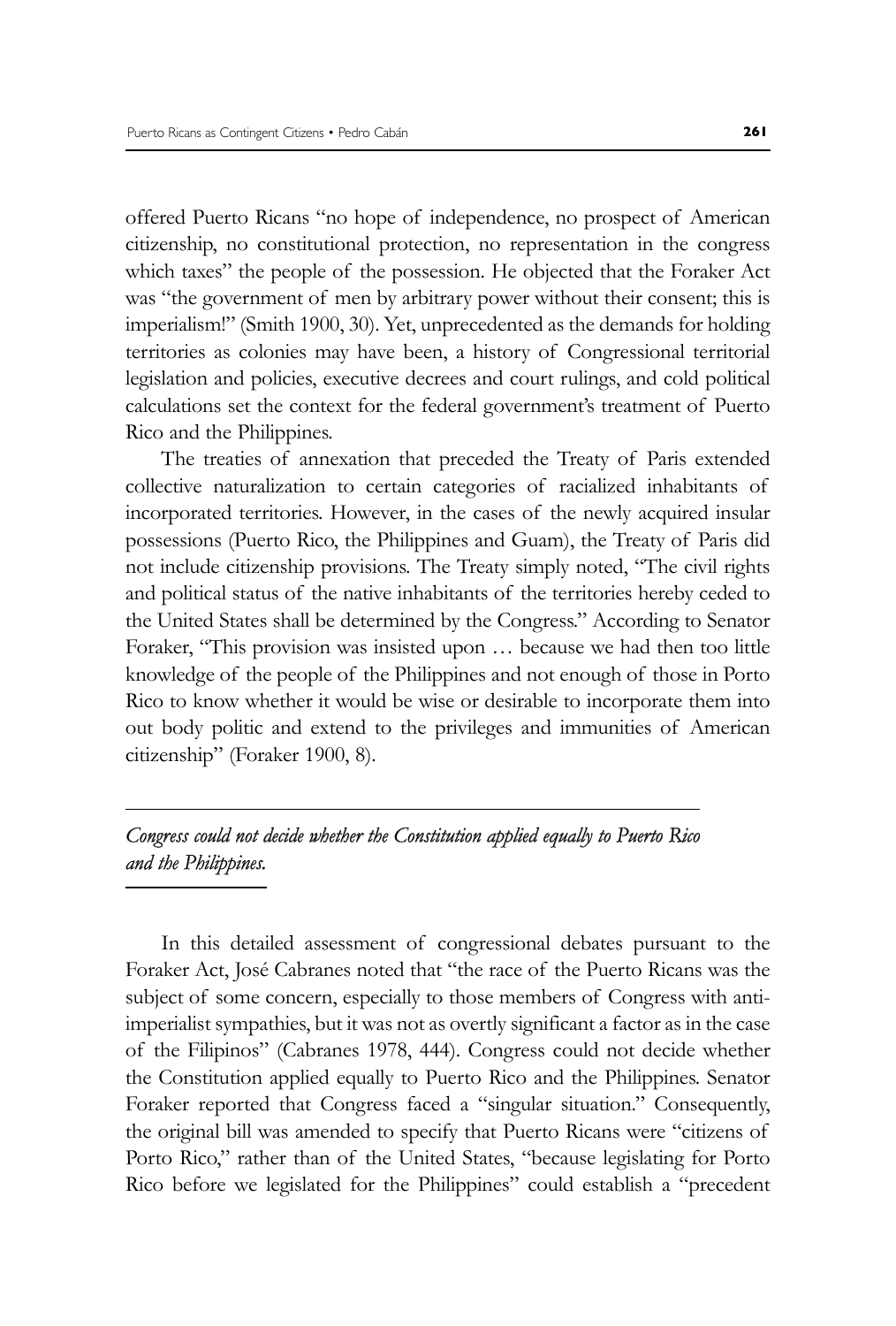that might embarrass us in legislating for the Philippines" (Cabranes 1978, 445). Representative William E. Williams agreed that "the Administration does not care a fig for Puerto Rico," the Foraker Act is "not for the mere sake of deriving revenue for that island, but as a precedent for our future guidance in the control of the Philippines (Torruella 1983, 35–36).

Simeon Baldwin asked that if the Constitution "is supreme law" over the territories, the inhabitants of the possessions would be protected by the 14<sup>th</sup> and 15<sup>th</sup> Amendments, which would "certainly prove a source of embarrassment" to the United States. The 14<sup>th</sup> Amendment prohibits denying U.S. citizens the right to vote because of race or color. Federal law declares "all persons born in the United States, and not subject to any foreign power, excluding Indians not taxed, are declared to be citizens of the United States." Baldwin surmised that the 14th Amendment

**would seem to make every child, of whatever race, born in any of our new territorial possessions after they become part of the United States, of parents who are among its inhabitants and subject to our jurisdiction, a citizen of the United States from the moment of birth. (Baldwin 1899, 406)**

Puerto Rico had a population of 953,233 in 1898. According to Lt. Col. J.P. Sanger, who compiled demographic data on Puerto Rico, the population could be divided into those who are Caucasians and those "who are not pure whites." Whites made up about 62 percent of the population, and the rest of the population consisted of "colored" who included "negroes and people of mixed blood." Sanger reported favorably, "Cuba and Puerto Rico are exceptional in the West Indies in having a majority of whites." He also reported that except for North Carolina, all the coastal states from Virginia to Louisiana had a smaller portion of whites than Puerto Rico (Sanger 1900, 40, 42). Another military officer described Puerto Rico's black population with the demeaning racist troupes that prevailed in the United States. Major F.W. Mansfield described the "the full blooded negro... more or less shiftless and lazy. They possess both traits to a degree greater than our Southern negroes" (Mansfield 1900, 39). Martin D. Brumbaugh, Puerto Rico's First Commissioner of Education, reported that three classes of people inhabited the island. These he labeled colored, illiterate whites, and "a small but important group of proprietors, merchants, merchants and professional men who had received an education of the most liberal character." He approvingly noted, "This third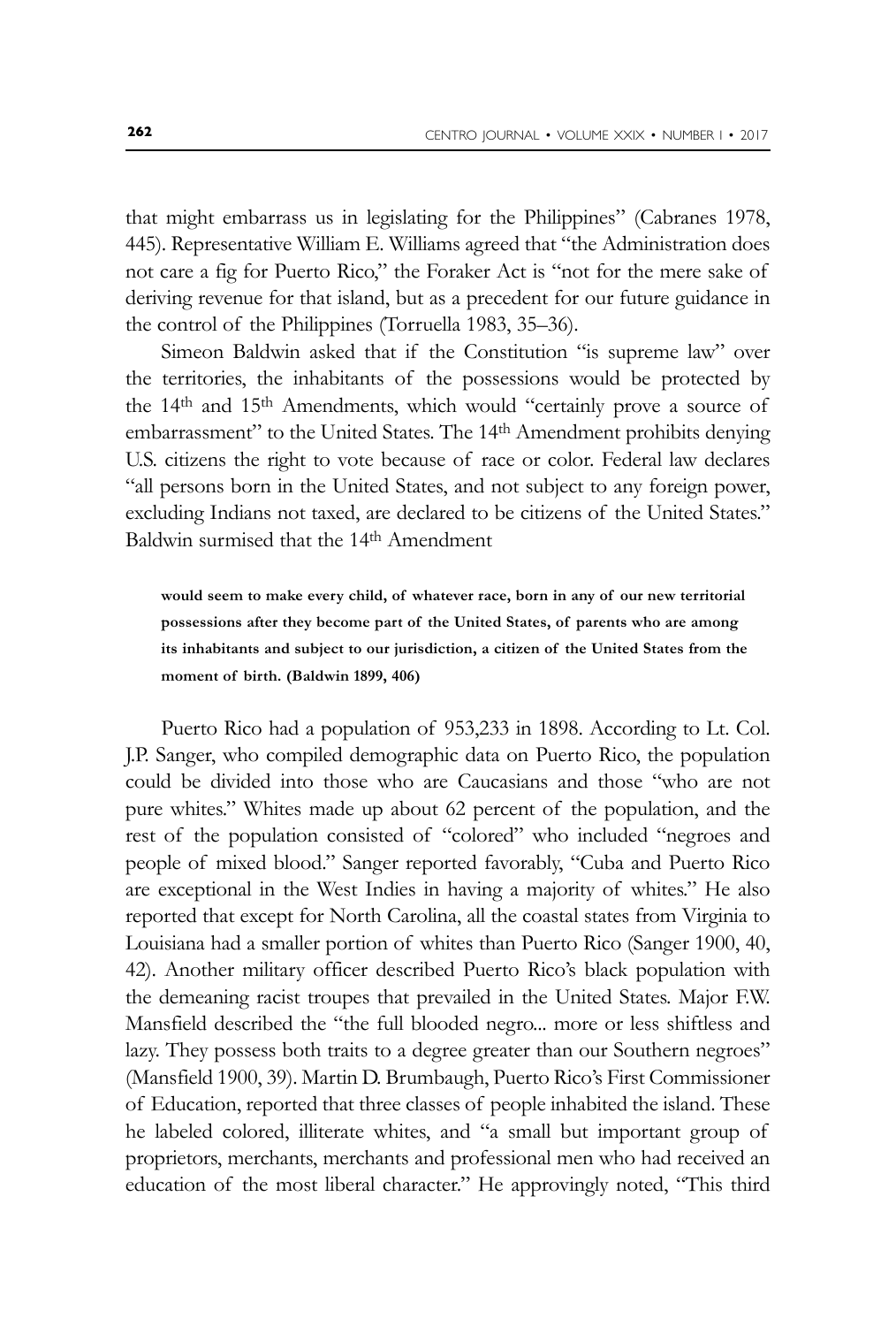group constituted the most hopeful portion of the population and served as a basis upon which to build a new and important civilization" (Lake Mohonk Conference on the Indian and Other Dependent Peoples 1911, 175).

Congress intensely debated the racial and cultural dissimilarities of the inhabitants of the newly acquired possessions before the Supreme Court issued its ruling in *Bidwell v Downes*. The Congressional record and academic articles reveal Congress's lengthy and tortured debates on "the civil rights and political status" that should be accorded the inhabitants of the Philippines and Puerto Rico. During the debates proceeding the Foraker and Jones Acts, Congress was quick to draw disturbingly negative portrayals of Filipinos and Puerto Ricans. Undoubtedly Representative George Hoar's denunciation, that "the blood of tropical peoples would taint the stream of American political and social life and further complicate the nation's already festering racial problems," enjoyed the support of his colleagues (Beisner 1968, 219). But as debates progressed legislators openly expressed their preference for treating Puerto Rico more liberally than the Philippines. Foraker emphasized that the U.S. was "not only acquiring Porto Rico with Porto Ricans, … but also the Philippines, with eight or ten million people." Foraker worried that "we did not know very much," about the Filipinos and "whether they would make good citizens of the United States" (quoted in Belmont 1910, 10).

He and others questioned the wisdom of incorporating the Philippines into the Union as part of the territory of the United States (see Belmont 1900). However, influential academic and political figures, including Simeon, argued that the "Islands that fringe a continent are part of it. Puerto Rico and Cuba are American islands" (Baldwin 1899, 406). Judge H.C. McDougal's pamphlet published in 1900 by the Union Veteran Patriotic League, expressed a popular view: "No one who knows both races will assert that the Filipino masses are higher in the scale of civilization, or better fitted for self-government or citizenship than are our American Indians or Southern negroes" (McDougal 1900, 21). While the non-white inhabitants of the insular possessions were apparently anathema to Congress, the racism legislators displayed was differentiated and contingent. Although both Puerto Ricans and Filipinos were judged to be inferior to the Anglo-Americans, racial disdain and animus was far more pronounced toward the Filipinos than it was toward Puerto Ricans. In the debates pursuant to the organic acts of 1900 and the Jones Act of 1917, the divergent racial views were in full display in Congress. Filipinos, Chinese, Blacks and Indians were racially constructed as inherently, if not irredeemably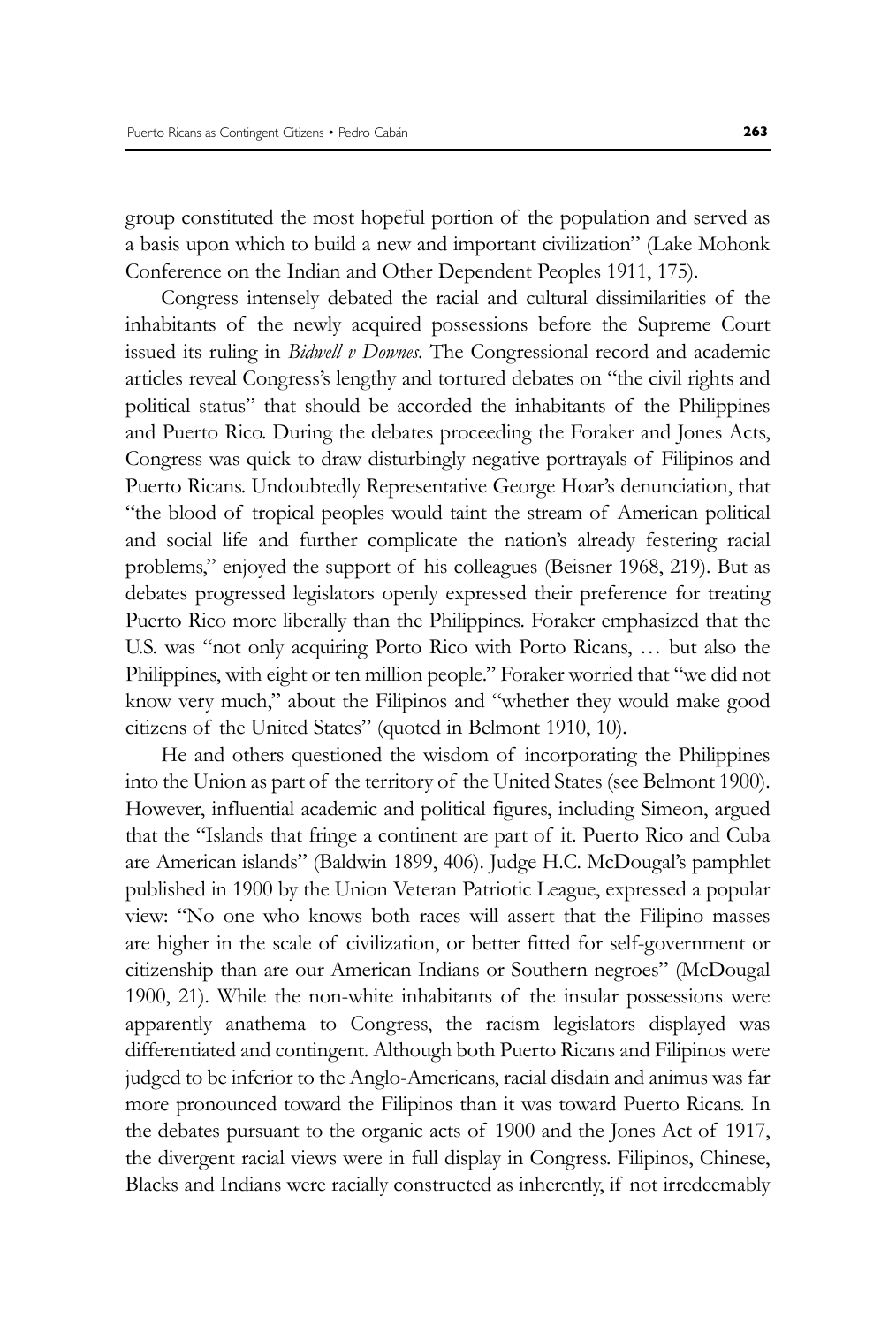inferior to Anglo Americans. In contrast, Andrew Carnegie, the wealthy anti-imperialist, called for Puerto Rico's annexation since it had a large white population, and he was convinced that its people would become "American in every sense," instead of "foreign races bound in time to be false to the Republic in order to be true to themselves" (quoted in Cabán 1999, 199).

In a speech at the 1901 Conference of the American Academy of Political and Social Science, Lawrence Lowell drew a marked distinction between the Philippines and Puerto Rico. According to Lowell, "the two problems [ruling Puerto Rico and the Philippines] are quite distinct, and each presents its peculiar difficulties. One is that of a subtropical island whose inhabitants, although foreigners are largely of European blood. The other is that of a tropical country, peopled almost entirely by Asiatics" (Lowell 1899b, 47). I can't help but comment on the characteristic Anglo-American arrogance displayed by Lowell reporting that Puerto Ricans were foreigners. Yet this was indeed the imperial attitude: once a territory was annexed into the empire its inhabitants were reclassified as foreign subjects.

*By 1917, Congressional antipathy toward Puerto Ricans as an inferior race abated*  substantially, although as I will discuss below, they continue to be characterized as *experientially and temperamentally unsuited for self-government.*

Cabranes' neatly described the 1916 racially tinged citizenship debates in Congress, as well as Supreme Court rulings, that reaffirmed contrasting perceptions of the inhabitants of the insular possessions and the rationale for the selective application of the Constitution. House majority leader Payne and others wanted "to treat Puerto Rico somewhat differently from the Philippines by offering the prospect of political integration with the United States without establishing a precedent for dealing with the Philippines." Progressive Republican George Huddleston of Alabama observed "entirely different conditions obtain in Porto Rico than those which obtain in the Philippines." He continued, "The people of Porto Rico are of our race, they are people who inherit an old civilization—a civilization which may be fairly compared to our own" (quoted in Cabranes 1978, 474). By 1917, Congressional antipathy toward Puerto Ricans as an inferior race abated substantially, although as I will discuss below, they continue to be characterized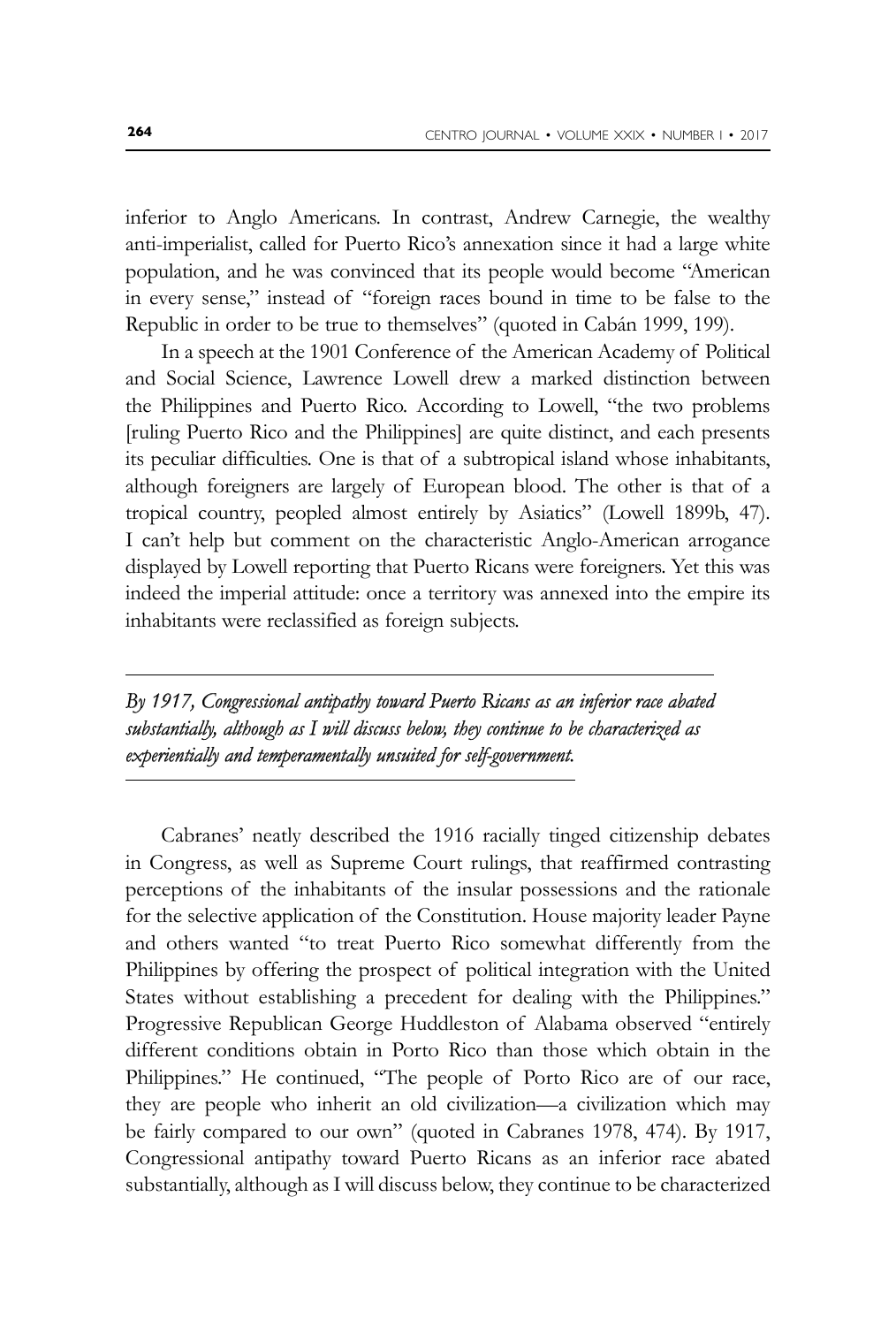as experientially and temperamentally unsuited for self-government.

#### **Incapacity for Self-Government Recoding Racism**

Secretary of War Elihu Root, arguably the most influential U.S. colonial official, was adamantly opposed to granting Puerto Ricans U.S. citizenship and selfgovernance. Root believed that Puerto Ricans could not be "fully entrusted with self-government, they must first learn the lesson of self-control and respect for the principles of constitutional government." Presenting Puerto Ricans with a written constitution would be useless, given their "character and acquired habits of thought and feeling." Puerto Ricans would fail at selfgovernment "without a course of tuition under a strong and guiding hand." He was convinced that the Puerto Ricans, as a people, "have not yet been educated in the art of self-government," and lacked "any real understanding of the way to conduct a popular government," and "have never learned the fundamental and essential lesson of obedience to the decision of the majority" (Root 1899, 26). Phillip Jessup, Root's biographer, wrote that the Secretary of War "was opposed to the 'stupid chuckle headed performance on the part of Congress in granting citizenship to Porto Ricans." Root believed that Puerto Rico's "people cannot really be citizens of the United States, and calling them so only defeats the real liberty Porto Ricans should have" (Jessup 1938, 378).

Root's racist conceptions that Puerto Ricans were infantile, unruly and undisciplined was palpable and probably more pronounced than the expressed views of other senior officials. Despite his apparent disdain for the political incapacities of Puerto Ricans, Root adopted the all too familiar benign and paternalistic explanation that Puerto Rico "came to us not only by legal right, but with the cheerful and unanimous desire of its people, who are peaceful and loyal and eager for the benefits to be derived from the application of American ideas of government" (Root 1899, 26). Given his unquestioned authority over colonial matters, Root affected the outcome of legislative deliberations on Puerto Rico's status. His reports and letters on Puerto Rico's territorial status influenced the Supreme Court as well. *Downes v Bidwell* reflects the bias toward Puerto Ricans as dependent people in need of guidance by the superior Anglo-Americans. The court ruled that if the possessions "are inhabited by alien races, differing from us in religion, customs, laws, methods of taxation, and modes of thought, the administration of government and justice, according to Anglo-Saxon principles, may for a time be impossible" (*Downes v. Bidwell* 1901, 286). The court concluded that the Constitution does not forbid Congress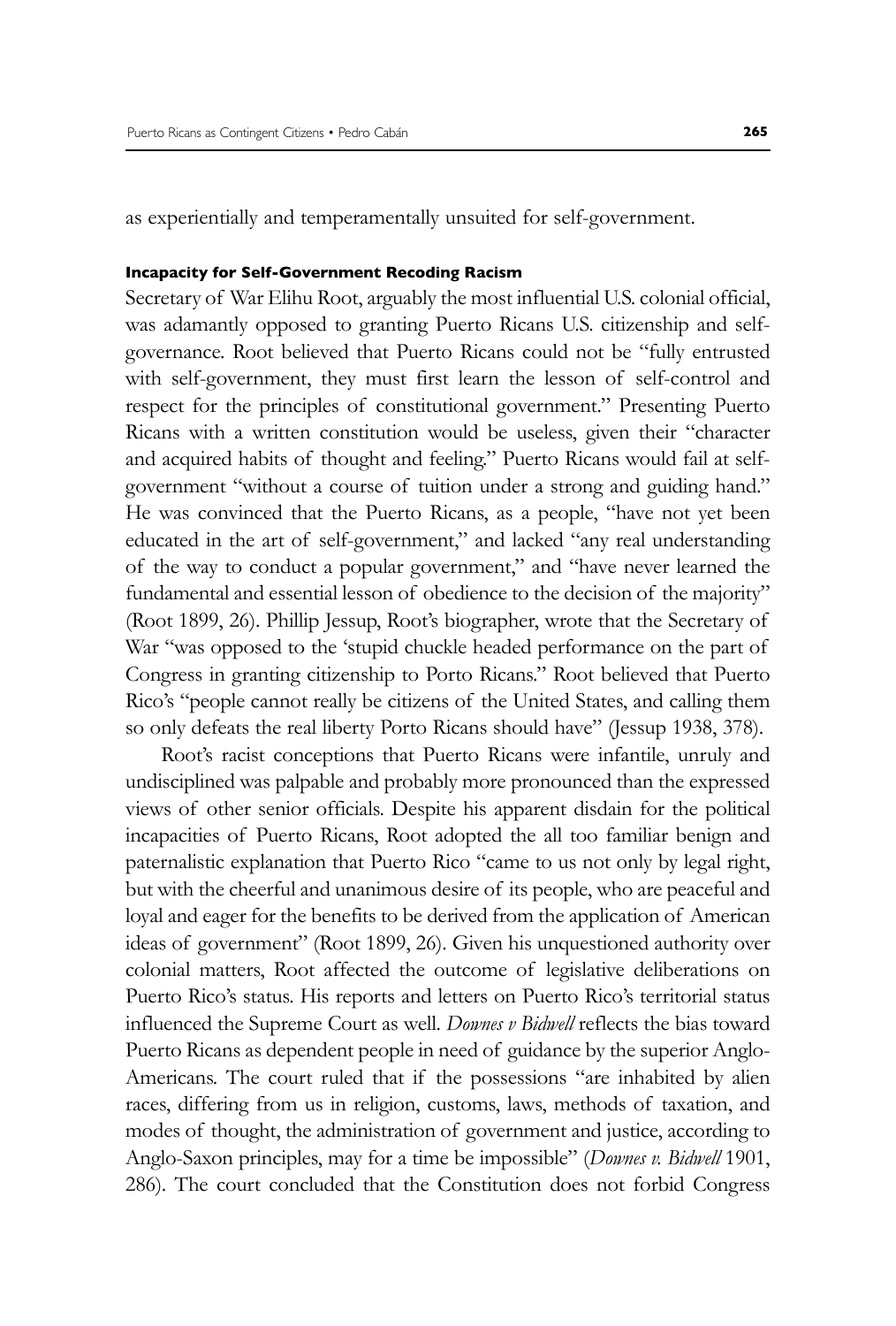from employing its powers to have "the blessings of a free government under the Constitution extended to them."

Alleyne Ireland, a British journalist and an acknowledged expert on British colonial policy, observed about Puerto Rico:

**The island has been for centuries under the rule of a nation whose political ideas and methods are fundamentally different from those of the American people. Instead of a native population used to American ways, familiar with American institutions, dependent on American capital, there is here a people with a very large admixture of Spanish blood, strongly affected both by custom and heredity toward Spanish methods, speaking the Spanish language, and with all the profound conservatism which, as far as manners and customs are concerned, so distinctively belongs to the Spanish peasantry. (Ireland 1899, 217)**

Root relied on reports from military officers stationed on the island, congressional delegations and journalists and articles by prominent lawyers and professors to form his opinions about the capacities of Puerto Ricans for self-rule. Major Mansfield reported: "When civil government comes, as it must soon, great care must be taken that competent Americans are put into office…. If natives are put in complete control now the island will soon be worse than it was under the Spaniards" (Mansfield 1900, 39). Captain Palmer Pierce, who was stationed in Puerto Rico, concluded that "it is seen that Porto Ricans are unfit for administering self-government. They have never had experience, having for centuries been subjected to a power that extracted unquestioning compliance and submission" (Pierce 1911, 77). Representative James O'Grady echoed this sentiment when he told his colleagues that Puerto Ricans had "no preparation for American government. For four hundred years it has been Spanish, and it is to-day Spanish in customs, in manners, in morals and in ideals. If it is ever to be truly American, all of these conditions must be completely changed and many of them absolutely eradicated" (O'Grady 1900, 8). Paul Charlton, who served for ten years as legal council for the Bureau of Insular Affairs of the War Department and as a federal district judge in Puerto Rico, commented: "Repeated effort has been made by the Porto Ricans to obtain *collective naturalization* as citizens of the United States, but the congress, in its wise judgment, has been unwilling to extend this privilege until the people by their local conduct of affairs have shown themselves, both deserving and capable of its exercise" (Charlton 1907, 111).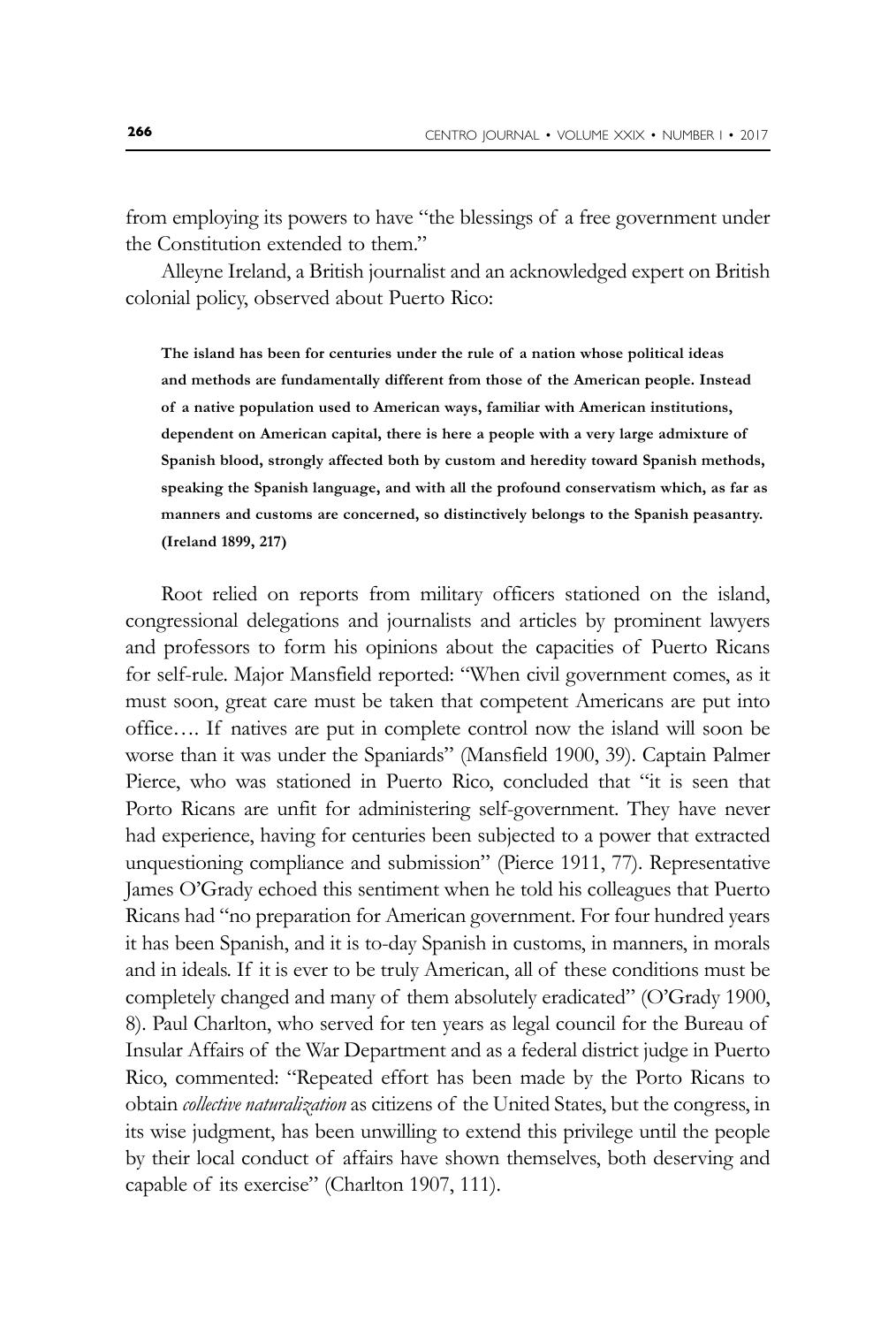*Lowell argued against territorial incorporation, stating that statehood for Puerto Rico would need to be delayed until Puerto Ricans had "been trained in self-government, and has acquired the political, social and industrial habits that prevail in the United States."*

The prolific Lawrence Lowell called for an extended period of tutelage for the Puerto Ricans. He wrote that Puerto Rico was "almost as densely peopled to-day as any part of the United States, and yet it must be clear that it cannot be admitted as a state until it has been trained in self-government, and has acquired the political, social and industrial habits that prevail in the United States" (Lowell 1899b, 47). Lowell argued against territorial incorporation, stating that statehood for Puerto Rico would need to be delayed until Puerto Ricans had "been trained in self-government, and has acquired the political, social and industrial habits that prevail in the United States." He expected "that this will take a very great length of time… so long that statehood is too remote to be taken into consideration in determining the immediate administration of the island" (Lowell 1899c, 11).

Puerto Ricans challenged U.S. officials who so easily disparaged them as incapable of self-government. Puerto Rico's Resident Commissioner Tulio Larrínaga instructed his congressional colleagues:

**A good deal has been said about the unpreparedness and the unfitness of our people for self-government. I wish every honest man to answer me this question: If every Territory and every State that has been admitted into this Union was better prepared than the island of Porto Rico is today? Look back to the different portions of this country which have been made States by acts of Congress. What was their population; what was their literacy; what was their wealth; what was their civilization as compared with the civilization of four hundred years of Porto Rico? (U.S. House 1910)**

At the 1911 Mohonk Conference Luis Muñoz Rivera delivered a dramatic denunciation of the colonial regime. In a statement dripping with irony and wit, Muñoz Rivera rejected the notion that Puerto Ricans were incapable of self-government. He told his hosts the following:

**Civilization began its work in Porto Rico long before it manifested itself in the United States. Our life as an organized society dates back over found hundred years. Yet the**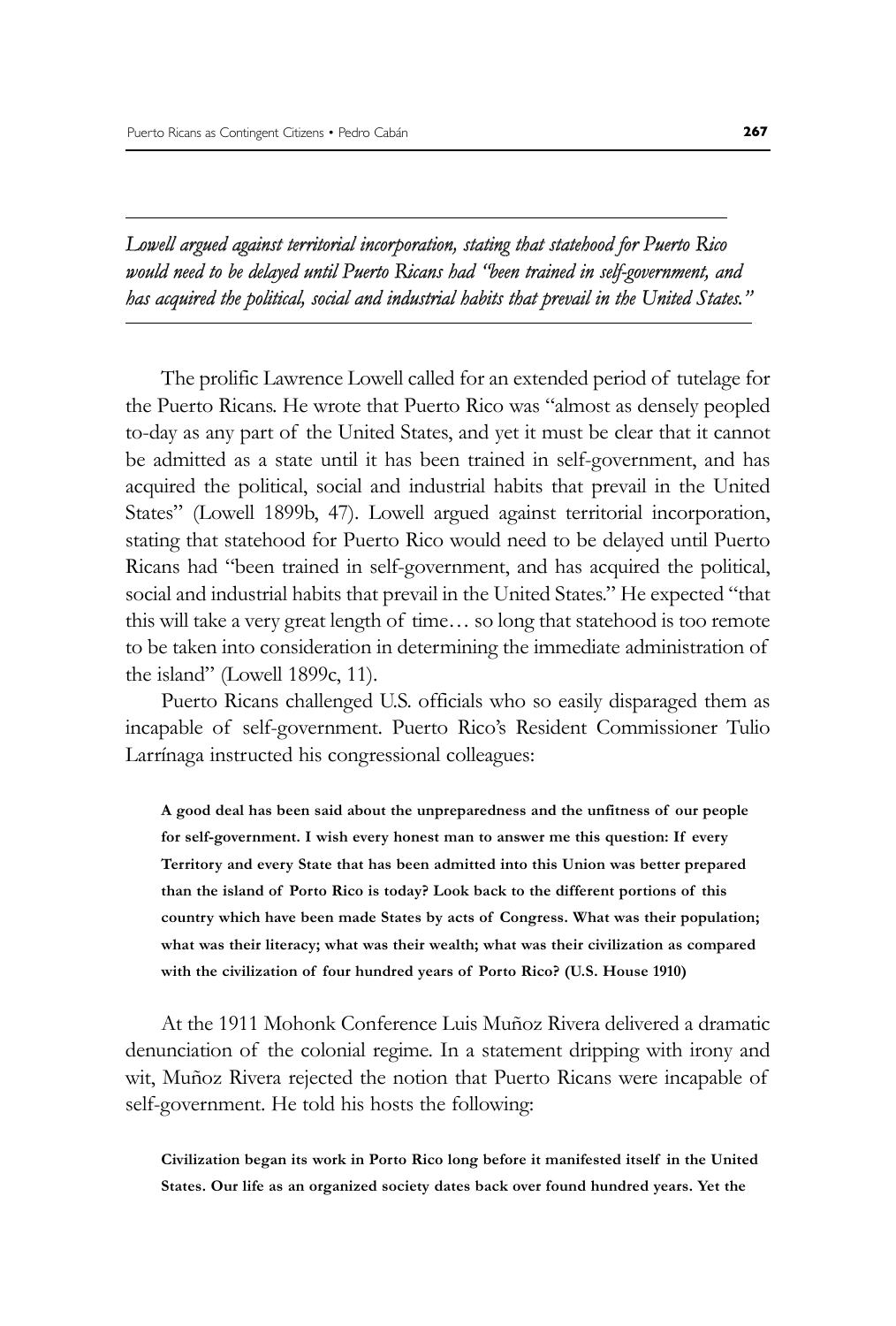**contention is made that, on account of our presumed incapacity, we are not entitled to the liberal autonomy, which is your happiness to enjoy, or to exercise of the selfgovernment practiced by yourselves. (Lake Mohonk Conference on the Indian and Other Dependent Peoples 1911, 187)**

Unlike large numbers of Mexicans who were dispossessed and displaced from their lands by white settlers, no such forced conversation would occur in Puerto Rico. Since Puerto Rico was densely populated, the federal government gave little thought to promoting white settlements in the island. It was futile to enact federal legislation comparable to the Homestead Acts, which aimed to encourage migration of whites to the western territories*.* In short, the population of Puerto Rico could not be displaced or supplanted, but neither would it be incorporated into the body politic. Not surprisingly, U.S. colonial officials were concerned that because of the island's physical separation from the United States that Puerto Ricans would resist acculturation and perpetuate their distinctive cultural, religious and linguistic practices. U.S. officials realized that as long as Puerto Ricans preserved their national identity, they would impede the dissemination of Anglo-American values and institutions, and the conversion of Puerto Ricans into loyal colonial wards. Puerto Rican national identity would have to be reconstituted so as not to undermine effective colonial rule. Army generals, who effectively functioned as military dictators until the establishment of a civilian government, launched a systematic campaign to "Americanize" Puerto Ricans, and to make them proficient in the English language (Cabán 2001, 2002; Guerra 1998). Colonial officials were committed to converting Puerto Ricans into a bicultural, bilingual colonial subject who could advance U.S. imperialist aspirations in the Southern Hemisphere and the Caribbean (see Cabán 1999, 2002).

#### **Not Anglo-Saxons, nor Savages Either. Puerto Ricans can be Trained!**

Anglo-America asserted as gospel the inherent inferiority of the inhabitants of the insular possessions, a view that seemingly doomed Puerto Ricans from obtaining collective U.S. citizenship. Yet Senator Foraker had proposed U.S. citizenship for Puerto Ricans, although the Committee on Insular Affairs withdrew the provision "apparently under the impression' that such provision would affect the constitutionality of the act in respect to certain revenue provisions contained" in the bill (Capó-Rodríguez 1919b, 555). Respected academicians published influential commentaries that laid out a rationale for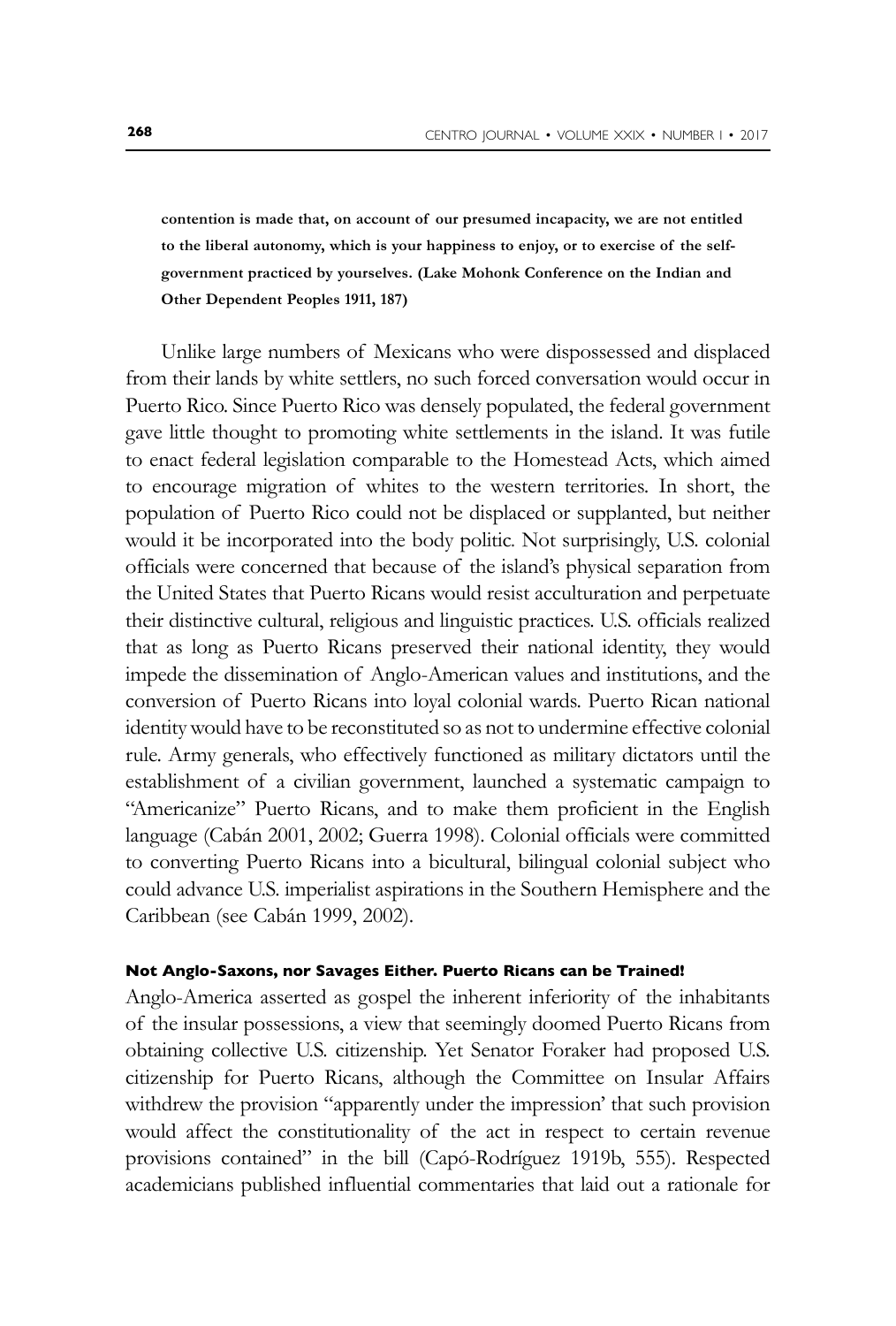treating Puerto Rico differently than the Philippines. The ubiquitous Lowell saw a "vital difference between Porto Rico and the Philippines. Civilization in Porto Rico, as in the United States, is essentially European, and hence our aim must be to develop the people in the lines of our own life." He thought "every consideration of their welfare" should persuade the U.S. to bring Puerto Ricans "into accord with our political, social and economic standards" (Lowell 1899c, 11). Rogers Smith exposed the racist strains in the seeming beneficent Lowell, and demonstrated that in fact his views represented "a retreat from racial equal protection" (Smith 2001, 377). In the popular *Atlantic Monthly* article referenced by Smith, Lowell observes:

**No one of them (the possessions) has a population homogeneous with our own, or the experience of a long training in self-government. Every unprejudiced observer must recognize that to let the Filipinos rule themselves would be sheer cruelty both to them and to the white men at Manila. Even in case of the people of Porto Rico, who stand on an entirely different footing, self-government must be gradual and tentative if it is to be a success. They must be trained for it, as our forefathers were trained. (1899a, 152)**

Puerto Ricans and Mexicans were racialized as culturally deficient relative to Anglo-Saxons. While Puerto Ricans and Mexican were clearly racialized, they were portrayed as victims of a deficient Spanish culture, which ultimately had to be expunged if they were to be full members of the American polity. Racial aversion as conveyed in U.S. government practice and policy toward Puerto Ricans and Mexicans, seemed less noxious than what Filipinos, Indians, Chinese and Blacks were forced to endure. The racial formulation of Mexicans and Puerto Ricans as the deficient progeny of monarchical, Catholic Spain was a convenient notion to justify U.S. tutelage. Baldwin's view on this subject is instructive: "We have held New Mexico, under different forms of administration, for nearly fifty years, and the character and traditions and laws of a Latin race are still so deeply stamped upon her people and her institutions" that her "admission to the privilege of statehood" could not be secured (Baldwin 1899, 415).

As I discussed above, concerns about the capacity for self-government in the incorporated territories where Mexicans predominated, evaporated once whites comprised the majority of the population (the cases of Colorado, New Mexico and Arizona). In contrast, for the unincorporated territories Congress barred Filipinos from ever obtaining U.S. citizenship, and for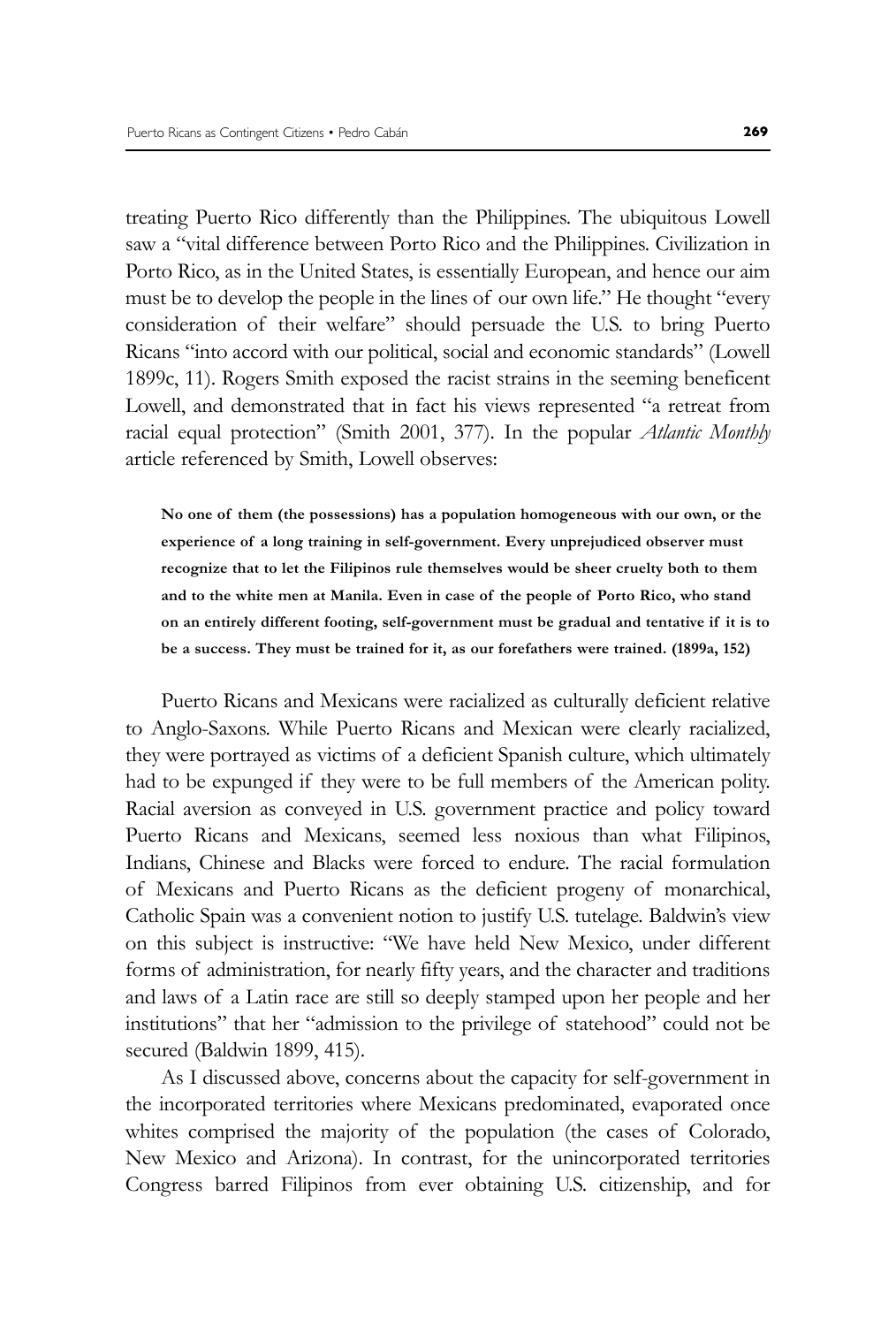nearly two decades failed to grant Puerto Ricans U.S. citizenship. According to colonial officials, Puerto Ricans were simply unprepared for self-rule given their presumed inherent cultural attributes and ignorance of Anglo-Saxon republican institutions and modes of Spanish political culture. These pronouncements on the cultural deficiencies and behavioral predisposition of the former Spanish subjects set the context for Americanization programs that were enacted in both Puerto Rico and New Mexico. The federal government employed euphemisms to obscure its racist motivations in order to delay admission of New Mexico and Arizona territories into the union, and to deny Puerto Rico the status of incorporated territory. U.S. empire builders employed two racially coded rationales to exclude these territories: their inhabitants were either intellectually incapable of comprehending the genius of republican institutions, or they lacked the requisite temperament for and experience in self-government. In reality, no amount of tutelage would ever be sufficient to convince the federal government to admit into the union territories in which non-whites were the majority. Mexicans and Puerto Ricans were portrayed as deficient in those unique Anglo-American attributes that were deemed as indispensable for efficient self-government. Their exclusion was predicated on their non-whiteness; by the late-1890s, whiteness was virtually synonymous with Anglo-Americanness (see Roediger 1991, 143; Horsman 1981). Territories that were either ethnically cleansed of their nonwhite inhabitants or whose inhabitants had been denuded of their economic and political rights, would quickly gain admission to the union once they were repopulated by white settlers, merchants and related interlopers.

*By asserting that Puerto Ricans were infantile, emotionally volatile and woefully ignorant, U.S. officials created a convenient rationale to deny Puerto Rican control over their own country.*

U.S. empire builders believed that Puerto Ricans were not only shackled by archaic Catholic values and anti-modern cultural impulses, but were also guilty of dysfunctional political behavior and suffered from excessively high illiteracy rates. By asserting that Puerto Ricans were infantile, emotionally volatile and woefully ignorant, U.S. officials created a convenient rationale to deny Puerto Rican control over their own country. In reality, the issue was never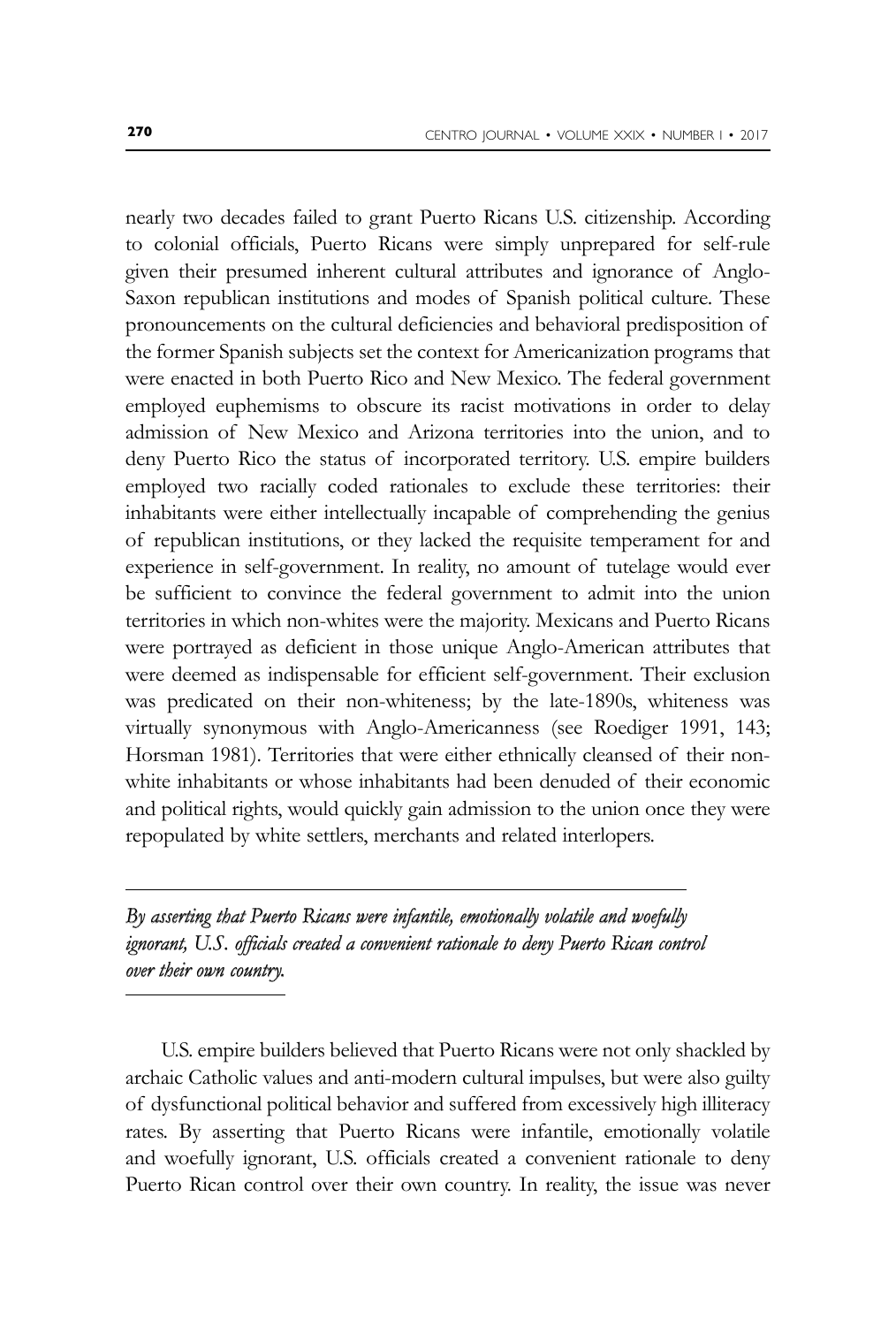about an innate Puerto Rican incapacity for self-government. The U.S. would never relinquish control over the reigns of colonial administration to Puerto Ricans until they had embraced the legitimacy of their colonial subordination, demonstrated patriotic loyalty, and cleansed themselves of Spanish cultural and social traits. For Americans, the preservation of cultural and linguistic difference was always perceived as a refusal to assimilate and embrace the exceptionalism of the new nation. Ellwood P. Cubberly, the influential Dean of Education at Stanford University, detested Latin American immigrants, who he claimed "were of a very different type from the North and West Europeans who preceded them," and that they had afflicted the United States "with a serious case of racial indigestion." He debased the immigrants as "largely illiterate, docile, lacking in initiative, and almost wholly without the Anglo-Saxon conceptions of righteousness, liberty, law, order, public decency and government." As a result, he wrote that "their coming has served to dilute tremendously our national stock and to weaken and corrupt our political life." Cubberly demanded that the immigrants be inculcated with "our conception of law and order and government, and come to act in harmony with the spirit and purpose of our American national ideal" (Cubberley 1918, 26, 30). Clearly, the difference was that U.S. officials were convinced that, unlike Puerto Ricans, white European immigrants would divest themselves of their old-world culture and languages, and rapidly assimilate into the mainstream. Racialized people, either residing on the mainland or colonial lands, were portrayed as inherently incapable of fully assimilating.

 Congress never reported how it would decide when Puerto Ricans had attained the requisite capacity for self-government. In fact, Congress never officially linked an enhanced capacity for self-government with granting Puerto Ricans self-government. Nor did Congress state that once Puerto Ricans proved adept at self-government that the island would be incorporated as a territory of the Union. It is interesting to point out that in the case of Puerto Rico citizenship, territorial status and capacity for self-government did not coalesce into a logic that clarified Puerto Rico's future in the union. This treatment contrasts with the experience of territories populated by majority white inhabitants. In these cases Congress conferred collective U.S. citizenship, territorial incorporation and legal recognition of the inhabitants' capacity for self-government, and the territories were admitted into the union as states with minimal delays.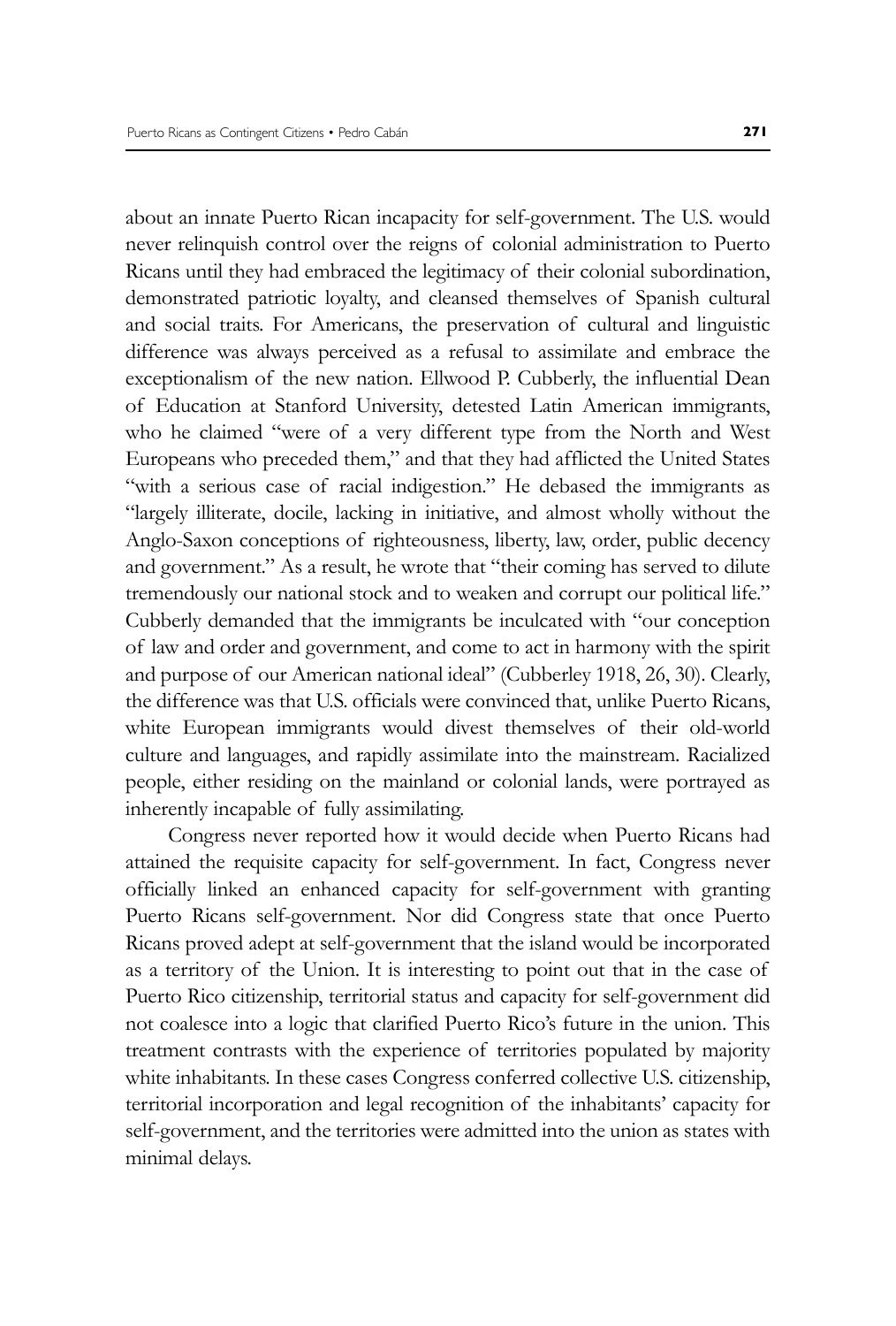U.S. colonial policy in Puerto Rico, which operated with the appearance of developing effective and rational territorial administration, was actually designed to undermine the autonomous political and economic power of domestic elites. These political and economic actors could impede the effective colonial administration and the Americanization of Puerto Rico. Consequently, Puerto Ricans were included in the colonial administration, but excluded from any meaningful role in policymaking. U.S. officials portrayed resistance to colonialism as proof that Puerto Ricans had simply failed to comprehend the genius of republican institutions, and lacked the patience to properly learn how to administer a government. U.S. officials could not conceive that Puerto Rican opposition to colonial policy was justified. When Puerto Ricans were most successful in blocking the excesses of corrupt colonial rule, they were portrayed as uncontrollably obstreperous and unfit to for self-government. The so-called policy of educating the Puerto Ricans in self-government was a program to train a cadre of administrators loyal to the U.S., who would effectively manage the colonial administration under the direct supervision of a governor appointed by the President. Not until 1947 were Puerto Ricans permitted to select their governor and exercise a measure of control over the colonial administration.

Root was a proponent of a robust and comprehensive Americanization program that he hoped would convert Puerto Ricans into compliant colonial wards. In the absence of such a campaign, which included English language instruction, the people of Puerto Rico would remain "alien and foreign" to the U.S. and impede the effectiveness of U.S. colonial rule. Moreover, the existing class structure and a diversified agricultural economy under Puerto Rican ownership also posed an impediment to the expansion of capitalist production relations under U.S. corporate control, which was a prime task for the colonial administration. Unlike Hawaii at the time of its annexation, Puerto Rico's land-owning class retained a dominant position in the economy when the U.S. acquired the country. Colonial officials realized that continued Puerto Rican control of the insular economy would impede American corporations from gaining control of the profitable sugar and tobacco industries. Root oversaw the monetary, fiscal and legal transformation of Puerto Rico that facilitated the rapid expansion of U.S. sugar monopolies. The transition to a monocrop economy overwhelmingly in control of oligopolistic sugar corporations was well under way when U.S. citizenship was conferred on Puerto Rico in 1917 (Ayala 2007). The grant of citizenship, however, did not provide Puerto Ricans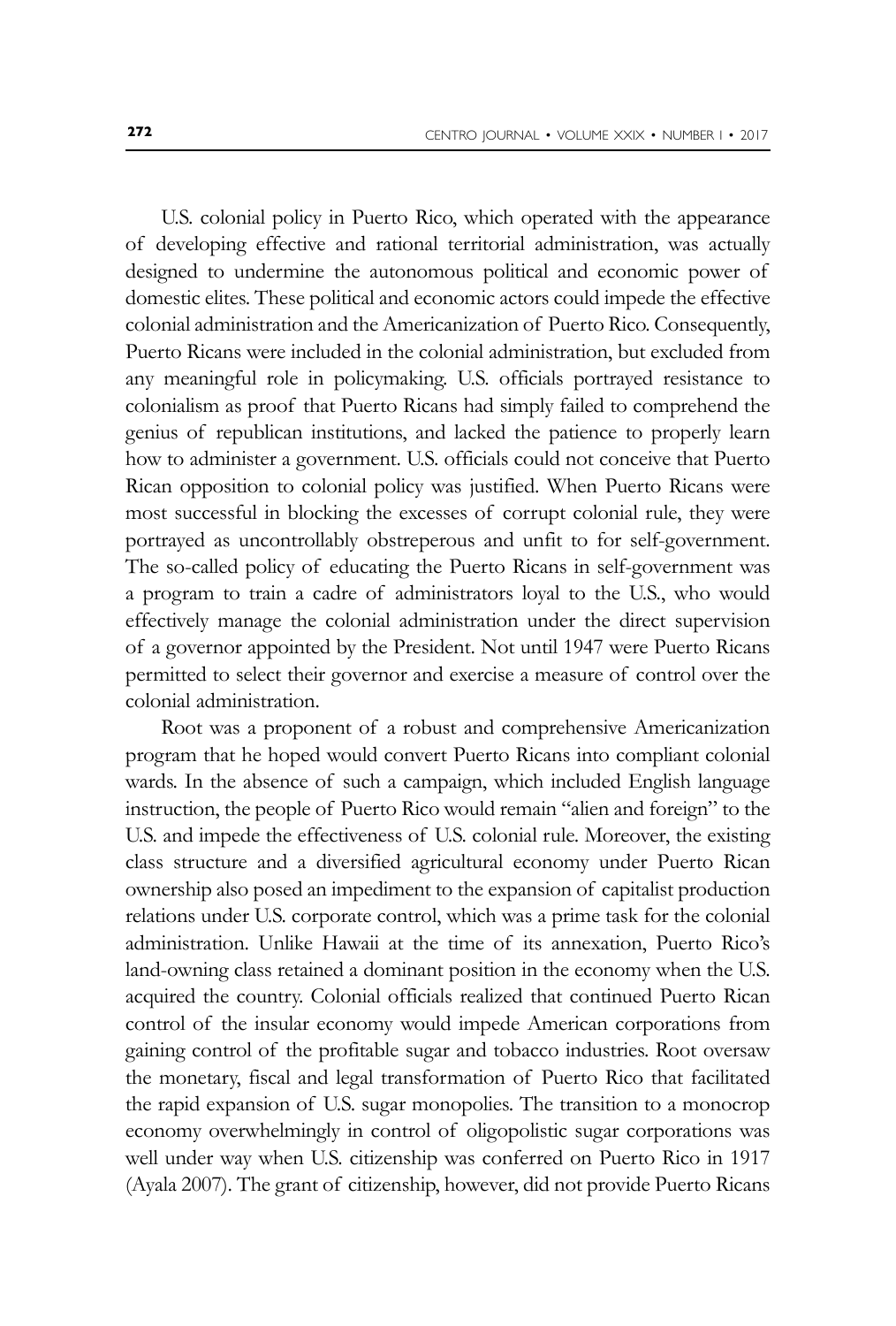with legal means to resist the colonial state's role in promoting the relentless appropriation of their country's land and natural resources by American capital. Nor did citizenship diminish in the slightest Congress's absolute power over Puerto Rico. In this sense, collective naturalization for Puerto Ricans was as inconsequential in advancing their collective economic and political interests, as it was for the hapless Mexicans who were also victims of empire.

The collective naturalization of "nationals" through statute, rather than through the provisions of the U.S. constitution, was unprecedented. Moreover, the citizenship conferred on Puerto Ricans was revocable, and ultimately contingent on the will of Congress to preserve it. This was a radical departure from the non-revocable citizenship conferred on other non-Anglo Saxon subjects, such as the Hawaiians and Mexicans. In his rigorous analysis of the Jones Act citizenship, Edgardo Meléndez argues that Congress constructed a historically unprecedented type of citizenship that applied only to the Puerto Rican colonial subject. According to Meléndez, the Supreme Court decided that "the colonial nature of the territory was sufficient to merit the exclusion of these new citizens from full membership in the American polity" (Meléndez 2013, 108). This "colonial citizenship," in addition to being revocable, limited the legal rights and protections accorded to 14th amendment citizens and converted the Puerto Rican subject into a "migrant subject" (2013, 108). Unrestricted Puerto Rican migration to the United States was pivotal to the success of Operation Bootstrap in the 1950s (see History Task Force 1979).<sup>4</sup> Ultimately, the citizenship accorded Puerto Ricans was contingent and variable and not defined exclusively by ascriptive factors.

 The conferral of a historically unprecedented collective naturalization on Puerto Rico (citizenship without territorial incorporation) was motivated by various factors (Baldoz and Ayala 2013, 83–84; Rivera Ramos 2001, 47–54). Collective naturalization was conferred during a period in which Puerto Rico's political leadership was increasingly critical of colonial rule, and claimed a growing affinity for independence. Puerto Ricans were demanding increased autonomy ever since the period of military rule, but Congress had chosen not to act*.* On the eve of U.S. entry into World War II, Puerto Rican independence activism became a national security objective. Rexford Tugwell, who served as Puerto Rico's last appointed governor, wrote in his memoirs that citizenship was granted "in a sudden realization of strategic possibilities, not as part of policy, and significantly enough in time of war when Puerto Rican loyalty was important" (Tugwell 1977, 70). The grant of citizenship was expected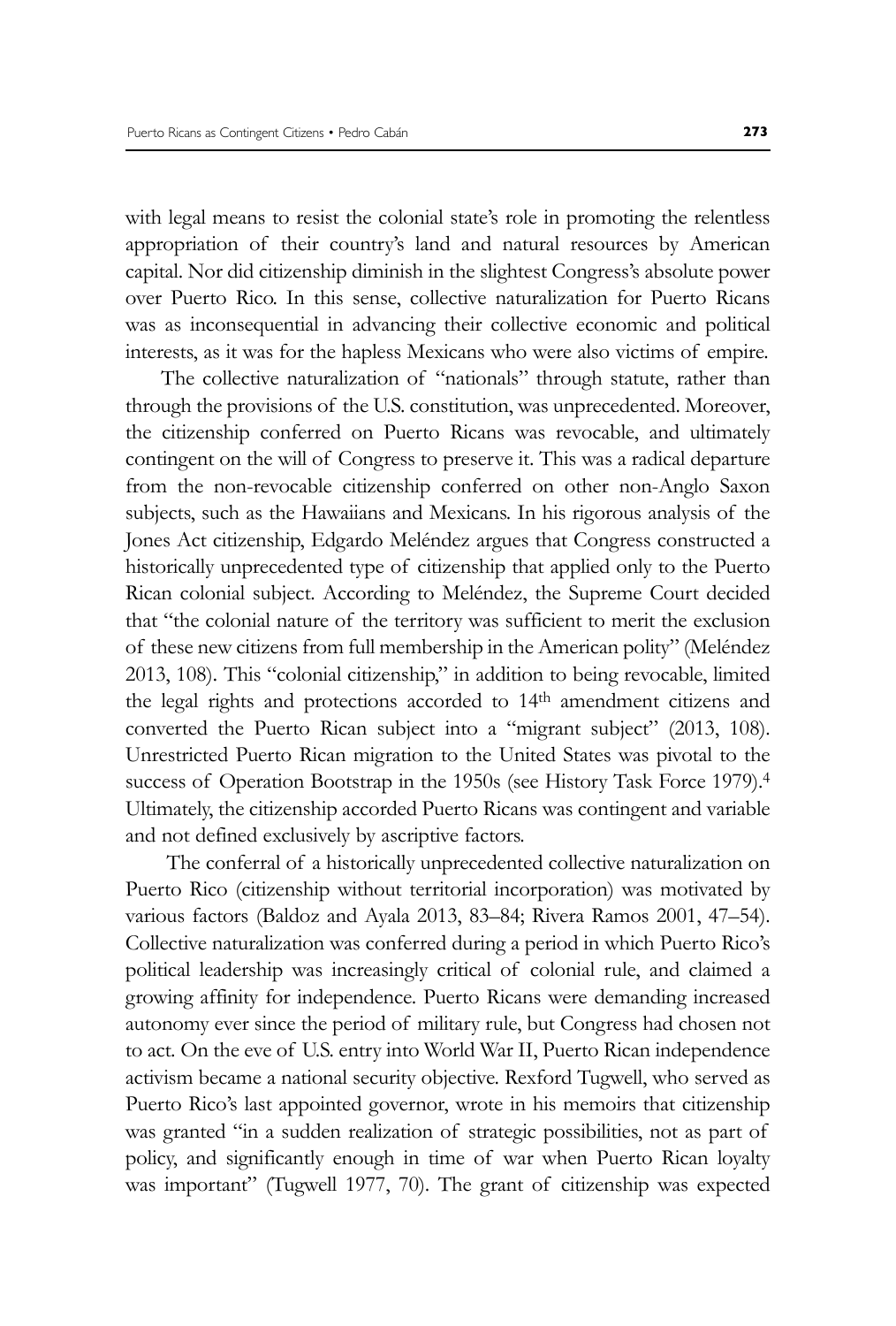to mollify the dissident voices. According to the War Department, the failure to confer citizenship had provoked growing Puerto Rican discontent, and recommended "that Puerto Ricans should be admitted to citizenship… to remove the cause of political unrest (quoted in Cabán 1999, 199). In fact, by 1912 the Puerto Rican political leadership had grown increasingly skeptical and disillusioned with U.S. colonial rule and resisted the imposition of citizenship without significant political reforms (see Rivera Ramos 2001, 153–55; Venator-Santiago 2013, 93–94).

### *Citizenship would dispel any illusions Puerto Ricans entertained about achieving independence since Congress would never allow U.S. citizens to secede from the United States.*

The grant of citizenship demonstrated Congress's intention to impress upon Puerto Ricans that statehood was not in their future, and that their country would be held as a colony in perpetuity if need be. Citizenship would dispel any illusions Puerto Ricans entertained about achieving independence since Congress would never allow U.S. citizens to secede from the United States. Armed with Supreme Court rulings, Congress was given the legal power to impose collective citizenship without altering Puerto Rico's unincorporated territorial status. Citizenship did not provide Puerto Ricans with constitutionally based claims for statehood. This was a pivotal moment in the construction of Puerto Rican colonialism, because the imposition of citizenship on the inhabitants of an unincorporated territorial possession resolved a vexing problem for Congress. Members of Congress argued that if Puerto Rico were to be granting territorial status, the U.S. would be compelled to enact the same type of collective naturalization it had for Hawaii, the Republic of Texas and territories ceded or purchased by the U.S. Territorial incorporation would inevitably result in statehood, although the process could be delayed for decades, as was the case for New Mexico and Arizona. But in these instances delay was designed to provide more time for whites to populate the territory and gain political control of the territories. Clearly this would not be the case for densely populated Puerto Rico. Policymakers in Washington were certain that the Puerto Rican population would continue to grow, since it would be impossible to displace it through forced migration. Statehood would be the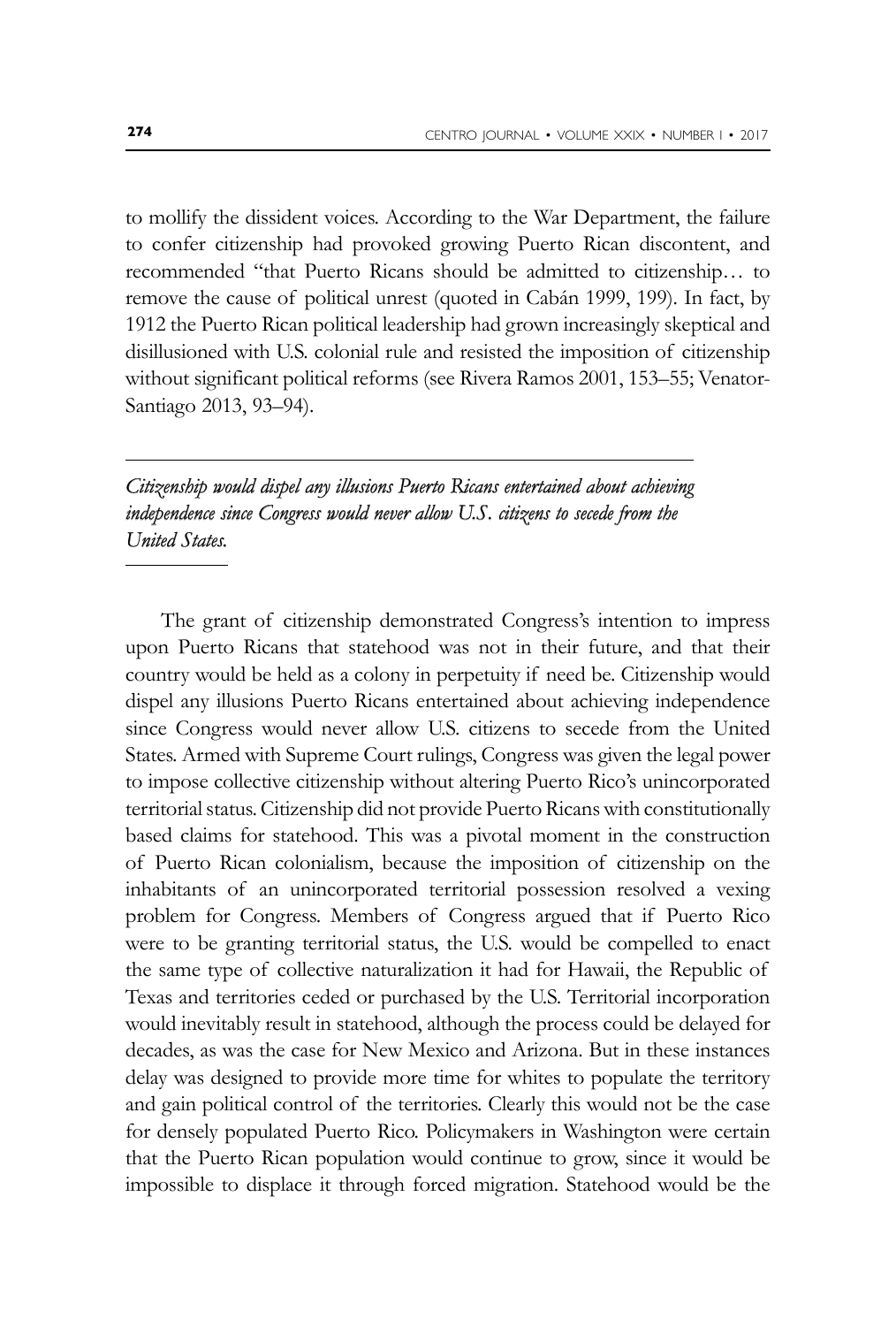inevitable consequence of incorporating Puerto Rico as a territory. Puerto Ricans would attain voting representation in Congress, cast electoral votes in presidential elections, be included in the Electoral College and gain the full panoply of constitutional rights they were previously denied.

Fears about the impact on national policy-making if the "Spanish American islands" were annexed were expressed by Carl Schurz, a leading figure in the anti-imperialist league:

**There would then be a large lot of Spanish-Americans in the Senate and in the House and among the presidential electors—more than enough of them to hold, occasionally at least, the balance of power in making laws not only for themselves, but for the whole American people, and in giving the republic its Presidents. There would be "the Spanish- American vote"—being occasionally the decisive vote—to be bargained with. But since the United States would not relinquish the territories and liberate its inhabitants, colonial policy emphasized the idea of Americanizing the inhabitants of these foreign islands. … It is useless to hope that this population would gradually assimilate itself to the American people as they now are. (Schurz 1898, 782)**

 Before the first of the Insular Cases had been decided Elihu Root warned that the United States should not "dilute our electorate by incorporating Puerto Rico." He argued: "If we give citizenship to the Porto Ricans the next step inevitably would be to demand for statehood with the same kind of pressure which New Mexico and Arizona are now exerting." He exhorted Congress to "resist the claim of citizenship on the part of a people who differ so widely from the people of the United States" (Jessup 1938, 78). Indeed, Root's protestations could have been one of the contributing factors for Senator Foraker to withdraw the citizenship provision in the original draft of the Organic Act. His decision to expunge U.S. citizenship was "prompted by the suggestion that the grant of American citizenship would have the effect of making Puerto Rico an incorporated territory rather than a dependency of possession." The citizenship provision could have given Puerto Ricans the idea that their island nation would be incorporated into the Union, "thus putting it in a state of pupilage for statehood" (Cabranes 1978, 166). Foraker uttered these words while the political status of the Philippines and its people remained unresolved.

In 1917 Senator Jones expressed the same concerns about altering Puerto Rico's territorial status. Senator Jones warned: "If Porto Rico were admitted to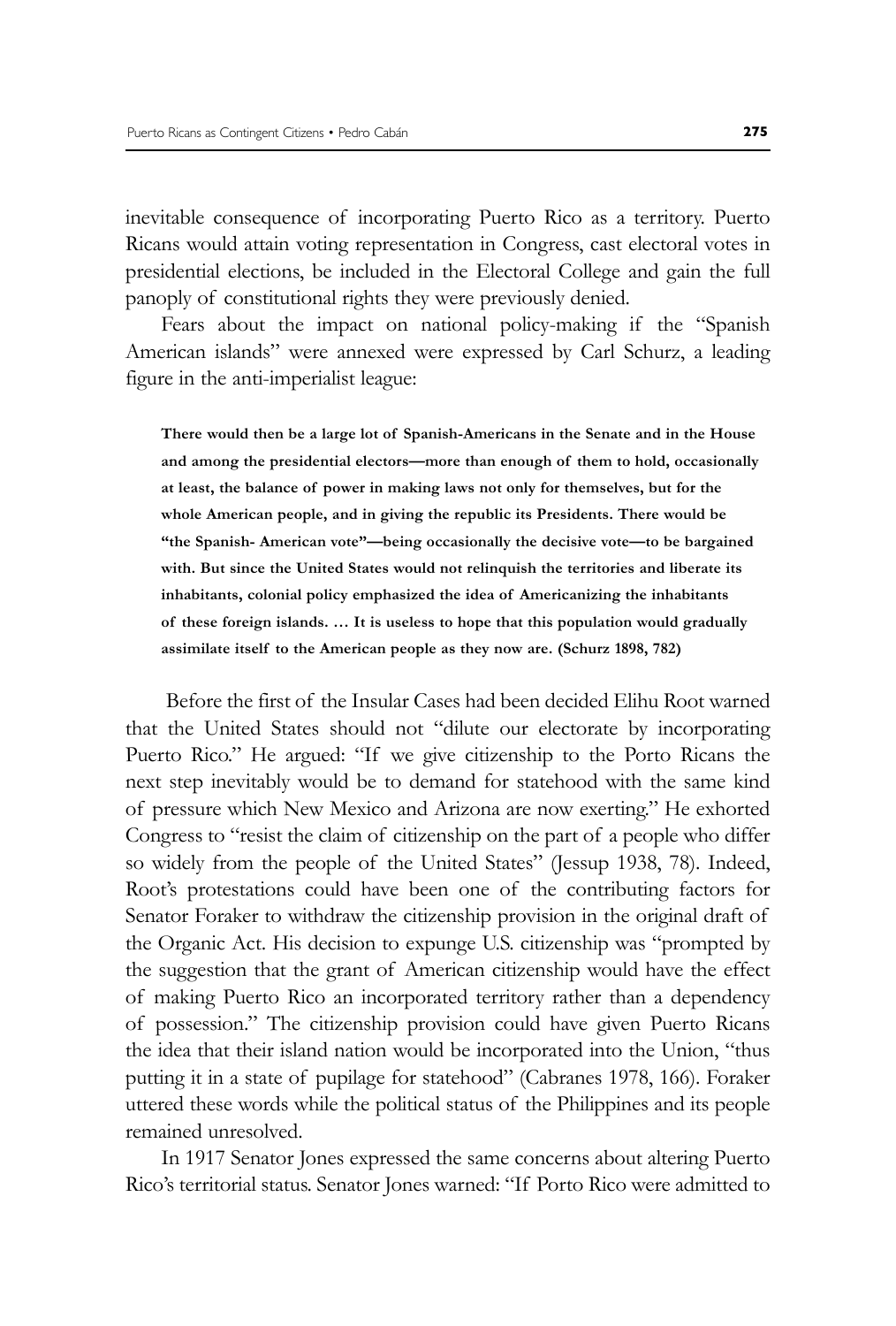statehood there would be two senators and at least half a dozen Porto Rican representatives; and the fear exists that they might exercise a decisive influence in the United States Congress and practically enact laws for the government of the United States. For this reason I believe there is no opinion favorable in the United States" (quoted Cabán 1999, 201). The Foraker and Jones Acts essentially gerrymandered Puerto Rico out of national elections. This was not done to favor the electoral prospects of one party over another. Instead Congress agreed to deny Puerto Ricans, who had a contradictory identity of being both citizens and foreign, any role in the conduct of the nation's affairs. Underlying the two organic acts was the perception among U.S. officials that Puerto Ricans, despite their predominant European genes, were distinctly foreign. And consequently, they could not be trusted to administer a colony of significant economic and strategic importance to the emerging empire. Intensive Americanization could make them more cooperative colonial wards, but Americanization was never intended to be a path to equality.

#### **Conclusion**

The U.S. citizenship imposed on Puerto Ricans in 1917 was contingent, historically unprecedented and created, as Rivera Ramos has noted, a new political subject (2001, 145). Issues of nationality, citizenship and race have been intertwined for Puerto Ricans in shifting arrays of meanings, made more complex as a consequence of U.S. colonial rule. Puerto Rican meanings of nationality, race and citizenship are simultaneously imposed by a foreign power, but also domestically formed through the language, customs and norms they nurtured in their island nation. Puerto Ricans are colonial subjects who either reside in a territory that is metaphorically a foreign territorial possession or they are designated as a racialized minority when residing in the United States. They either live as colonial subjects in one space in which they are denied self-determination or live as a racial minority in an alternate space and with limited political and social equality, and often economically marginalized. Puerto Ricans occupy a liminal political space, perpetually anticipating the realization of full equality and perpetually frustrated by their unchanging subordinate status.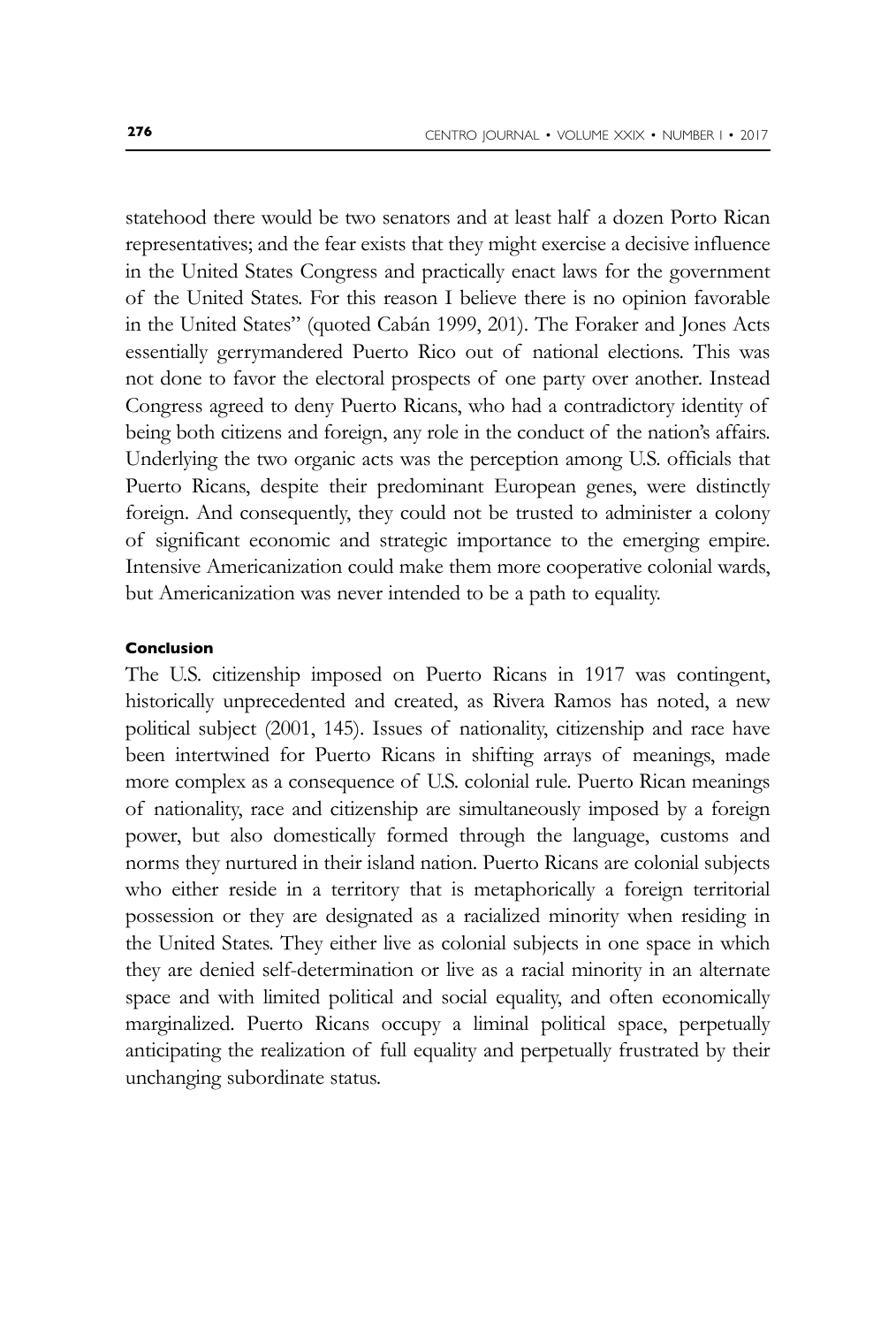*Puerto Ricans celebrate their national pride when one of their own is appointed to the U.S. Supreme Court, while comfortably accepting the irony that such an achievement ought not to be an extraordinary event.*

The imposition of U.S. citizenship is directly implicated in the exportation of Puerto Rican labor to Hawaii and Arizona over a century ago and in the current exodus of Puerto Ricans from their economically devastated island nation. The Puerto Ricans who were born in the United States or migrated there are the legacy of a colonial citizenship that accelerated and institutionalized population displacement. Puerto Ricans celebrate their national pride when one of their own is appointed to the U.S. Supreme Court, while comfortably accepting the irony that such an achievement ought not to be an extraordinary event. After all, Puerto Ricans have been "American citizens" for almost a century. Even more ironic is the celebration of the appointment of one of their own to the very judicial institution that approved a defective and subordinate citizenship.

But it is precisely the peculiar citizenship that Puerto Ricans have been assigned that has proven to be so problematic. The insular cases made it abundantly clear that the "otherness of Puerto Ricans" precluded Congress from granting them citizenship with full political rights. Having determined that the Constitution did not follow the flag, Puerto Ricans were not guaranteed 14th amendment citizenship. But the otherness of Puerto Ricans took different forms. Puerto Ricans were perceived as an alien race genetically incapable of ever genuinely acquiring superior Anglo Saxon qualities, and forever to be excluded from the national polity. However, Puerto Ricans, unlike Filipinos, Indians and Blacks, were portrayed as a lesser threat to the purity of a self-described white nation. Alternatively, the Puerto Ricans were portrayed as a racially mixed but predominately white population whose major fault was that unfortunately they were imbued with deficient customs and beliefs after centuries of Spanish rule. The thinking on the eve of the twentieth century was that Puerto Ricans could be redeemed; yet never attain the greatness of the Anglo-Saxon "race." Because of their European genealogy, Puerto Ricans were not perceived as menacing or genetically substandard as other racialized populations, although some portrayed Puerto Ricans as slightly tarnished by miscegenation.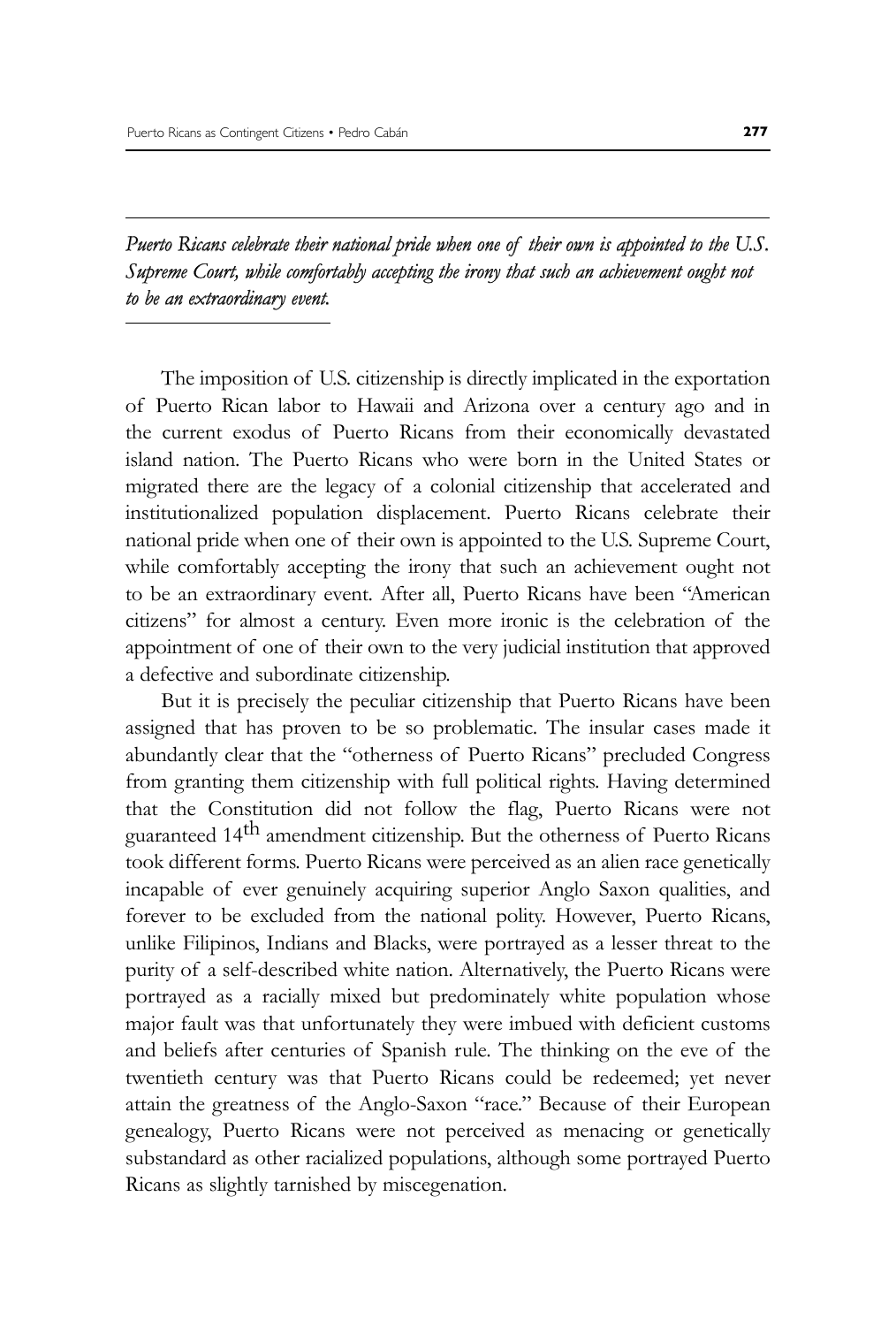Notwithstanding their distinctive citizenship and colonial subordination, Puerto Ricans are currently depicted as members of an amorphous Latino/a or Hispanic population. The 2016 Republican presidential campaign has resurrected a racist denunciation of Mexicans, and all Latinos, as posing an existential threat to the greatness of Anglo America. It appears that Puerto Ricans have been returned to the demeaning status they were given a century ago, and stand in the way of making American great again.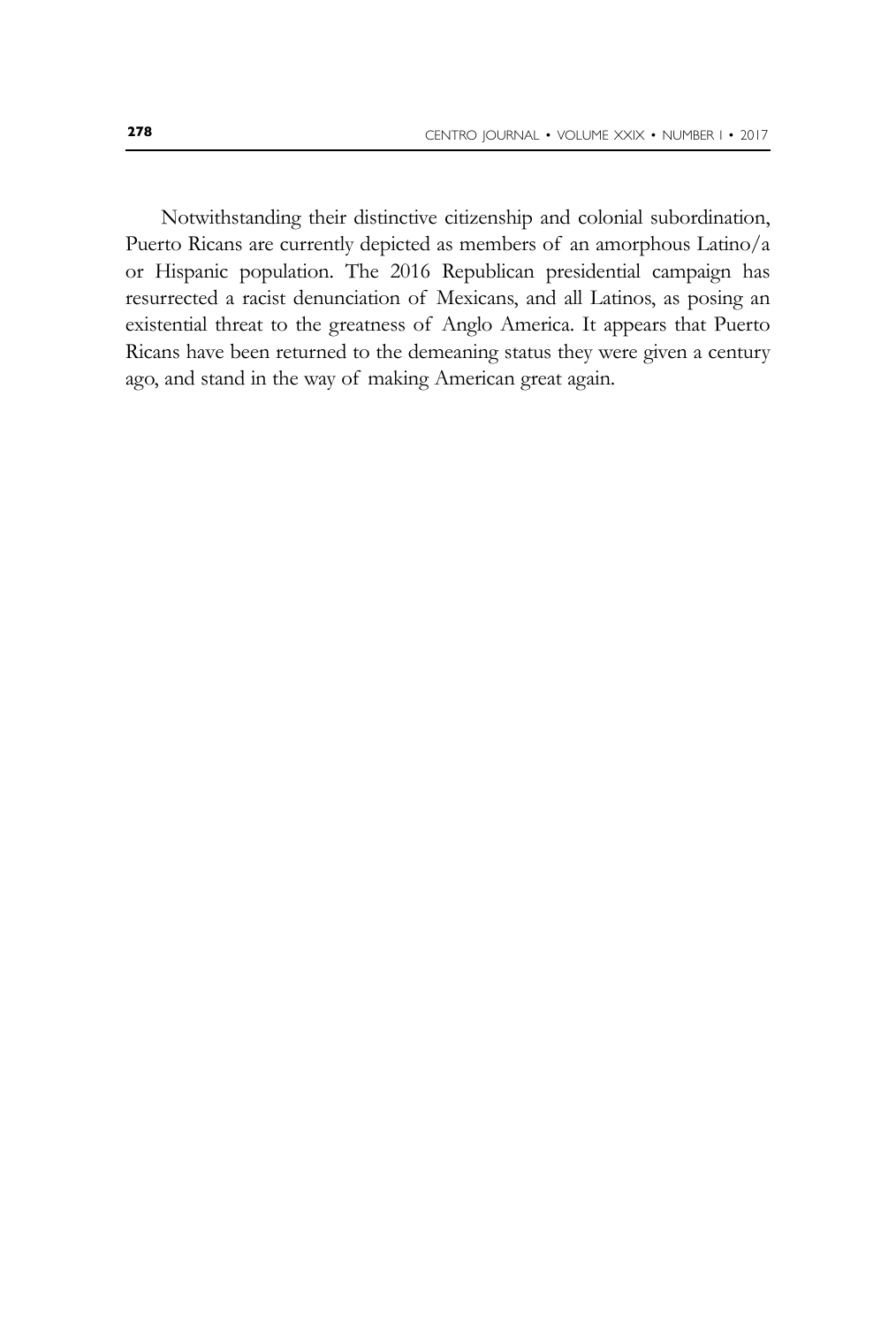#### **NOTES**

<sup>1</sup>*Attendant Cruelties*, is the title of Patrice Higonnet's book on U.S. nationalism and nation building. The inspiration for the title was a rarely cited statement by Theodore Roosevelt that Higonnet uses as the epigram for her fine study.

2 Prerea notes a crucial distinction between the draft language of the treaty and the version approved by the Senate, which replaced the term "as soon as possible," with "in the proper time." Former treaty language for Louisiana and Florida referred to "as soon as possible" (Perea 2001, 148)

3 Arizona was granted statehood on February 14, 1912. It was relatively underpopulated until 1910 with a population of only 204,300. Mexicans still constituted a large percentage of the population, but not a majority. In 1900 Mexicans comprised 60 percent of the population, and whites only made up 23 percent of Arizona's population (<http://www.pewresearch.org/facttank/2014/06/10/for-three-states-share-of-hispanic-population-returns-to-the-past/>). 4 The following comment is from 1940 government report that focused on overpopulation as an impediment to development in Puerto Rico. "While apparently the place most attractive to Puerto Rican migrants is the continental United States, Puerto Ricans in general are not sufficiently adaptable to the continental life to make a happy and permanent adjustment" (Zimmerman 1940, 24). The presumed incapacity of Puerto Ricans to adapt to modernity is a

stereotype deeply embedded in official portrayals of the Puerto Rican people.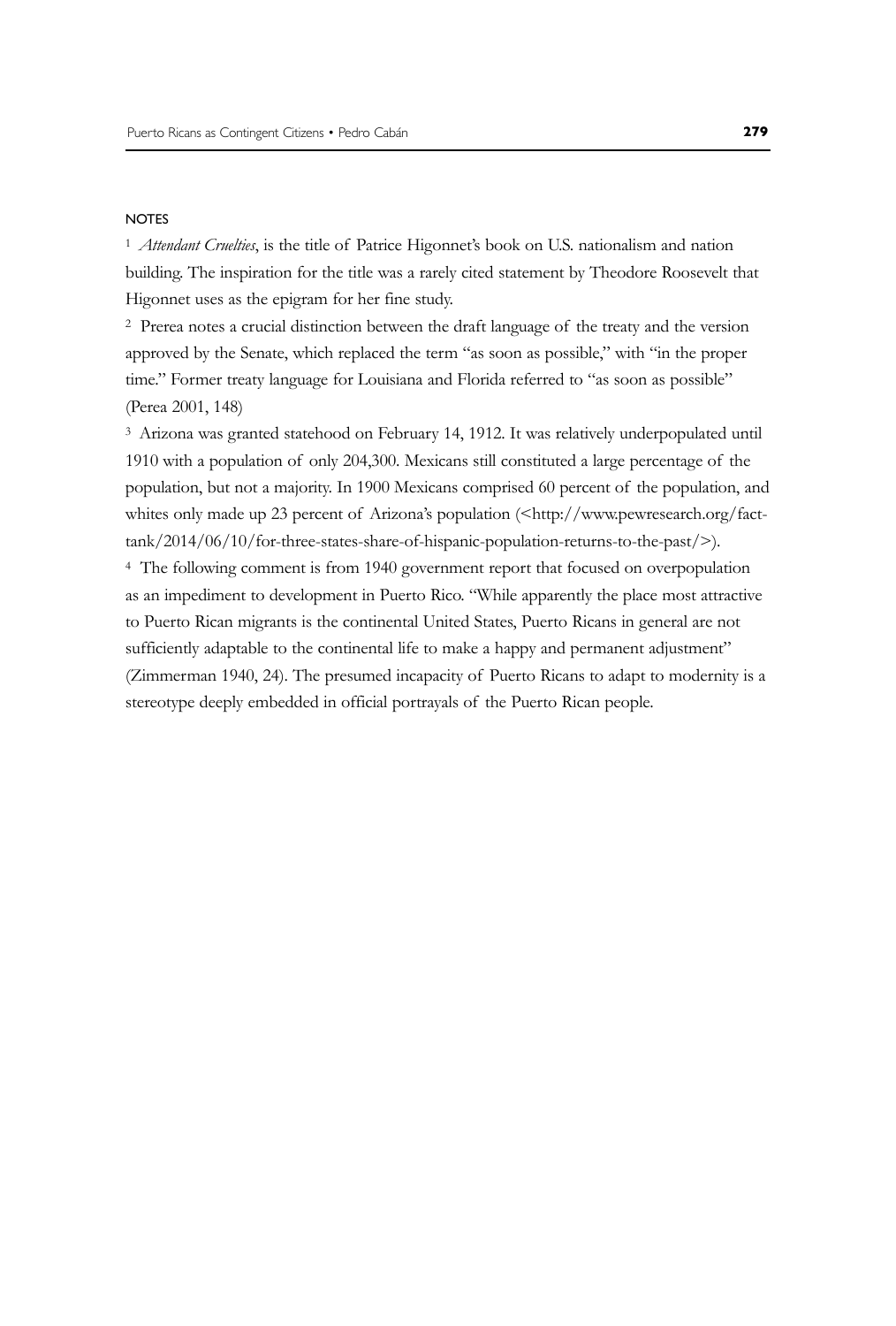#### **REFERENCES**

- American Academy of Political and Social Science. 1901. America's race problems: addresses at the annual meeting of the American Academy of Political and Social Science, Philadelphia, 12–13 April.
- Ayala, César J. and Rafael Bernabe. 2007. *Puerto Rico in the American Century*. Chapel Hill: University of North Carolina Press.
- Baldoz, Rick and César Ayala. 2013. The Bordering of America: Colonialism and Citizenship in the Philippines and Puerto Rico. *CENTRO: Journal of the Center for Puerto Rican Studies* 25(1), 76–105.
- Baldwin, Simeon E. 1899. The Constitutional Questions Incident to the Acquisition and Government by the United States of Island Territory. *Harvard Law Review* 12(6), 393–416.
- Beisner, Robert L.1968. *Twelve Against Empire: The Anti-imperialists, 1898–1900*. New York: McGraw Hill.
- Belmont, Perry. 1900. *Republic or Empire*: New York Democratic State Committee.
- Bonilla-Silva, Eduardo. 1997. Rethinking Racism: Toward a Structural Interpretation. *American Sociological Review* 62(3), 465–80.
- Burnett, Christina Duffy and Burke Marshall, eds. 2001. *Foreign in a Domestic Sense.* Durham, NC: Duke University Press.
- Cabán, Pedro 1999. *Constructing a Colonial People: Puerto Rico and the United States, 1898–1932.*  Boulder, CO: Westview Press.
- ———. 2001. Subjects and Immigrants in the Progressive Age. *Discourse* 23(3), 24–51.
- ———. 2002. The Colonizing Mission of the U.S. in Puerto Rico. In *Transnational Latino/a Communities: Re-examining Politics, Processes and Culture,* eds. Anna Sampaio, Carlos Vélez-Ibañez and Manolo González-Estay. 115-45. Lanham, MD: Rowman & Littlefeld.
- Cabranes, José A. 1978. Citizenship and the American Empire: Notes on the Legislative History of the United States Citizenship of Puerto Ricans. *University of Pennsylvania Law Review* 127(2), 391–492.
- Capó-Rodríguez, Pedro. 1919a. The Relations between the United States and Porto Rico: Juridical Aspects. *American Journal of International Law* 13(3), 483–525.
- ———. 1919b. Some Historical and Political Aspects of the Government of Porto Rico. *Hispanic American Historical Review* 2 (4), 543–85.
- Charlton, Paul. 1907. Naturalization and Citizenship in the Insular Possessions of the United States. *Annals of the American Academy of Political and Social Science* 30, 104–14.
- Coudert Jr., Frederic R. 1903. Our New Peoples: Citizens, Subjects, Nationals or Aliens. *Columbia Law Review* 3(1), 13–32.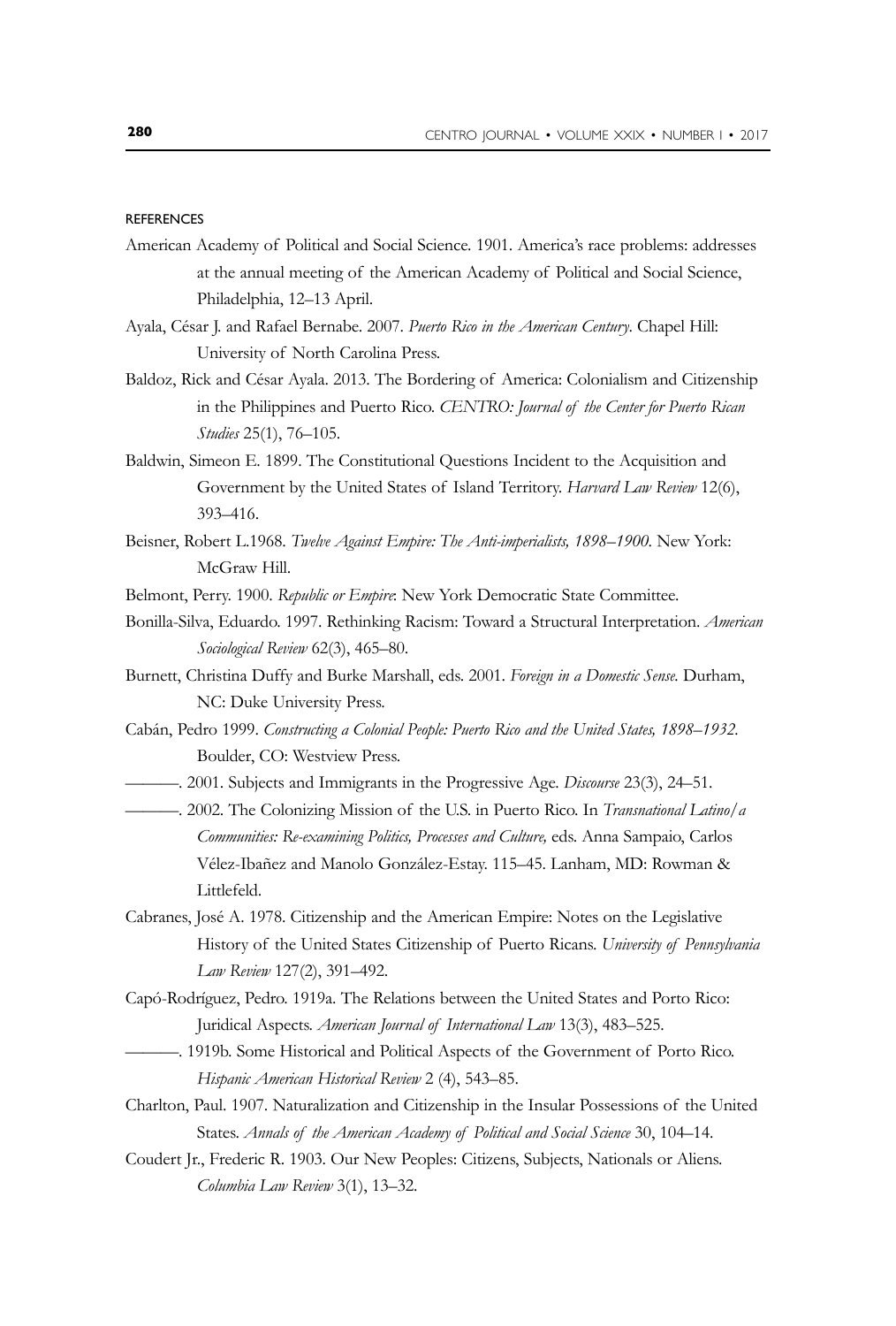- Cubberley, Ellwood P. 1918. *Public Education in the United States*. Boston: Houghton Mifflin Company.
- Dall, William Healey. 1870. *Alaska and Its Resource [Electronic source]*. Vol. Alaska and its resources by William H. Dall. 1845–1927: S. Low, Son and Marston.
- Democratic National Convention. 1900. Official Proceedings of the Proceedings. Chicago. *Downes v Bidwell*. 1901. 182 U.S. 244.
- Foraker, Joseph Benson. 1900. Speech. In *Porto Rico : Speech of Hon. J. B. Foraker, of Ohio, in the*  Senate of the United States, Thursday, March 8, 1900. Washington, D.C.: United States Senate.
	- ———. 1916. *Notes of a Busy Life*. Vol. 1. Cincinnati: Stewart & Kidd Company.
- Gettys, Luella. 1934. *The Law of Citizenship in the United States*. Chicago: University of Chicago Press.
- Governor of Alaska. 1900. Annual report of the Governor of Alaska to the Secretary of the Interior. edited by Department of the Interior.
- Griswald del Castillo. 1990. *The Treaty of Guadalupe Hidalgo: A Legacy of Conflict*. Norman: University of Oklahoma Press.
- Guerra, Lillian. 1998. *Popular Expression and National Identity in Puerto Rico*. Gainsville: University of Florida Press.
- History Task Force. Centro de Estudios Puertorriqueños. 1979. *Labor Migration Under Capitalism.* New York, Monthly Review Press.
- Horsman, Reginald. 1981. *Race and Manifest Destiny: The Origins of American Racial Anglo-Saxonism.* Cambridge, MA: Harvard University Press.
- Howe, Albert H. 1901. The insular cases: comprising the records, briefs, and arguments of counsel in the insular cases of the October term, 1900, in the Supreme Court of the United States : Washingon, D.C.
- Ireland, Walter Alleyne. 1899. *Tropical colonization; An Introduction to the Study of the Subject*. New York: MacMillan.
- Jessup, Philip C. 1938. *Elihu Root*. New York: Dodd, Mead and Company.
- Lake Mohonk Conference on the Indian and Other Dependent Peoples. 1911, 187. Report of the ... annual Lake Mohonk Conference on the Indian and Other Dependent Peoples.
- Lowell, Abbott Lawrence. 1899a. The Colonial Expansion of the United States. *The Atlantic Monthly* 83(496), 135–49.
- ———. 1899b. The Government of the Dependencies. In *The Foreign Policy of the United States: Commercial and Political*. 46–59. Philadelphia: The American Academy of Political and Social Science.
	- ———. 1899c. *The Government of the Dependencies*. Cambridre, MA: Harvard University Press.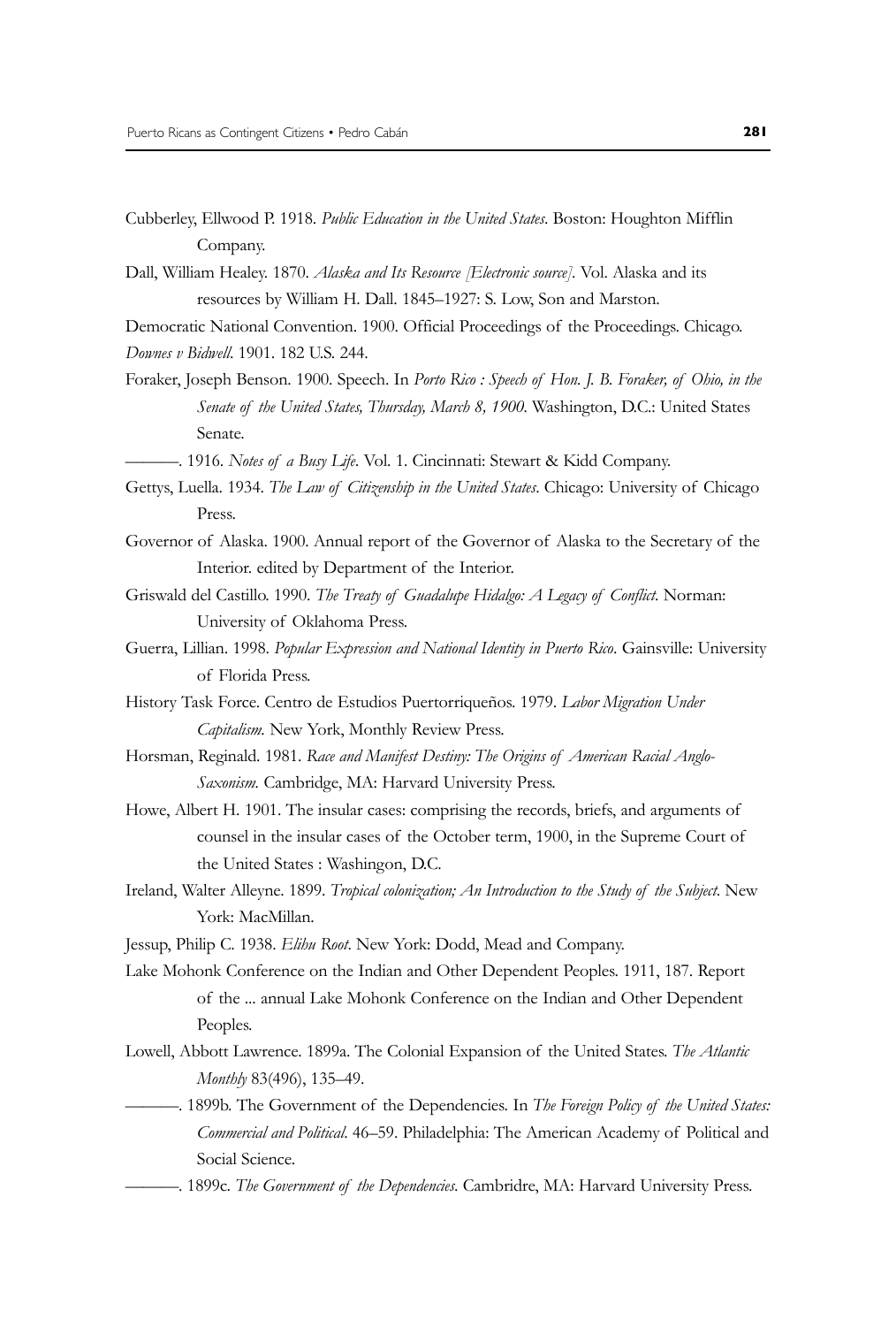- Magoon, Charles E. 1902. Reports on the law of civil government in territory subject to military occupation by the military forces of the United States. U.S. Deparment of War. Division of Insular Affairs.
- McDougal, H.C, 1900. Expansion and Imperialism. edited by Union Veteran Patriotic League. Kansas City.
- Mansfield, Major F.W. 1900. Puerto Rico. *Journal of Military Service Institutions of the United States* 27.
- Meléndez, Eduardo. 2013. Citizenship and Alien Exclusion in the Insular Cases: Puerto Ricans in the Periphery of the American Empire. *CENTRO: Journal of the Center for Puerto Rican Studies* 25(1), 106–45.
- Neuman, Gerald L. and Tomiko Brown-Nagin, eds. 2015. *Reconsidering the Insular Cases: The Past and Future of the American Empire*. Cambridge, MA: Harvard University.
- O'Grady, James M.E. 1900. The Porto Rico Bill: Speech.
- Perea, Juan. 2001. Fulfilling Manifest Destiny: Conquest, Race and the Insular Cases. In *Foreign in a Domestic Sense*, eds. Christina and Burke Marshall Duffy Burnett. 140–66. Durham: Duke University Press.
- Pierce, Captain Palmer E. 1911. A Short History of the Military Occupation and Government of Porto Rico by the United States. *Journal of Military Service Institutions of the United States* 49(July-Dec), 74–89.
- Rivera Ramos, Efrén. 2001. *The Legal Construction of Identity*. Washington, DC: American Psychological Association.
- Roediger, David. 1991. *The Wages of Whiteness: Race and the Making of the American Working Class.* London. Verso.
- Root, Elihu. 1899. Annual Report of the Secretary of War.
- Sanger, Lt. Col. J. P. 1900. Report on the census of Porto Rico, 1899. edited by U.S. War Department. Washington, DC. .
- Schurz, Carl. 1898. Thoughts on American Imperialism. *The Century Magazine* 56(5), 781–87.
- Smith, Edwin Burnett. 1900. Republic or Empire with Glimpses of "Criminal Aggression." Chicago: Anti Imperialist League.
- Smith, Rogers. 1997. *Civic Ideals: Conflicting Visions of Citizenship in U.S. History*. New Haven, CT: Yale University Press.
- ———. 2001. The Bitter Roots of Puerto Rican Citizenship. In *Foreign in a Domestic Sense: Puerto Rico, American Expansionism and the Constitution*, eds. Christina Duffy Burnett and Burke Marshall. 373–88. Durham, NC: Duke University Press.
- Thompson, Lanny. 2002. The Imperial Republic: A Comparison of the Insular Territories under U.S. Dominion after 1898. *Pacific Historical Review* 71(4), 535–74.
- Torruella, Juan R. 1985. *The Supreme Court and Puerto Rico: The Doctrine of Separate and Unequal*.